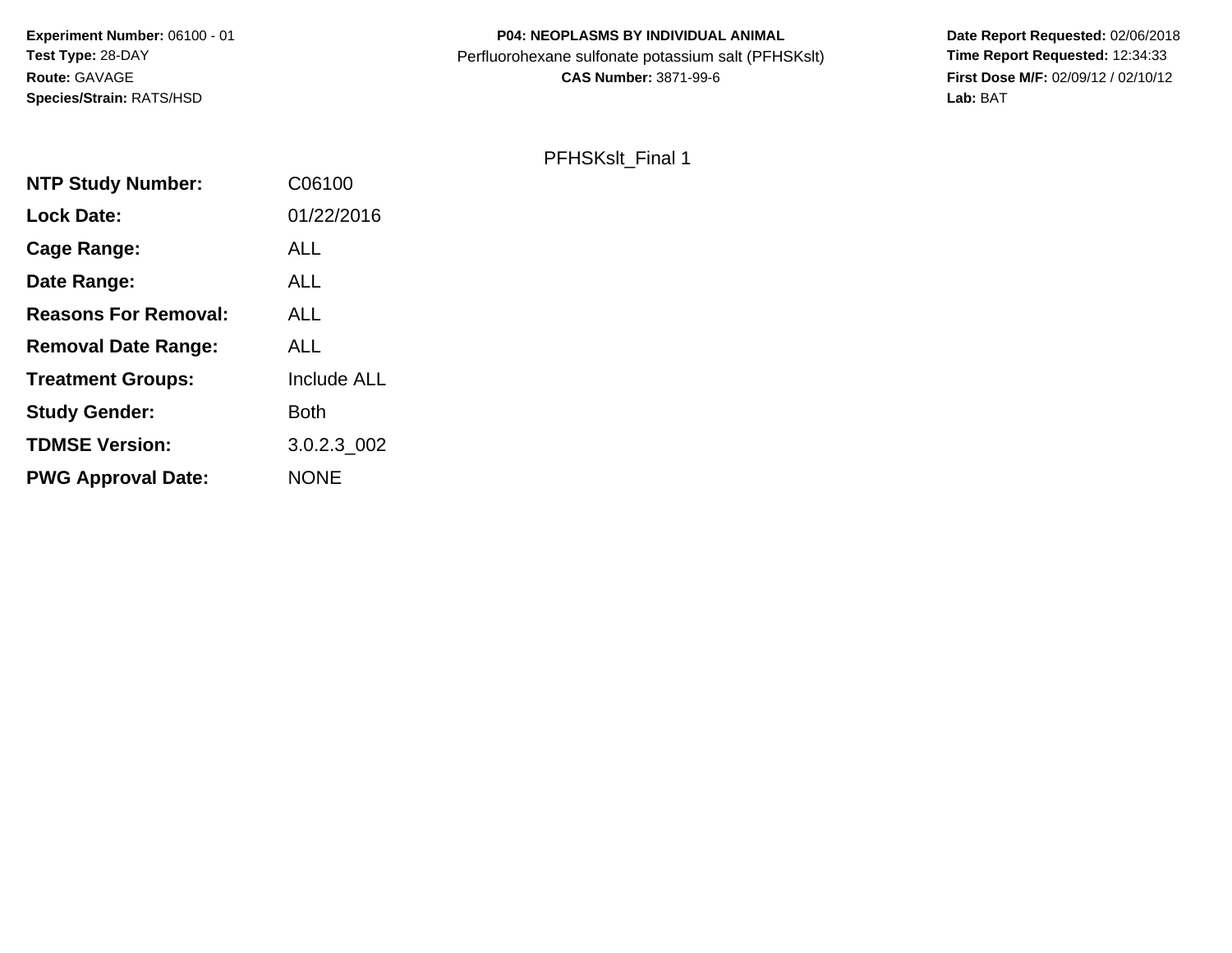## **P04: NEOPLASMS BY INDIVIDUAL ANIMAL**Perfluorohexane sulfonate potassium salt (PFHSKslt)<br>**CAS Number:** 3871-99-6

 **Date Report Requested:** 02/06/2018 **First Dose M/F:** 02/09/12 / 02/10/12<br>Lab: BAT **Lab:** BAT

| DAY ON TEST<br><b>HARLAN SPRAGUE DAWLEY RATS</b><br><b>MALE</b>                 | $\pmb{0}$<br>$\mathbf 0$<br>$\frac{2}{9}$                    | $\begin{smallmatrix}0\\0\end{smallmatrix}$<br>$\frac{2}{9}$ | $_{\rm 0}^{\rm 0}$<br>$\frac{2}{9}$                                     | $\begin{smallmatrix}0\0\0\end{smallmatrix}$<br>$\frac{2}{9}$                      | $\mathbf 0$<br>$\mathsf{O}\xspace$<br>$\frac{2}{9}$               | 0002                                                                          | $\pmb{0}$<br>$\pmb{0}$<br>$\frac{2}{9}$                    | $\pmb{0}$<br>$\pmb{0}$<br>$\boldsymbol{2}$<br>9             | 0<br>$\mathsf 0$<br>$\frac{2}{9}$                  | $\mathbf 0$<br>$\mathbf 0$<br>$\sqrt{2}$<br>9                               |                   |          |
|---------------------------------------------------------------------------------|--------------------------------------------------------------|-------------------------------------------------------------|-------------------------------------------------------------------------|-----------------------------------------------------------------------------------|-------------------------------------------------------------------|-------------------------------------------------------------------------------|------------------------------------------------------------|-------------------------------------------------------------|----------------------------------------------------|-----------------------------------------------------------------------------|-------------------|----------|
| 0mg/kg/d M<br><b>ANIMAL ID</b>                                                  | $\mathbf 0$<br>$\overline{1}$<br>$\mathbf 0$<br>$\mathbf{1}$ | $\mathbf 0$<br>1<br>$\pmb{0}$<br>0<br>$\overline{c}$        | $\pmb{0}$<br>$\mathbf{1}$<br>$\mathbf 0$<br>$\pmb{0}$<br>$\mathfrak{S}$ | $\mathsf{O}\xspace$<br>$\mathbf{1}$<br>$\mathbf 0$<br>$\pmb{0}$<br>$\overline{4}$ | 0<br>1<br>$\mathsf{O}\xspace$<br>$\begin{matrix}0\\5\end{matrix}$ | $\begin{smallmatrix}0\\1\end{smallmatrix}$<br>$\mathbf 0$<br>$\overline{0}$ 6 | 0<br>$\overline{1}$<br>$\mathbf{0}$<br>0<br>$\overline{7}$ | $\mathsf{O}\xspace$<br>1<br>$\mathbf 0$<br>$\mathbf 0$<br>8 | 0<br>$\mathbf 1$<br>$\mathsf{O}$<br>$\pmb{0}$<br>9 | $\mathbf 0$<br>$\overline{1}$<br>$\mathsf 0$<br>$\mathbf{1}$<br>$\mathbf 0$ |                   | * TOTALS |
| <b>ALIMENTARY SYSTEM</b>                                                        |                                                              |                                                             |                                                                         |                                                                                   |                                                                   |                                                                               |                                                            |                                                             |                                                    |                                                                             |                   |          |
| Esophagus                                                                       |                                                              |                                                             |                                                                         |                                                                                   |                                                                   |                                                                               |                                                            |                                                             | $\ddot{}$                                          | $+$                                                                         |                   | 10       |
| Intestine Large, Cecum                                                          |                                                              |                                                             |                                                                         |                                                                                   |                                                                   |                                                                               |                                                            |                                                             |                                                    | $\ddot{}$                                                                   |                   | 10       |
| Intestine Large, Colon                                                          |                                                              |                                                             |                                                                         |                                                                                   |                                                                   |                                                                               |                                                            |                                                             | ÷.                                                 | $+$                                                                         |                   | 10       |
| Intestine Large, Rectum                                                         |                                                              |                                                             |                                                                         |                                                                                   |                                                                   |                                                                               |                                                            |                                                             |                                                    | $\ddot{}$                                                                   |                   | 10       |
| Intestine Small, Duodenum                                                       |                                                              |                                                             |                                                                         |                                                                                   |                                                                   |                                                                               |                                                            |                                                             |                                                    | $\ddot{}$                                                                   |                   | 10       |
| Intestine Small, Ileum                                                          |                                                              |                                                             |                                                                         |                                                                                   |                                                                   |                                                                               |                                                            |                                                             |                                                    | $\overline{+}$                                                              |                   | 10       |
| Intestine Small, Jejunum                                                        |                                                              |                                                             |                                                                         |                                                                                   |                                                                   |                                                                               |                                                            |                                                             | ÷.                                                 | $\overline{+}$                                                              |                   | 10       |
| Liver                                                                           |                                                              |                                                             |                                                                         |                                                                                   |                                                                   |                                                                               |                                                            |                                                             |                                                    | $\ddot{}$                                                                   |                   | 10       |
| Pancreas                                                                        |                                                              |                                                             |                                                                         |                                                                                   |                                                                   |                                                                               |                                                            |                                                             |                                                    | $\ddot{}$                                                                   |                   | 10       |
| <b>Salivary Glands</b>                                                          |                                                              |                                                             |                                                                         |                                                                                   |                                                                   |                                                                               |                                                            |                                                             |                                                    | $\ddot{}$                                                                   |                   | 10       |
| Stomach, Forestomach                                                            |                                                              |                                                             |                                                                         |                                                                                   |                                                                   |                                                                               |                                                            |                                                             | $\ddot{}$                                          | $\overline{+}$                                                              |                   | 10       |
| Stomach, Glandular                                                              |                                                              |                                                             |                                                                         |                                                                                   |                                                                   |                                                                               |                                                            |                                                             | $\div$                                             | $\overline{+}$                                                              |                   | 10       |
| <b>CARDIOVASCULAR SYSTEM</b>                                                    |                                                              |                                                             |                                                                         |                                                                                   |                                                                   |                                                                               |                                                            |                                                             |                                                    |                                                                             |                   |          |
| <b>Blood Vessel</b>                                                             |                                                              |                                                             |                                                                         | $\div$                                                                            | $\div$                                                            |                                                                               |                                                            |                                                             | $\ddot{}$                                          | $+$                                                                         |                   | 10       |
| *  Total animals with tissue examined microscopically; Total animals with tumor |                                                              |                                                             |                                                                         |                                                                                   |                                                                   |                                                                               |                                                            |                                                             |                                                    |                                                                             | M  Missing tissue |          |

+ .. Tissue examined microscopically

X .. Lesion present

I .. Insufficient tissue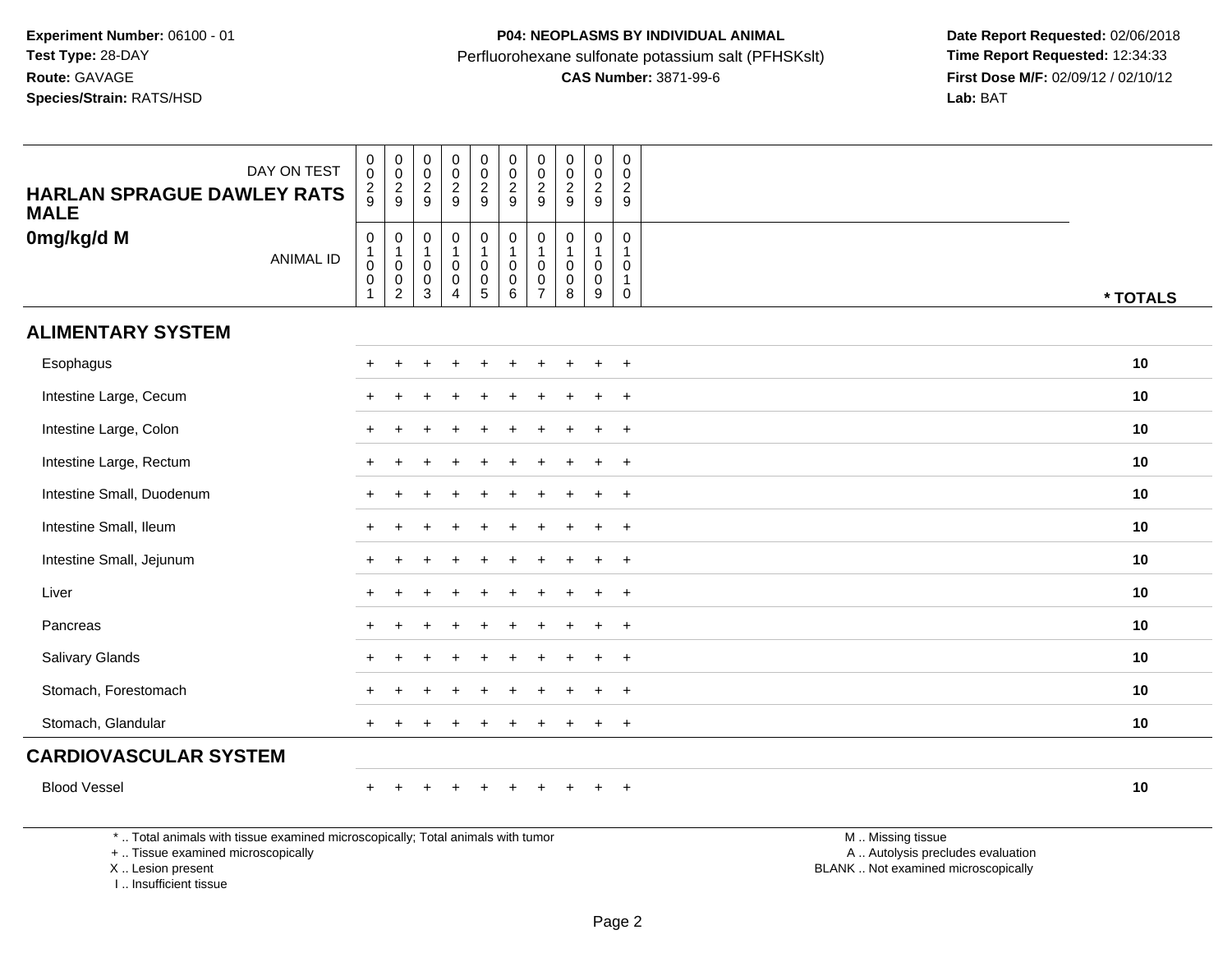### **P04: NEOPLASMS BY INDIVIDUAL ANIMAL**Perfluorohexane sulfonate potassium salt (PFHSKslt)<br>**CAS Number:** 3871-99-6

 **Date Report Requested:** 02/06/2018 **First Dose M/F:** 02/09/12 / 02/10/12<br>Lab: BAT

| DAY ON TEST<br><b>HARLAN SPRAGUE DAWLEY RATS</b><br><b>MALE</b> | $\begin{smallmatrix} 0\\0 \end{smallmatrix}$<br>$\frac{2}{9}$                               | $\mathbf 0$<br>$\mathsf 0$<br>$\frac{2}{9}$        | $_{\rm 0}^{\rm 0}$<br>$\frac{2}{9}$                               | $\begin{smallmatrix}0\0\0\end{smallmatrix}$<br>$\frac{2}{9}$                          | $_0^0$<br>$\frac{2}{9}$                         | $\begin{array}{c} 0 \\ 0 \\ 2 \\ 9 \end{array}$                             | $_{\rm 0}^{\rm 0}$<br>$\sqrt{2}$<br>9         | $\pmb{0}$<br>$\mathbf 0$<br>$\boldsymbol{2}$<br>9  | $\mathbf 0$<br>$\pmb{0}$<br>$\overline{c}$<br>9 | $\mathbf 0$<br>$\pmb{0}$<br>$\overline{2}$<br>9 |          |
|-----------------------------------------------------------------|---------------------------------------------------------------------------------------------|----------------------------------------------------|-------------------------------------------------------------------|---------------------------------------------------------------------------------------|-------------------------------------------------|-----------------------------------------------------------------------------|-----------------------------------------------|----------------------------------------------------|-------------------------------------------------|-------------------------------------------------|----------|
| 0mg/kg/d M<br><b>ANIMAL ID</b>                                  | $\boldsymbol{0}$<br>$\begin{smallmatrix}1\\0\end{smallmatrix}$<br>$\pmb{0}$<br>$\mathbf{1}$ | 0<br>1<br>$\pmb{0}$<br>$\pmb{0}$<br>$\overline{c}$ | $\pmb{0}$<br>$\mathbf{1}$<br>$\pmb{0}$<br>$\pmb{0}$<br>$\sqrt{3}$ | $\begin{smallmatrix}0\1\end{smallmatrix}$<br>$\pmb{0}$<br>$\pmb{0}$<br>$\overline{4}$ | 0<br>0<br>$\begin{array}{c} 0 \\ 5 \end{array}$ | $\begin{smallmatrix}0\\1\end{smallmatrix}$<br>$\pmb{0}$<br>$\overline{0}$ 6 | 0<br>$\mathbf{1}$<br>0<br>0<br>$\overline{7}$ | 0<br>$\overline{1}$<br>$\pmb{0}$<br>$\pmb{0}$<br>8 | 0<br>1<br>0<br>$\mathbf 0$<br>9                 | 0<br>1<br>0<br>$\mathbf{1}$<br>0                | * TOTALS |
| Heart                                                           | $+$                                                                                         | $\pm$                                              | $\pm$                                                             | $\ddot{}$                                                                             | $+$                                             | $+$                                                                         | $\ddot{}$                                     | $+$                                                | $\ddot{}$                                       | $+$                                             | 10       |
| <b>ENDOCRINE SYSTEM</b>                                         |                                                                                             |                                                    |                                                                   |                                                                                       |                                                 |                                                                             |                                               |                                                    |                                                 |                                                 |          |
| <b>Adrenal Cortex</b>                                           | $+$                                                                                         |                                                    |                                                                   |                                                                                       | ÷                                               |                                                                             |                                               | $\pm$                                              | $\ddot{}$                                       | $+$                                             | 10       |
| Adrenal Medulla                                                 |                                                                                             |                                                    |                                                                   |                                                                                       |                                                 |                                                                             |                                               |                                                    |                                                 | $+$                                             | 10       |
| Parathyroid Gland                                               |                                                                                             |                                                    |                                                                   |                                                                                       |                                                 |                                                                             |                                               |                                                    | $\div$                                          | $+$                                             | 10       |
| <b>Pituitary Gland</b>                                          | $\pm$                                                                                       |                                                    |                                                                   |                                                                                       |                                                 |                                                                             |                                               |                                                    | $\ddot{}$                                       | $+$                                             | 10       |
| <b>Thyroid Gland</b>                                            | $+$                                                                                         |                                                    |                                                                   | $\ddot{}$                                                                             | $\ddot{}$                                       | $\ddot{}$                                                                   | $\ddot{}$                                     | $\pm$                                              | $\ddot{}$                                       | $+$                                             | 10       |
| <b>GENERAL BODY SYSTEM</b>                                      |                                                                                             |                                                    |                                                                   |                                                                                       |                                                 |                                                                             |                                               |                                                    |                                                 |                                                 |          |
| <b>NONE</b>                                                     |                                                                                             |                                                    |                                                                   |                                                                                       |                                                 |                                                                             |                                               |                                                    |                                                 |                                                 |          |
| <b>GENITAL SYSTEM</b>                                           |                                                                                             |                                                    |                                                                   |                                                                                       |                                                 |                                                                             |                                               |                                                    |                                                 |                                                 |          |
| Epididymis                                                      |                                                                                             |                                                    |                                                                   |                                                                                       | +                                               |                                                                             |                                               |                                                    | $\pm$                                           | $+$                                             | 10       |

| <b>Preputial Gland</b> |  | + + + + + + + + + + |  |  |  |  | 10 |
|------------------------|--|---------------------|--|--|--|--|----|
| Prostate               |  | + + + + + + + + + + |  |  |  |  | 10 |
| <b>Seminal Vesicle</b> |  | + + + + + + + + + + |  |  |  |  | 10 |
| <b>Testes</b>          |  | + + + + + + + + + + |  |  |  |  | 10 |

\* .. Total animals with tissue examined microscopically; Total animals with tumor

+ .. Tissue examined microscopically

X .. Lesion present

I .. Insufficient tissue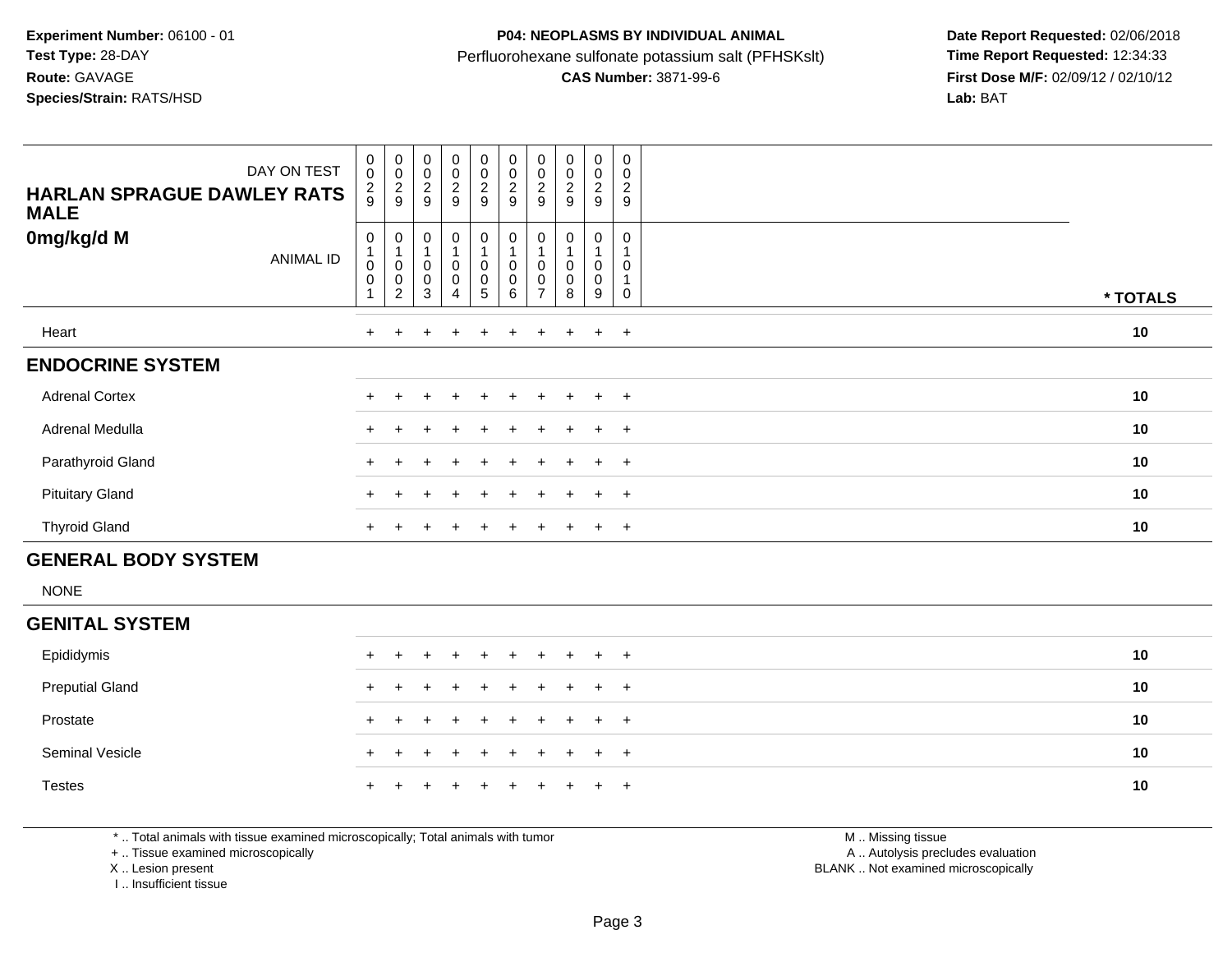| DAY ON TEST<br><b>HARLAN SPRAGUE DAWLEY RATS</b><br><b>MALE</b>                 | 0<br>$\mathbf 0$<br>$\frac{2}{9}$                                              | $\boldsymbol{0}$<br>$\mathbf 0$<br>$\frac{2}{9}$       | $_{\rm 0}^{\rm 0}$<br>$\frac{2}{9}$           | $_{\rm 0}^{\rm 0}$<br>$\frac{2}{9}$           | $\begin{smallmatrix}0\0\0\end{smallmatrix}$<br>$\frac{2}{9}$     | $\pmb{0}$<br>$\mathsf 0$<br>$\frac{2}{9}$                                           | $\pmb{0}$<br>$\pmb{0}$<br>$\overline{c}$<br>9 | $\begin{smallmatrix} 0\\0 \end{smallmatrix}$<br>$\frac{2}{9}$ | $\begin{smallmatrix}0\0\0\end{smallmatrix}$<br>$\frac{2}{9}$                 | $\boldsymbol{0}$<br>0<br>$\overline{c}$<br>9     |                   |          |
|---------------------------------------------------------------------------------|--------------------------------------------------------------------------------|--------------------------------------------------------|-----------------------------------------------|-----------------------------------------------|------------------------------------------------------------------|-------------------------------------------------------------------------------------|-----------------------------------------------|---------------------------------------------------------------|------------------------------------------------------------------------------|--------------------------------------------------|-------------------|----------|
| 0mg/kg/d M<br><b>ANIMAL ID</b>                                                  | $\mathbf 0$<br>$\begin{smallmatrix}1\\0\end{smallmatrix}$<br>0<br>$\mathbf{1}$ | 0<br>1<br>$\pmb{0}$<br>$\mathbf 0$<br>$\boldsymbol{2}$ | 0<br>$\mathbf{1}$<br>0<br>0<br>$\mathfrak{Z}$ | $\pmb{0}$<br>1<br>$\pmb{0}$<br>$\pmb{0}$<br>4 | $\pmb{0}$<br>$\mathbf 0$<br>$\begin{matrix} 0 \\ 5 \end{matrix}$ | $\begin{smallmatrix}0\\1\end{smallmatrix}$<br>$\mathbf 0$<br>$\mathbf 0$<br>$\,6\,$ | 0<br>1<br>0<br>0<br>$\overline{7}$            | $\pmb{0}$<br>1<br>$\mathbf 0$<br>$\pmb{0}$<br>8               | $\mathbf 0$<br>$\mathbf 1$<br>$\mathbf 0$<br>$\mathbf 0$<br>$\boldsymbol{9}$ | $\mathbf 0$<br>0<br>$\mathbf{1}$<br>$\mathsf{O}$ |                   | * TOTALS |
| <b>HEMATOPOIETIC SYSTEM</b>                                                     |                                                                                |                                                        |                                               |                                               |                                                                  |                                                                                     |                                               |                                                               |                                                                              |                                                  |                   |          |
| <b>Bone Marrow</b>                                                              | $\div$                                                                         | ÷                                                      |                                               |                                               | ÷.                                                               |                                                                                     |                                               |                                                               | $\overline{+}$                                                               | $+$                                              |                   | 10       |
| Lymph Node, Mandibular                                                          |                                                                                |                                                        |                                               |                                               |                                                                  |                                                                                     |                                               |                                                               | $\overline{+}$                                                               | $\overline{+}$                                   |                   | 10       |
| Lymph Node, Mesenteric                                                          | $+$                                                                            | $\ddot{}$                                              |                                               | $\overline{ }$                                | $\ddot{}$                                                        | $\ddot{}$                                                                           | $\ddot{}$                                     | $\pm$                                                         | $+$                                                                          | $+$                                              |                   | 10       |
| Spleen                                                                          |                                                                                |                                                        |                                               |                                               |                                                                  |                                                                                     |                                               |                                                               | $\overline{+}$                                                               | $+$                                              |                   | 10       |
| Thymus                                                                          | $+$                                                                            | $\div$                                                 |                                               | $\overline{+}$                                | $\ddot{}$                                                        | $\ddot{}$                                                                           | $\ddot{}$                                     | $\pm$                                                         | $+$                                                                          | $+$                                              |                   | 10       |
| <b>INTEGUMENTARY SYSTEM</b>                                                     |                                                                                |                                                        |                                               |                                               |                                                                  |                                                                                     |                                               |                                                               |                                                                              |                                                  |                   |          |
| Mammary Gland                                                                   |                                                                                |                                                        |                                               | $\ddot{}$                                     | $\ddot{}$                                                        | $\pm$                                                                               | $\ddot{}$                                     |                                                               | $\ddot{}$                                                                    | $+$                                              |                   | 10       |
| Skin                                                                            | $+$                                                                            | ÷                                                      |                                               |                                               |                                                                  |                                                                                     | ÷                                             |                                                               | $+$                                                                          | $+$                                              |                   | 10       |
| <b>MUSCULOSKELETAL SYSTEM</b>                                                   |                                                                                |                                                        |                                               |                                               |                                                                  |                                                                                     |                                               |                                                               |                                                                              |                                                  |                   |          |
| Bone                                                                            | $+$                                                                            | $\ddot{}$                                              | $+$                                           | $+$                                           | $+$                                                              | $+$                                                                                 | $+$                                           | $+$                                                           | $+$                                                                          | $+$                                              |                   | 10       |
| <b>NERVOUS SYSTEM</b>                                                           |                                                                                |                                                        |                                               |                                               |                                                                  |                                                                                     |                                               |                                                               |                                                                              |                                                  |                   |          |
| <b>Brain</b>                                                                    | $+$                                                                            | $\ddot{}$                                              |                                               | $+$                                           | $\pm$                                                            | $+$                                                                                 | $+$                                           | $+$                                                           | $+$                                                                          | $+$                                              |                   | 10       |
| <b>RESPIRATORY SYSTEM</b>                                                       |                                                                                |                                                        |                                               |                                               |                                                                  |                                                                                     |                                               |                                                               |                                                                              |                                                  |                   |          |
| Lung                                                                            | $\ddot{}$                                                                      |                                                        |                                               |                                               |                                                                  |                                                                                     |                                               |                                                               | $+$                                                                          | $+$                                              |                   | 10       |
| *  Total animals with tissue examined microscopically; Total animals with tumor |                                                                                |                                                        |                                               |                                               |                                                                  |                                                                                     |                                               |                                                               |                                                                              |                                                  | M  Missing tissue |          |

+ .. Tissue examined microscopically

X .. Lesion present

I .. Insufficient tissue

M .. Missing tissue A .. Autolysis precludes evaluation Lesion present BLANK .. Not examined microscopically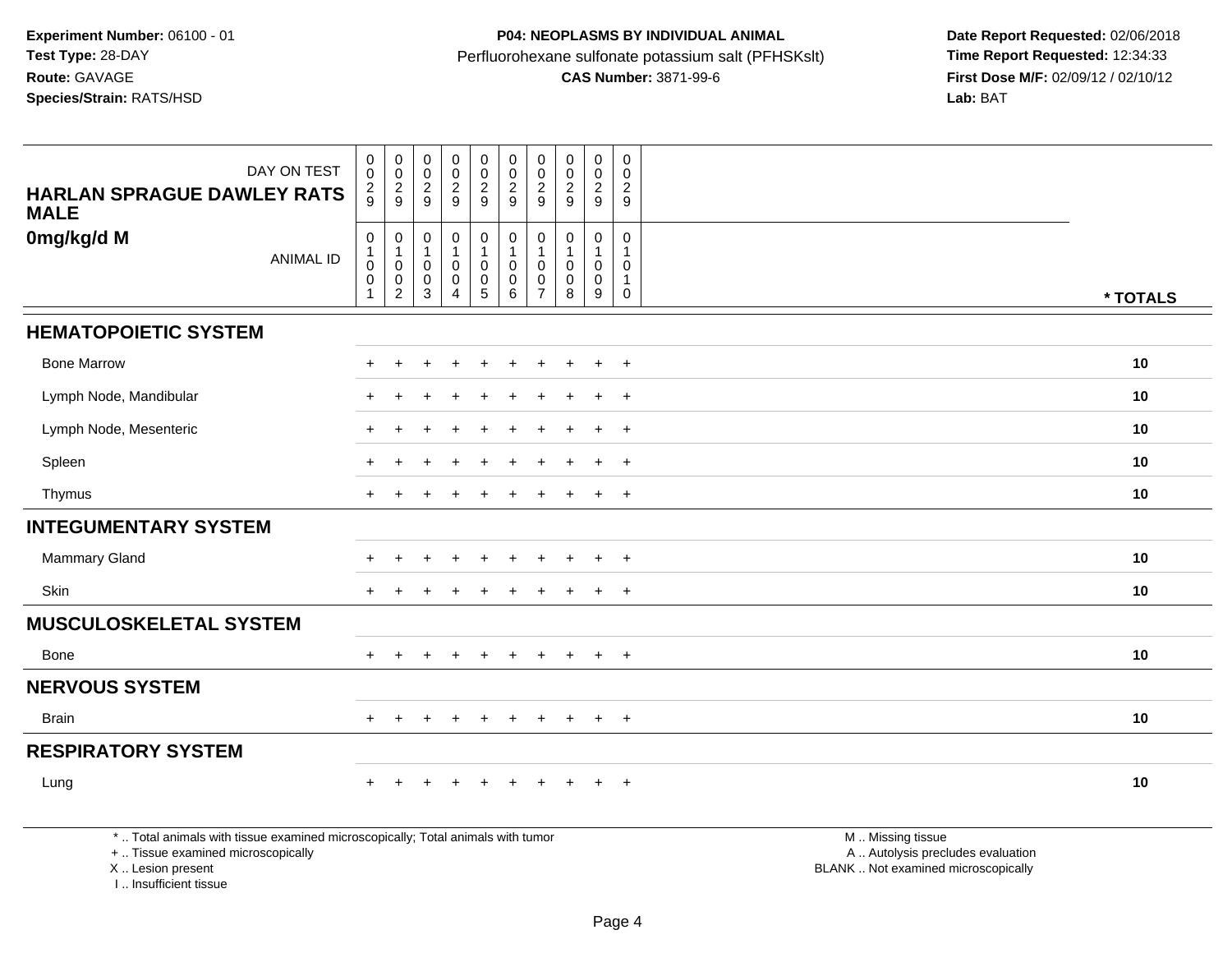## **P04: NEOPLASMS BY INDIVIDUAL ANIMAL**Perfluorohexane sulfonate potassium salt (PFHSKslt)<br>**CAS Number:** 3871-99-6

 **Date Report Requested:** 02/06/2018 **First Dose M/F:** 02/09/12 / 02/10/12<br>Lab: BAT **Lab:** BAT

| DAY ON TEST<br><b>HARLAN SPRAGUE DAWLEY RATS</b><br><b>MALE</b> | $\begin{smallmatrix}0\\0\end{smallmatrix}$<br>$\frac{2}{9}$     | $_{\rm 0}^{\rm 0}$<br>$\frac{2}{9}$                             | $\begin{array}{c} 0 \\ 0 \\ 2 \\ 9 \end{array}$                        | $\begin{array}{c} 0 \\ 0 \\ 2 \\ 9 \end{array}$                                   | $\begin{array}{c} 0 \\ 0 \\ 2 \\ 9 \end{array}$ | 00029                                                                       | $\begin{array}{c} 0 \\ 0 \\ 2 \\ 9 \end{array}$                                        | $\begin{array}{c} 0 \\ 0 \\ 2 \\ 9 \end{array}$  | $\begin{smallmatrix} 0\\0 \end{smallmatrix}$<br>$\frac{2}{9}$ | $\pmb{0}$<br>$\pmb{0}$<br>$\boldsymbol{2}$<br>$\boldsymbol{9}$ |          |
|-----------------------------------------------------------------|-----------------------------------------------------------------|-----------------------------------------------------------------|------------------------------------------------------------------------|-----------------------------------------------------------------------------------|-------------------------------------------------|-----------------------------------------------------------------------------|----------------------------------------------------------------------------------------|--------------------------------------------------|---------------------------------------------------------------|----------------------------------------------------------------|----------|
| 0mg/kg/d M<br><b>ANIMAL ID</b>                                  | $\pmb{0}$<br>$\mathbf{1}$<br>$_{\rm 0}^{\rm 0}$<br>$\mathbf{1}$ | 0<br>$\mathbf{1}$<br>$\pmb{0}$<br>$\mathbf 0$<br>$\overline{c}$ | 0<br>$\overline{1}$<br>$\mathsf{O}\xspace$<br>$\mathsf{O}\xspace$<br>3 | $\begin{smallmatrix}0\1\end{smallmatrix}$<br>$_{\rm 0}^{\rm 0}$<br>$\overline{4}$ | 0<br>$_{\rm 0}^{\rm 0}$<br>5                    | $\begin{smallmatrix}0\\1\end{smallmatrix}$<br>$_{\rm 0}^{\rm 0}$<br>$\,6\,$ | $\begin{smallmatrix}0\\1\end{smallmatrix}$<br>$\pmb{0}$<br>$\pmb{0}$<br>$\overline{7}$ | 0<br>$\mathbf{1}$<br>$\pmb{0}$<br>$\pmb{0}$<br>8 | 0<br>0<br>0<br>9                                              | $\mathbf 0$<br>0<br>$\mathbf{1}$<br>0                          | * TOTALS |
| Nose                                                            |                                                                 |                                                                 | ÷.                                                                     | $\pm$                                                                             | $+$                                             | $+$                                                                         | $+$                                                                                    | $+$                                              | $\ddot{}$                                                     | $+$                                                            | 10       |
| Trachea                                                         | $+$                                                             |                                                                 |                                                                        | $\pm$                                                                             | $\ddot{}$                                       | $\pm$                                                                       | $\pm$                                                                                  |                                                  | $+$                                                           | $+$                                                            | 10       |
| <b>SPECIAL SENSES SYSTEM</b>                                    |                                                                 |                                                                 |                                                                        |                                                                                   |                                                 |                                                                             |                                                                                        |                                                  |                                                               |                                                                |          |
| Eye                                                             |                                                                 |                                                                 |                                                                        |                                                                                   |                                                 |                                                                             |                                                                                        |                                                  | $\div$                                                        | $^{+}$                                                         | 10       |
| Harderian Gland                                                 | $+$                                                             |                                                                 |                                                                        | ٠                                                                                 | ÷                                               |                                                                             |                                                                                        |                                                  | $\div$                                                        | $+$                                                            | 10       |
| <b>URINARY SYSTEM</b>                                           |                                                                 |                                                                 |                                                                        |                                                                                   |                                                 |                                                                             |                                                                                        |                                                  |                                                               |                                                                |          |
| Kidney                                                          |                                                                 |                                                                 |                                                                        | $\ddot{}$                                                                         | $+$                                             | $+$                                                                         |                                                                                        | $+$                                              | $+$                                                           | $+$                                                            | 10       |
| <b>Urinary Bladder</b>                                          | $+$                                                             |                                                                 |                                                                        |                                                                                   | $\pm$                                           |                                                                             | $\ddot{}$                                                                              |                                                  | $+$                                                           | $+$                                                            | 10       |
| <b>SYSTEMIC LESIONS</b>                                         |                                                                 |                                                                 |                                                                        |                                                                                   |                                                 |                                                                             |                                                                                        |                                                  |                                                               |                                                                |          |
| Multiple Organ                                                  |                                                                 |                                                                 |                                                                        |                                                                                   |                                                 |                                                                             |                                                                                        |                                                  | $\ddot{}$                                                     | $+$                                                            | 10       |

\* .. Total animals with tissue examined microscopically; Total animals with tumor

+ .. Tissue examined microscopically

X .. Lesion present

I .. Insufficient tissue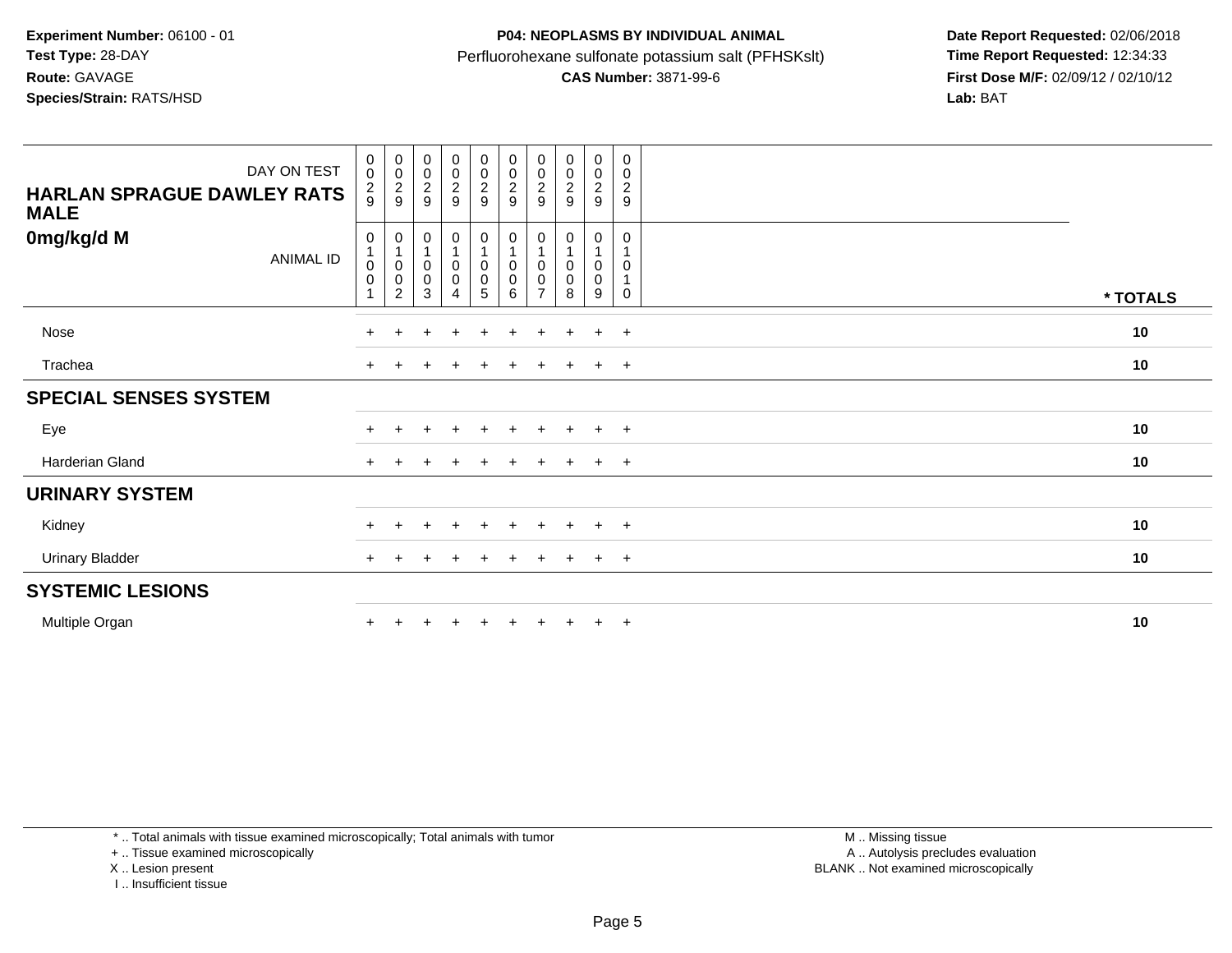| DAY ON TEST<br><b>HARLAN SPRAGUE DAWLEY RATS</b><br><b>MALE</b> | $_{\rm 0}^{\rm 0}$<br>$\frac{2}{9}$                              | $\begin{array}{c} 0 \\ 0 \\ 2 \\ 9 \end{array}$                            | $_{\rm 0}^{\rm 0}$<br>$\boldsymbol{2}$<br>9 | $\pmb{0}$<br>$\mathbf 0$<br>$\overline{c}$<br>$9\,$ | 0<br>$\pmb{0}$<br>$\frac{2}{9}$       | $\begin{smallmatrix} 0\\0 \end{smallmatrix}$<br>$\frac{2}{9}$ | $_{\rm 0}^{\rm 0}$<br>$\frac{2}{9}$   | $\begin{smallmatrix} 0\\0 \end{smallmatrix}$<br>$\frac{2}{9}$ | $\mathbf 0$<br>0<br>$\overline{2}$<br>$\boldsymbol{9}$ | 0<br>0<br>$\overline{c}$<br>$\boldsymbol{9}$   |          |
|-----------------------------------------------------------------|------------------------------------------------------------------|----------------------------------------------------------------------------|---------------------------------------------|-----------------------------------------------------|---------------------------------------|---------------------------------------------------------------|---------------------------------------|---------------------------------------------------------------|--------------------------------------------------------|------------------------------------------------|----------|
| .625mg/kg/d M<br><b>ANIMAL ID</b>                               | 0<br>$\mathbf{1}$<br>$\pmb{0}$<br>$\overline{1}$<br>$\mathbf{1}$ | $\pmb{0}$<br>$\mathbf{1}$<br>$\mathbf 0$<br>$\mathbf{1}$<br>$\overline{2}$ | 0<br>$\mathbf{1}$<br>0<br>$\mathbf{1}$<br>3 | 0<br>1<br>$\mathbf 0$<br>1<br>4                     | 0<br>$\mathbf{1}$<br>$\mathbf 0$<br>5 | $\pmb{0}$<br>$\mathbf{1}$<br>$\mathbf 0$<br>1<br>6            | $\pmb{0}$<br>1<br>0<br>$\overline{7}$ | $\mathbf 0$<br>$\mathbf{1}$<br>0<br>$\overline{1}$<br>8       | 0<br>$\mathbf{1}$<br>0<br>$\mathbf{1}$<br>9            | 0<br>1<br>0<br>$\boldsymbol{2}$<br>$\mathbf 0$ | * TOTALS |
| <b>ALIMENTARY SYSTEM</b>                                        |                                                                  |                                                                            |                                             |                                                     |                                       |                                                               |                                       |                                                               |                                                        |                                                |          |
| Liver                                                           | $+$                                                              | $\ddot{}$                                                                  | $\ddot{}$                                   | $\pm$                                               | $\ddot{}$                             | $\ddot{}$                                                     | $\ddot{}$                             | $\ddot{}$                                                     | $+$                                                    | $+$                                            | 10       |
| Pancreas                                                        | $+$                                                              |                                                                            |                                             |                                                     | ÷                                     | $\ddot{}$                                                     | $\ddot{}$                             | $\pm$                                                         | $+$                                                    | $+$                                            | 10       |
| <b>CARDIOVASCULAR SYSTEM</b>                                    |                                                                  |                                                                            |                                             |                                                     |                                       |                                                               |                                       |                                                               |                                                        |                                                |          |
| <b>NONE</b>                                                     |                                                                  |                                                                            |                                             |                                                     |                                       |                                                               |                                       |                                                               |                                                        |                                                |          |
| <b>ENDOCRINE SYSTEM</b>                                         |                                                                  |                                                                            |                                             |                                                     |                                       |                                                               |                                       |                                                               |                                                        |                                                |          |
| <b>Thyroid Gland</b>                                            | $+$                                                              | $\pm$                                                                      | $\div$                                      | $\ddot{}$                                           | $\ddot{}$                             | $+$                                                           | $+$                                   | $+$                                                           | $+$                                                    | $+$                                            | 10       |
| <b>GENERAL BODY SYSTEM</b>                                      |                                                                  |                                                                            |                                             |                                                     |                                       |                                                               |                                       |                                                               |                                                        |                                                |          |
| <b>NONE</b>                                                     |                                                                  |                                                                            |                                             |                                                     |                                       |                                                               |                                       |                                                               |                                                        |                                                |          |
| <b>GENITAL SYSTEM</b>                                           |                                                                  |                                                                            |                                             |                                                     |                                       |                                                               |                                       |                                                               |                                                        |                                                |          |
| <b>Testes</b>                                                   | $+$                                                              | $\ddot{}$                                                                  | +                                           | $\ddot{}$                                           | $\ddot{}$                             | $+$                                                           | $+$                                   | $+$                                                           | $+$ $+$                                                |                                                | 10       |
| <b>HEMATOPOIETIC SYSTEM</b>                                     |                                                                  |                                                                            |                                             |                                                     |                                       |                                                               |                                       |                                                               |                                                        |                                                |          |
| <b>Bone Marrow</b>                                              |                                                                  |                                                                            |                                             |                                                     |                                       | ÷                                                             | ÷                                     |                                                               | ÷                                                      | $+$                                            | 10       |
| Spleen                                                          |                                                                  |                                                                            |                                             |                                                     |                                       |                                                               |                                       |                                                               |                                                        | $\overline{+}$                                 | 10       |
|                                                                 |                                                                  |                                                                            |                                             |                                                     |                                       |                                                               |                                       |                                                               |                                                        |                                                |          |

#### **INTEGUMENTARY SYSTEM**

NONE

\* .. Total animals with tissue examined microscopically; Total animals with tumor

+ .. Tissue examined microscopically

X .. Lesion present

I .. Insufficient tissue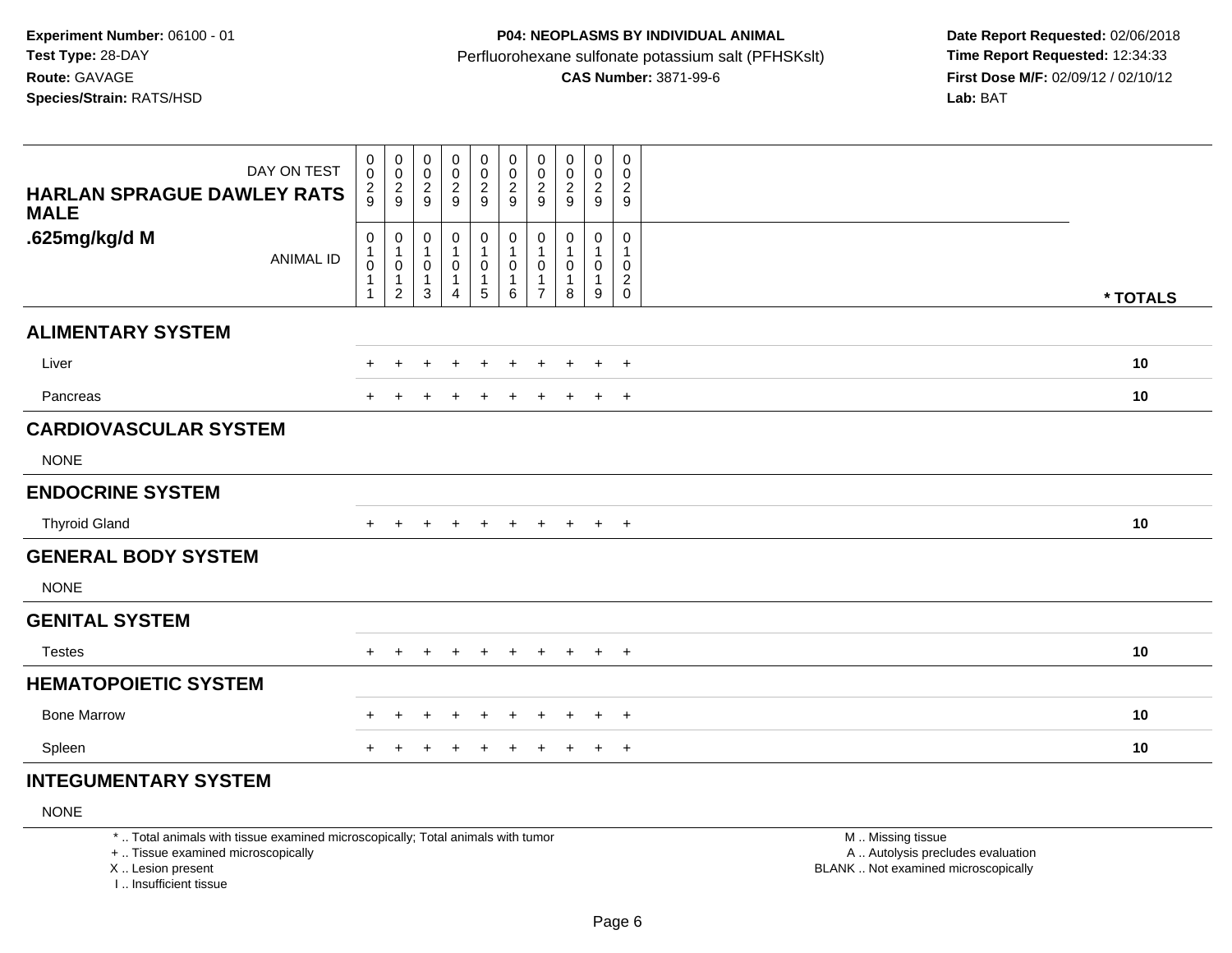| DAY ON TEST<br><b>HARLAN SPRAGUE DAWLEY RATS</b><br><b>MALE</b> | 0<br>$\pmb{0}$<br>$\frac{2}{9}$                     | $\mathbf 0$<br>$\mathsf{O}\xspace$<br>$\overline{c}$<br>9        | 0<br>0<br>$\overline{c}$<br>9 | $\boldsymbol{0}$<br>$\frac{0}{2}$<br>$\overline{9}$ | 0<br>$\pmb{0}$<br>$\frac{2}{9}$ | 0<br>$\mathbf 0$<br>$\overline{c}$<br>9 | 0<br>0<br>$\overline{\mathbf{c}}$<br>9 | 0<br>0<br>$\overline{c}$<br>9 | $\pmb{0}$<br>$\pmb{0}$<br>$\boldsymbol{2}$<br>9 | 0<br>0<br>$\overline{c}$<br>9         |          |  |
|-----------------------------------------------------------------|-----------------------------------------------------|------------------------------------------------------------------|-------------------------------|-----------------------------------------------------|---------------------------------|-----------------------------------------|----------------------------------------|-------------------------------|-------------------------------------------------|---------------------------------------|----------|--|
| .625mg/kg/d M<br><b>ANIMAL ID</b>                               | 0<br>$\mathbf{1}$<br>$\pmb{0}$<br>1<br>$\mathbf{1}$ | 0<br>$\mathbf{1}$<br>$\pmb{0}$<br>$\mathbf{1}$<br>$\overline{2}$ | 0<br>0<br>3                   | 0<br>$\mathbf 1$<br>$\pmb{0}$<br>$\mathbf 1$<br>4   | 0<br>1<br>0<br>1<br>5           | 0<br>1<br>$\mathsf{O}\xspace$<br>1<br>6 | 0<br>0<br>$\overline{7}$               | 0<br>8                        | 0<br>$\pmb{0}$<br>9                             | 0<br>0<br>$\overline{c}$<br>$\pmb{0}$ | * TOTALS |  |
| <b>MUSCULOSKELETAL SYSTEM</b>                                   |                                                     |                                                                  |                               |                                                     |                                 |                                         |                                        |                               |                                                 |                                       |          |  |
| <b>NONE</b>                                                     |                                                     |                                                                  |                               |                                                     |                                 |                                         |                                        |                               |                                                 |                                       |          |  |
| <b>NERVOUS SYSTEM</b>                                           |                                                     |                                                                  |                               |                                                     |                                 |                                         |                                        |                               |                                                 |                                       |          |  |
| <b>NONE</b>                                                     |                                                     |                                                                  |                               |                                                     |                                 |                                         |                                        |                               |                                                 |                                       |          |  |
| <b>RESPIRATORY SYSTEM</b>                                       |                                                     |                                                                  |                               |                                                     |                                 |                                         |                                        |                               |                                                 |                                       |          |  |
| Nose                                                            |                                                     |                                                                  |                               |                                                     | $+$                             | $+$                                     | $+$                                    | $+$                           | $+$ $+$                                         |                                       | 10       |  |
| <b>SPECIAL SENSES SYSTEM</b>                                    |                                                     |                                                                  |                               |                                                     |                                 |                                         |                                        |                               |                                                 |                                       |          |  |
| <b>NONE</b>                                                     |                                                     |                                                                  |                               |                                                     |                                 |                                         |                                        |                               |                                                 |                                       |          |  |
| <b>URINARY SYSTEM</b>                                           |                                                     |                                                                  |                               |                                                     |                                 |                                         |                                        |                               |                                                 |                                       |          |  |
| Kidney                                                          |                                                     | $\pm$                                                            | $+$                           | $+$                                                 | $+$                             | $+$                                     | $+$                                    | $+$                           | $+$ $+$                                         |                                       | 10       |  |
| <b>SYSTEMIC LESIONS</b>                                         |                                                     |                                                                  |                               |                                                     |                                 |                                         |                                        |                               |                                                 |                                       |          |  |
| Multiple Organ                                                  |                                                     |                                                                  |                               |                                                     |                                 |                                         |                                        |                               | $\pm$                                           | $+$                                   | 10       |  |

\* .. Total animals with tissue examined microscopically; Total animals with tumor

+ .. Tissue examined microscopically

X .. Lesion present

I .. Insufficient tissue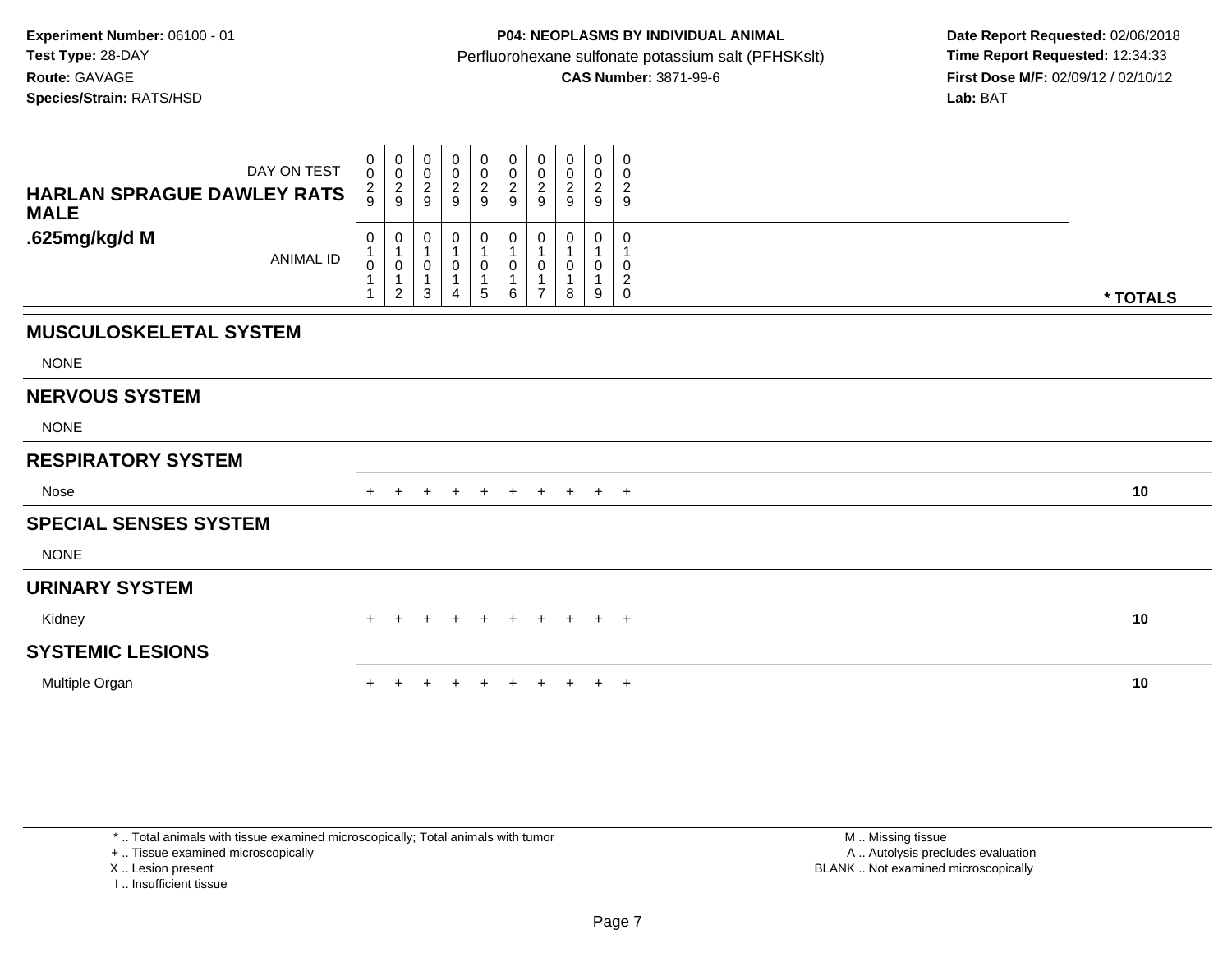## **P04: NEOPLASMS BY INDIVIDUAL ANIMAL**Perfluorohexane sulfonate potassium salt (PFHSKslt)<br>**CAS Number:** 3871-99-6

 **Date Report Requested:** 02/06/2018 **First Dose M/F:** 02/09/12 / 02/10/12<br>Lab: BAT

| DAY ON TEST<br><b>HARLAN SPRAGUE DAWLEY RATS</b><br><b>MALE</b> | 0<br>$\mathbf 0$<br>$\frac{2}{9}$ | 00029                                                   | $\boldsymbol{0}$<br>$\mathsf 0$<br>$\frac{2}{9}$ | $\pmb{0}$<br>$\mathbf 0$<br>$\boldsymbol{2}$<br>9              | 0<br>$\pmb{0}$<br>$\frac{2}{9}$    | $\pmb{0}$<br>$\mathsf{O}\xspace$<br>$\frac{2}{9}$         | $\pmb{0}$<br>$\pmb{0}$<br>$\frac{2}{9}$ | $\mathbf 0$<br>$\pmb{0}$<br>$\frac{2}{9}$                      | $\mathbf 0$<br>$\pmb{0}$<br>$\boldsymbol{2}$<br>9               | $\mathbf 0$<br>0<br>$\sqrt{2}$<br>$\boldsymbol{9}$         |          |
|-----------------------------------------------------------------|-----------------------------------|---------------------------------------------------------|--------------------------------------------------|----------------------------------------------------------------|------------------------------------|-----------------------------------------------------------|-----------------------------------------|----------------------------------------------------------------|-----------------------------------------------------------------|------------------------------------------------------------|----------|
| 1.25mg/kg/d M<br><b>ANIMAL ID</b>                               | 0<br>$\pmb{0}$<br>$\frac{2}{1}$   | $\mathbf 0$<br>$\overline{\mathbf{1}}$<br>$\frac{0}{2}$ | 0<br>$\mathbf{1}$<br>0<br>$\frac{2}{3}$          | 0<br>$\mathbf{1}$<br>$\pmb{0}$<br>$\overline{\mathbf{c}}$<br>4 | 0<br>1<br>$\pmb{0}$<br>$rac{2}{5}$ | $\pmb{0}$<br>$\mathbf{1}$<br>$\mathsf 0$<br>$\frac{2}{6}$ | 0<br>-1<br>$\pmb{0}$<br>$\frac{2}{7}$   | $\mathbf 0$<br>$\overline{1}$<br>$\mathbf 0$<br>$_{8}^{\rm 2}$ | $\pmb{0}$<br>$\mathbf{1}$<br>$\mathbf 0$<br>$\overline{c}$<br>9 | $\pmb{0}$<br>$\mathbf{1}$<br>$\mathbf 0$<br>3<br>$\pmb{0}$ | * TOTALS |
| <b>ALIMENTARY SYSTEM</b>                                        |                                   |                                                         |                                                  |                                                                |                                    |                                                           |                                         |                                                                |                                                                 |                                                            |          |
| Liver                                                           | ٠.                                | $\div$                                                  | $\ddot{}$                                        | $\ddot{}$                                                      | $\ddot{}$                          | $\ddot{}$                                                 | $+$                                     | $+$                                                            | $+$                                                             | $+$                                                        | 10       |
| Pancreas                                                        |                                   |                                                         | $\div$                                           | ٠                                                              | $\pm$                              | $\ddot{}$                                                 | $\ddot{}$                               | $+$                                                            | $+$ $+$                                                         |                                                            | 10       |
| <b>CARDIOVASCULAR SYSTEM</b>                                    |                                   |                                                         |                                                  |                                                                |                                    |                                                           |                                         |                                                                |                                                                 |                                                            |          |
| <b>NONE</b>                                                     |                                   |                                                         |                                                  |                                                                |                                    |                                                           |                                         |                                                                |                                                                 |                                                            |          |
| <b>ENDOCRINE SYSTEM</b>                                         |                                   |                                                         |                                                  |                                                                |                                    |                                                           |                                         |                                                                |                                                                 |                                                            |          |
| <b>Thyroid Gland</b>                                            |                                   |                                                         | $\div$                                           | $\div$                                                         | $\pm$                              | $\ddot{}$                                                 | $+$                                     | $+$                                                            | $+$                                                             | $+$                                                        | 10       |
| <b>GENERAL BODY SYSTEM</b>                                      |                                   |                                                         |                                                  |                                                                |                                    |                                                           |                                         |                                                                |                                                                 |                                                            |          |
| <b>NONE</b>                                                     |                                   |                                                         |                                                  |                                                                |                                    |                                                           |                                         |                                                                |                                                                 |                                                            |          |
| <b>GENITAL SYSTEM</b>                                           |                                   |                                                         |                                                  |                                                                |                                    |                                                           |                                         |                                                                |                                                                 |                                                            |          |
| <b>Testes</b>                                                   | $+$                               |                                                         |                                                  |                                                                | $\ddot{}$                          | $+$                                                       | $+$                                     | $+$                                                            | $+$ $+$                                                         |                                                            | 10       |
| <b>HEMATOPOIETIC SYSTEM</b>                                     |                                   |                                                         |                                                  |                                                                |                                    |                                                           |                                         |                                                                |                                                                 |                                                            |          |
| <b>Bone Marrow</b>                                              |                                   |                                                         | +                                                |                                                                | $\div$                             | $\div$                                                    | $\div$                                  | $\div$                                                         | $\div$                                                          | $+$                                                        | 10       |
| Spleen                                                          |                                   |                                                         |                                                  |                                                                |                                    |                                                           | $\pm$                                   |                                                                | $\pm$                                                           | $+$                                                        | 10       |

#### **INTEGUMENTARY SYSTEM**

NONE

\* .. Total animals with tissue examined microscopically; Total animals with tumor

+ .. Tissue examined microscopically

X .. Lesion present

I .. Insufficient tissue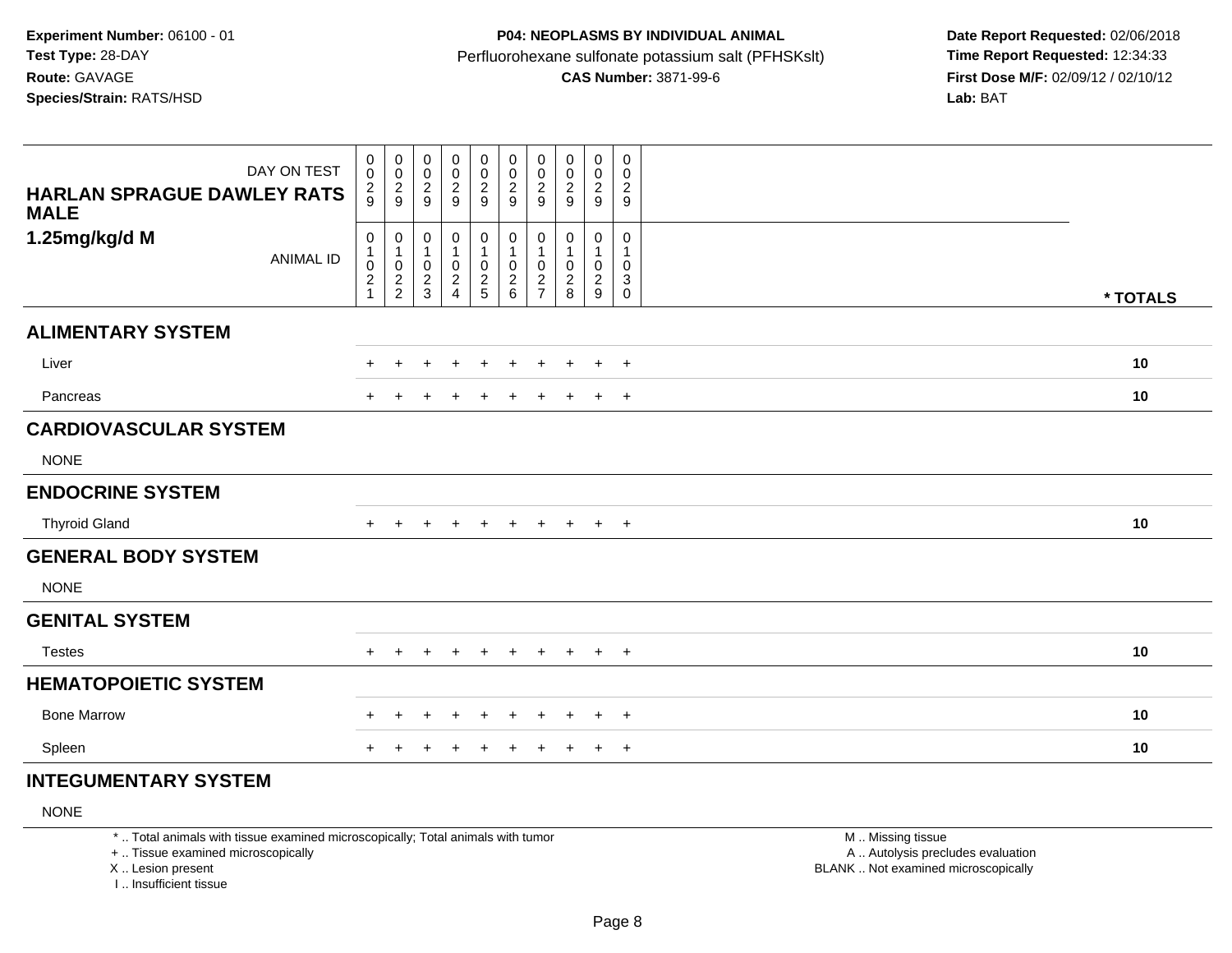| DAY ON TEST<br><b>HARLAN SPRAGUE DAWLEY RATS</b><br><b>MALE</b> | $\pmb{0}$<br>$\pmb{0}$<br>$\frac{2}{9}$             | $\begin{array}{c} 0 \\ 0 \\ 2 \\ 9 \end{array}$                                | 0<br>$\pmb{0}$<br>$\frac{2}{9}$                | $_{\rm 0}^{\rm 0}$<br>$\frac{2}{9}$                       | 0<br>$\pmb{0}$<br>$\frac{2}{9}$        | 0<br>$\pmb{0}$<br>$\frac{2}{9}$                                | 0<br>$\pmb{0}$<br>$\frac{2}{9}$            | 0<br>0<br>$\frac{2}{9}$       | $\mathbf 0$<br>$\frac{0}{2}$          | 0<br>$\pmb{0}$<br>$\boldsymbol{2}$<br>9 |          |
|-----------------------------------------------------------------|-----------------------------------------------------|--------------------------------------------------------------------------------|------------------------------------------------|-----------------------------------------------------------|----------------------------------------|----------------------------------------------------------------|--------------------------------------------|-------------------------------|---------------------------------------|-----------------------------------------|----------|
| 1.25mg/kg/d M<br><b>ANIMAL ID</b>                               | 0<br>$\begin{smallmatrix} 0 \\ 2 \end{smallmatrix}$ | $\boldsymbol{0}$<br>$\mathbf{1}$<br>$\begin{array}{c} 0 \\ 2 \\ 2 \end{array}$ | 0<br>$\mathbf 1$<br>$\pmb{0}$<br>$\frac{2}{3}$ | 0<br>1<br>$\mathbf 0$<br>$\overline{2}$<br>$\overline{4}$ | 0<br>1<br>$\mathbf 0$<br>$\frac{2}{5}$ | 0<br>$\mathbf{1}$<br>$\begin{matrix} 0 \\ 2 \\ 6 \end{matrix}$ | 0<br>0<br>$\overline{c}$<br>$\overline{7}$ | O<br>0<br>$\overline{c}$<br>8 | 0<br>$\pmb{0}$<br>$\overline{2}$<br>9 | 0<br>0<br>3<br>0                        | * TOTALS |
| <b>MUSCULOSKELETAL SYSTEM</b>                                   |                                                     |                                                                                |                                                |                                                           |                                        |                                                                |                                            |                               |                                       |                                         |          |
| <b>NONE</b>                                                     |                                                     |                                                                                |                                                |                                                           |                                        |                                                                |                                            |                               |                                       |                                         |          |
| <b>NERVOUS SYSTEM</b>                                           |                                                     |                                                                                |                                                |                                                           |                                        |                                                                |                                            |                               |                                       |                                         |          |
| <b>NONE</b>                                                     |                                                     |                                                                                |                                                |                                                           |                                        |                                                                |                                            |                               |                                       |                                         |          |
| <b>RESPIRATORY SYSTEM</b>                                       |                                                     |                                                                                |                                                |                                                           |                                        |                                                                |                                            |                               |                                       |                                         |          |
| <b>Nose</b>                                                     |                                                     |                                                                                |                                                |                                                           | $\pm$                                  |                                                                | $+$                                        | $+$                           | $+$ $+$                               |                                         | 10       |
| <b>SPECIAL SENSES SYSTEM</b>                                    |                                                     |                                                                                |                                                |                                                           |                                        |                                                                |                                            |                               |                                       |                                         |          |
| <b>NONE</b>                                                     |                                                     |                                                                                |                                                |                                                           |                                        |                                                                |                                            |                               |                                       |                                         |          |
| <b>URINARY SYSTEM</b>                                           |                                                     |                                                                                |                                                |                                                           |                                        |                                                                |                                            |                               |                                       |                                         |          |
| Kidney                                                          |                                                     | ÷                                                                              | +                                              | $\pm$                                                     | $+$                                    | $+$                                                            | $+$                                        | $+$                           | $+$ $+$                               |                                         | 10       |
| <b>SYSTEMIC LESIONS</b>                                         |                                                     |                                                                                |                                                |                                                           |                                        |                                                                |                                            |                               |                                       |                                         |          |
| Multiple Organ                                                  |                                                     |                                                                                |                                                |                                                           |                                        |                                                                |                                            |                               | $+$                                   | $+$                                     | 10       |

\* .. Total animals with tissue examined microscopically; Total animals with tumor

+ .. Tissue examined microscopically

X .. Lesion present

I .. Insufficient tissue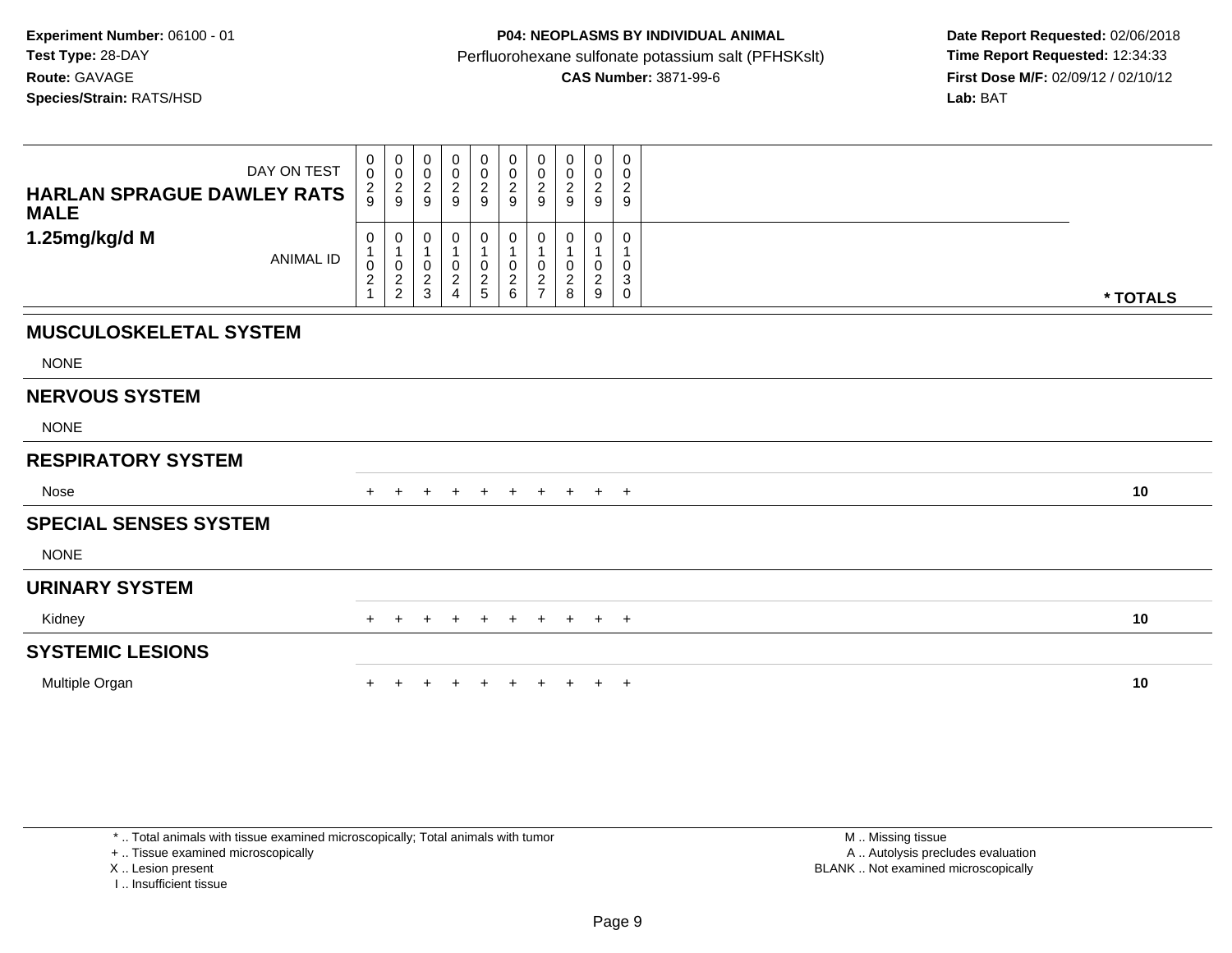## **P04: NEOPLASMS BY INDIVIDUAL ANIMAL**Perfluorohexane sulfonate potassium salt (PFHSKslt)<br>**CAS Number:** 3871-99-6

 **Date Report Requested:** 02/06/2018 **First Dose M/F:** 02/09/12 / 02/10/12<br>Lab: BAT

| DAY ON TEST<br><b>HARLAN SPRAGUE DAWLEY RATS</b><br><b>MALE</b> | 0<br>$\mathbf 0$<br>$\frac{2}{9}$                  | 00029                                          | 0<br>0<br>$\frac{2}{9}$                                             | 0<br>$\mathbf 0$<br>$\overline{\mathbf{c}}$<br>9 | 0<br>$\pmb{0}$<br>$\frac{2}{9}$      | $\pmb{0}$<br>$\mathsf 0$<br>$\frac{2}{9}$                 | $\pmb{0}$<br>$\pmb{0}$<br>$\frac{2}{9}$                             | $\mathbf 0$<br>$\pmb{0}$<br>$\frac{2}{9}$                             | $\mathbf 0$<br>$\pmb{0}$<br>$\boldsymbol{2}$<br>9  | $\mathbf 0$<br>0<br>$\sqrt{2}$<br>$\boldsymbol{9}$           |          |
|-----------------------------------------------------------------|----------------------------------------------------|------------------------------------------------|---------------------------------------------------------------------|--------------------------------------------------|--------------------------------------|-----------------------------------------------------------|---------------------------------------------------------------------|-----------------------------------------------------------------------|----------------------------------------------------|--------------------------------------------------------------|----------|
| 2.5mg/kg/d M<br><b>ANIMAL ID</b>                                | 0<br>$\pmb{0}$<br>$\overline{3}$<br>$\overline{1}$ | $\mathbf 0$<br>$\overline{1}$<br>$\frac{0}{3}$ | 0<br>$\mathbf{1}$<br>0<br>$\ensuremath{\mathsf{3}}$<br>$\mathbf{3}$ | 0<br>$\mathbf 1$<br>$\mathsf 0$<br>3<br>4        | 0<br>1<br>$\pmb{0}$<br>$\frac{3}{5}$ | $\pmb{0}$<br>$\mathbf{1}$<br>$\mathsf 0$<br>$\frac{3}{6}$ | 0<br>-1<br>$\pmb{0}$<br>$\ensuremath{\mathsf{3}}$<br>$\overline{7}$ | $\mathbf 0$<br>$\overline{1}$<br>$\mathbf 0$<br>$\sqrt{3}$<br>$\,8\,$ | $\pmb{0}$<br>$\mathbf{1}$<br>$\mathbf 0$<br>3<br>9 | $\pmb{0}$<br>1<br>$\mathbf 0$<br>$\overline{4}$<br>$\pmb{0}$ | * TOTALS |
| <b>ALIMENTARY SYSTEM</b>                                        |                                                    |                                                |                                                                     |                                                  |                                      |                                                           |                                                                     |                                                                       |                                                    |                                                              |          |
| Liver                                                           | ٠.                                                 | $\div$                                         | $\ddot{}$                                                           | $\ddot{}$                                        | $\ddot{}$                            | $\ddot{}$                                                 | $+$                                                                 | $\ddot{}$                                                             | $+$                                                | $+$                                                          | 10       |
| Pancreas                                                        |                                                    |                                                | $\div$                                                              | ٠                                                | $\pm$                                | $\ddot{}$                                                 | $+$                                                                 | $+$                                                                   | $+$                                                | $+$                                                          | 10       |
| <b>CARDIOVASCULAR SYSTEM</b>                                    |                                                    |                                                |                                                                     |                                                  |                                      |                                                           |                                                                     |                                                                       |                                                    |                                                              |          |
| <b>NONE</b>                                                     |                                                    |                                                |                                                                     |                                                  |                                      |                                                           |                                                                     |                                                                       |                                                    |                                                              |          |
| <b>ENDOCRINE SYSTEM</b>                                         |                                                    |                                                |                                                                     |                                                  |                                      |                                                           |                                                                     |                                                                       |                                                    |                                                              |          |
| <b>Thyroid Gland</b>                                            |                                                    |                                                | $\div$                                                              | $\div$                                           | $\pm$                                | $\ddot{}$                                                 | $+$                                                                 | $+$                                                                   | $+$                                                | $+$                                                          | 10       |
| <b>GENERAL BODY SYSTEM</b>                                      |                                                    |                                                |                                                                     |                                                  |                                      |                                                           |                                                                     |                                                                       |                                                    |                                                              |          |
| <b>NONE</b>                                                     |                                                    |                                                |                                                                     |                                                  |                                      |                                                           |                                                                     |                                                                       |                                                    |                                                              |          |
| <b>GENITAL SYSTEM</b>                                           |                                                    |                                                |                                                                     |                                                  |                                      |                                                           |                                                                     |                                                                       |                                                    |                                                              |          |
| <b>Testes</b>                                                   | $+$                                                |                                                |                                                                     |                                                  | $\ddot{}$                            | $+$                                                       | $+$                                                                 | $+$                                                                   | $+$ $+$                                            |                                                              | 10       |
| <b>HEMATOPOIETIC SYSTEM</b>                                     |                                                    |                                                |                                                                     |                                                  |                                      |                                                           |                                                                     |                                                                       |                                                    |                                                              |          |
| <b>Bone Marrow</b>                                              |                                                    |                                                |                                                                     |                                                  |                                      | $\div$                                                    | ÷                                                                   | $\div$                                                                | $\div$                                             | $+$                                                          | 10       |
| Spleen                                                          |                                                    |                                                |                                                                     |                                                  |                                      |                                                           | $\pm$                                                               |                                                                       | $\pm$                                              | $+$                                                          | 10       |

#### **INTEGUMENTARY SYSTEM**

NONE

\* .. Total animals with tissue examined microscopically; Total animals with tumor

+ .. Tissue examined microscopically

X .. Lesion present

I .. Insufficient tissue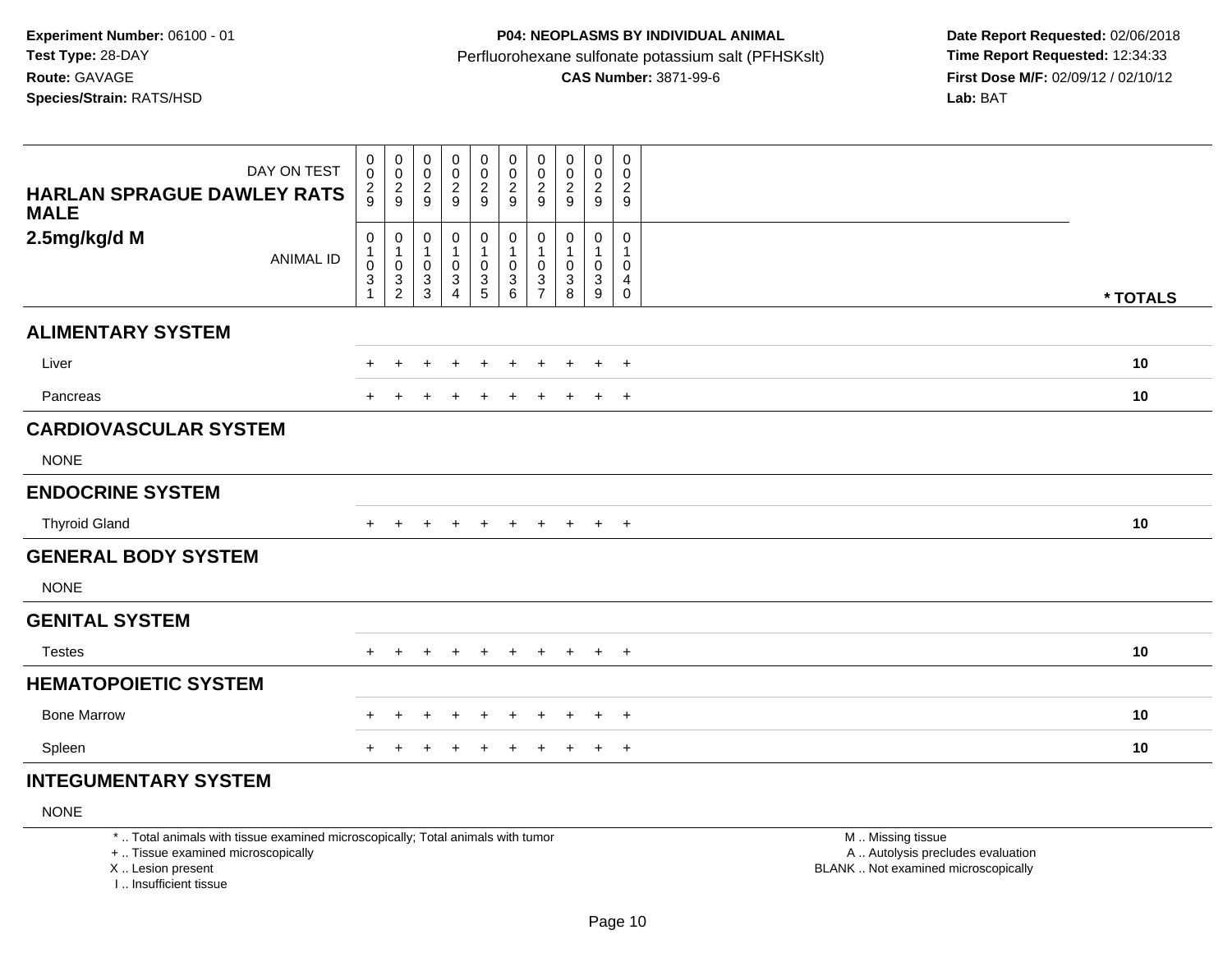| DAY ON TEST<br><b>HARLAN SPRAGUE DAWLEY RATS</b><br><b>MALE</b> | 0<br>$\mathbf 0$<br>$\frac{2}{9}$                                           | $_{\rm 0}^{\rm 0}$<br>$\frac{2}{9}$                   | 0<br>0<br>$\frac{2}{9}$ | 00029                                      | $\begin{smallmatrix}0\0\0\end{smallmatrix}$<br>$\frac{2}{9}$ | 0<br>$\pmb{0}$<br>$\frac{2}{9}$                       | 0<br>$\pmb{0}$<br>$\frac{2}{9}$ | 0<br>$\pmb{0}$<br>$\frac{2}{9}$ | $\boldsymbol{0}$<br>$\frac{0}{2}$ | 0<br>0<br>$\frac{2}{9}$ |          |
|-----------------------------------------------------------------|-----------------------------------------------------------------------------|-------------------------------------------------------|-------------------------|--------------------------------------------|--------------------------------------------------------------|-------------------------------------------------------|---------------------------------|---------------------------------|-----------------------------------|-------------------------|----------|
| 2.5mg/kg/d M<br><b>ANIMAL ID</b>                                | 0<br>$\mathbf{1}$<br>$\pmb{0}$<br>$\ensuremath{\mathsf{3}}$<br>$\mathbf{1}$ | 0<br>$\mathbf{1}$<br>$\pmb{0}$<br>3<br>$\overline{2}$ | 0<br>0<br>3<br>3        | 0<br>1<br>$_{3}^{\rm 0}$<br>$\overline{4}$ | 0<br>1<br>0<br>3<br>5                                        | 0<br>1<br>$\pmb{0}$<br>$\ensuremath{\mathsf{3}}$<br>6 | 0<br>0<br>3<br>$\overline{7}$   | 0<br>3<br>8                     | 0<br>$\pmb{0}$<br>$\sqrt{3}$<br>9 | 0<br>0<br>4<br>0        | * TOTALS |
| <b>MUSCULOSKELETAL SYSTEM</b>                                   |                                                                             |                                                       |                         |                                            |                                                              |                                                       |                                 |                                 |                                   |                         |          |
| <b>NONE</b>                                                     |                                                                             |                                                       |                         |                                            |                                                              |                                                       |                                 |                                 |                                   |                         |          |
| <b>NERVOUS SYSTEM</b>                                           |                                                                             |                                                       |                         |                                            |                                                              |                                                       |                                 |                                 |                                   |                         |          |
| <b>NONE</b>                                                     |                                                                             |                                                       |                         |                                            |                                                              |                                                       |                                 |                                 |                                   |                         |          |
| <b>RESPIRATORY SYSTEM</b>                                       |                                                                             |                                                       |                         |                                            |                                                              |                                                       |                                 |                                 |                                   |                         |          |
| Nose                                                            |                                                                             |                                                       |                         |                                            | $+$                                                          | $+$                                                   | $+$                             | $+$                             | $+$ $+$                           |                         | 10       |
| <b>SPECIAL SENSES SYSTEM</b>                                    |                                                                             |                                                       |                         |                                            |                                                              |                                                       |                                 |                                 |                                   |                         |          |
| <b>NONE</b>                                                     |                                                                             |                                                       |                         |                                            |                                                              |                                                       |                                 |                                 |                                   |                         |          |
| <b>URINARY SYSTEM</b>                                           |                                                                             |                                                       |                         |                                            |                                                              |                                                       |                                 |                                 |                                   |                         |          |
| Kidney                                                          | $+$                                                                         | $+$                                                   | $+$                     | $+$                                        | $+$                                                          | $+$                                                   | $+$                             |                                 | $+$ $+$ $+$                       |                         | 10       |
| <b>SYSTEMIC LESIONS</b>                                         |                                                                             |                                                       |                         |                                            |                                                              |                                                       |                                 |                                 |                                   |                         |          |
| Multiple Organ                                                  |                                                                             |                                                       |                         |                                            |                                                              |                                                       |                                 |                                 | $\pm$                             | $+$                     | 10       |

\* .. Total animals with tissue examined microscopically; Total animals with tumor

+ .. Tissue examined microscopically

X .. Lesion present

I .. Insufficient tissue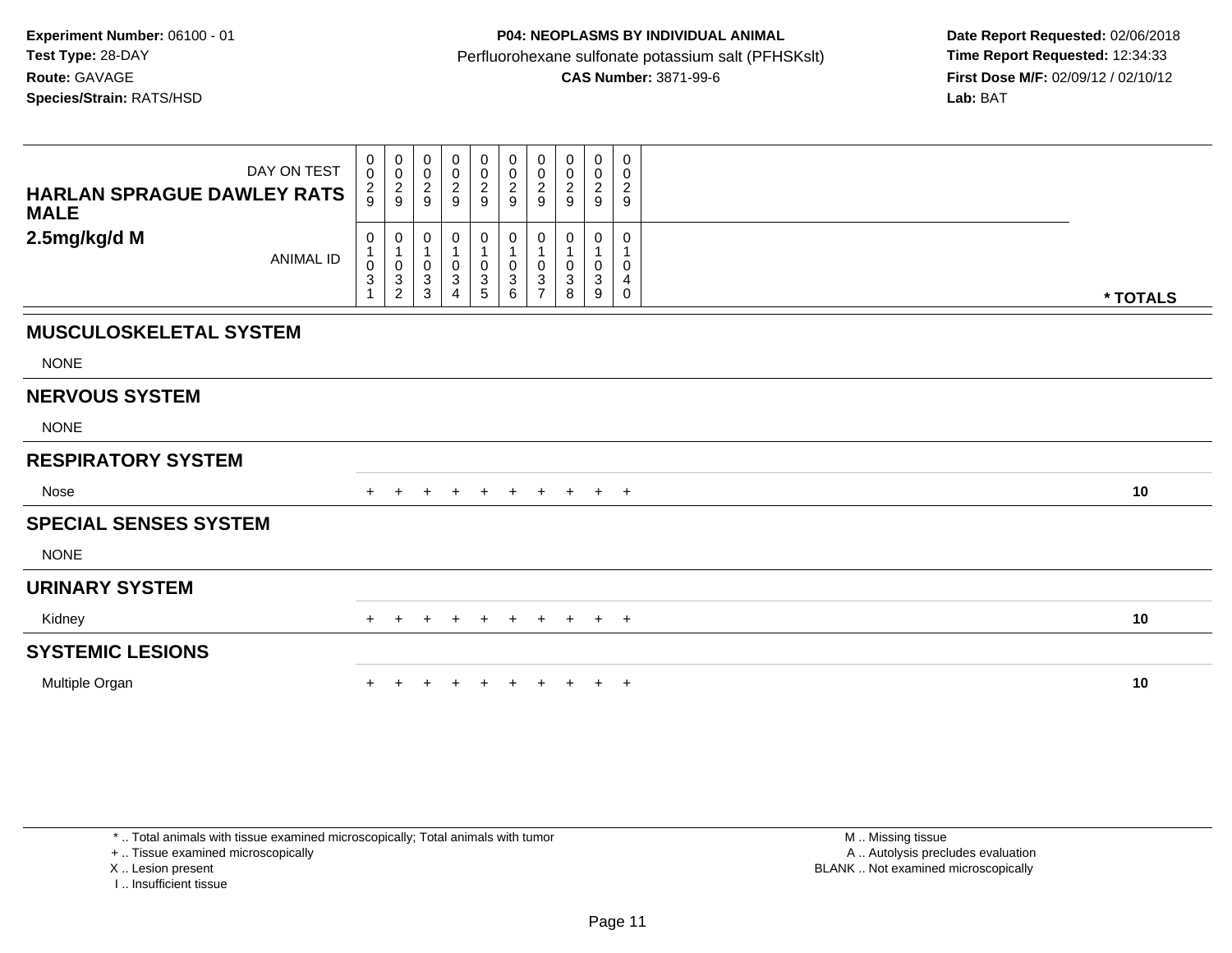# **P04: NEOPLASMS BY INDIVIDUAL ANIMAL**Perfluorohexane sulfonate potassium salt (PFHSKslt)<br>**CAS Number:** 3871-99-6

 **Date Report Requested:** 02/06/2018 **First Dose M/F:** 02/09/12 / 02/10/12<br>Lab: BAT

| DAY ON TEST<br><b>HARLAN SPRAGUE DAWLEY RATS</b><br><b>MALE</b> | 0<br>$\mathbf 0$<br>$\frac{2}{9}$                  | $\begin{matrix} 0 \\ 0 \\ 2 \\ 9 \end{matrix}$            | 0<br>0<br>$\frac{2}{9}$                                 | 0<br>$\pmb{0}$<br>$\boldsymbol{2}$<br>9 | 0<br>$\pmb{0}$<br>$\frac{2}{9}$            | $\pmb{0}$<br>$\pmb{0}$<br>$\overline{c}$<br>9                           | 0<br>$\pmb{0}$<br>$\overline{c}$<br>9                              | 0<br>0<br>$\frac{2}{9}$                       | $\pmb{0}$<br>$\boldsymbol{0}$<br>$\sqrt{2}$<br>9   | 0<br>$\mathbf 0$<br>$\sqrt{2}$<br>$9\,$                    |          |    |
|-----------------------------------------------------------------|----------------------------------------------------|-----------------------------------------------------------|---------------------------------------------------------|-----------------------------------------|--------------------------------------------|-------------------------------------------------------------------------|--------------------------------------------------------------------|-----------------------------------------------|----------------------------------------------------|------------------------------------------------------------|----------|----|
| 5mg/kg/d M<br><b>ANIMAL ID</b>                                  | 0<br>$\pmb{0}$<br>$\overline{4}$<br>$\overline{1}$ | $\mathbf 0$<br>$\mathbf{1}$<br>$\pmb{0}$<br>$\frac{4}{2}$ | 0<br>$\mathbf{1}$<br>$\mathsf 0$<br>4<br>$\mathfrak{Z}$ | 0<br>1<br>$\pmb{0}$<br>4<br>4           | 0<br>$\mathbf{1}$<br>$\mathbf 0$<br>4<br>5 | $\pmb{0}$<br>$\mathbf{1}$<br>$\mathsf{O}\xspace$<br>4<br>$6\phantom{a}$ | 0<br>$\mathbf{1}$<br>$\pmb{0}$<br>$\overline{4}$<br>$\overline{7}$ | 0<br>$\mathbf{1}$<br>0<br>$\overline{4}$<br>8 | $\pmb{0}$<br>$\mathbf{1}$<br>$\mathbf 0$<br>4<br>9 | $\pmb{0}$<br>$\mathbf{1}$<br>$\pmb{0}$<br>$\,$ 5 $\,$<br>0 | * TOTALS |    |
| <b>ALIMENTARY SYSTEM</b>                                        |                                                    |                                                           |                                                         |                                         |                                            |                                                                         |                                                                    |                                               |                                                    |                                                            |          |    |
| Liver                                                           | +                                                  |                                                           | $\div$                                                  | $\ddot{}$                               | $\ddot{}$                                  | $\ddot{}$                                                               | $+$                                                                | $+$                                           | $+$                                                | $+$                                                        |          | 10 |
| Pancreas                                                        | +                                                  |                                                           | $\ddot{}$                                               | +                                       | $\ddot{}$                                  | $\ddot{}$                                                               | $\ddot{}$                                                          | $+$                                           | $+$ $+$                                            |                                                            |          | 10 |
| <b>CARDIOVASCULAR SYSTEM</b>                                    |                                                    |                                                           |                                                         |                                         |                                            |                                                                         |                                                                    |                                               |                                                    |                                                            |          |    |
| <b>NONE</b>                                                     |                                                    |                                                           |                                                         |                                         |                                            |                                                                         |                                                                    |                                               |                                                    |                                                            |          |    |
| <b>ENDOCRINE SYSTEM</b>                                         |                                                    |                                                           |                                                         |                                         |                                            |                                                                         |                                                                    |                                               |                                                    |                                                            |          |    |
| <b>Thyroid Gland</b>                                            | $\pm$                                              |                                                           | +                                                       | $\ddot{}$                               | $\ddot{}$                                  | $\ddot{}$                                                               | $+$                                                                | $+$                                           | $+$                                                | $+$                                                        |          | 10 |
| <b>GENERAL BODY SYSTEM</b>                                      |                                                    |                                                           |                                                         |                                         |                                            |                                                                         |                                                                    |                                               |                                                    |                                                            |          |    |
| <b>NONE</b>                                                     |                                                    |                                                           |                                                         |                                         |                                            |                                                                         |                                                                    |                                               |                                                    |                                                            |          |    |
| <b>GENITAL SYSTEM</b>                                           |                                                    |                                                           |                                                         |                                         |                                            |                                                                         |                                                                    |                                               |                                                    |                                                            |          |    |
| <b>Testes</b>                                                   | $+$                                                |                                                           |                                                         |                                         | $\ddot{}$                                  | $\ddot{}$                                                               | $\ddot{}$                                                          | $+$                                           | $+$ $+$                                            |                                                            |          | 10 |
| <b>HEMATOPOIETIC SYSTEM</b>                                     |                                                    |                                                           |                                                         |                                         |                                            |                                                                         |                                                                    |                                               |                                                    |                                                            |          |    |
| <b>Bone Marrow</b>                                              |                                                    |                                                           | +                                                       |                                         | $\div$                                     | $\div$                                                                  | $\div$                                                             | $\div$                                        | $\pm$                                              | $^{+}$                                                     |          | 10 |
| Spleen                                                          |                                                    |                                                           |                                                         |                                         |                                            | $\pm$                                                                   | $\pm$                                                              | $\pm$                                         | $\pm$                                              | $+$                                                        |          | 10 |
|                                                                 |                                                    |                                                           |                                                         |                                         |                                            |                                                                         |                                                                    |                                               |                                                    |                                                            |          |    |

#### **INTEGUMENTARY SYSTEM**

NONE

\* .. Total animals with tissue examined microscopically; Total animals with tumor

+ .. Tissue examined microscopically

X .. Lesion present

I .. Insufficient tissue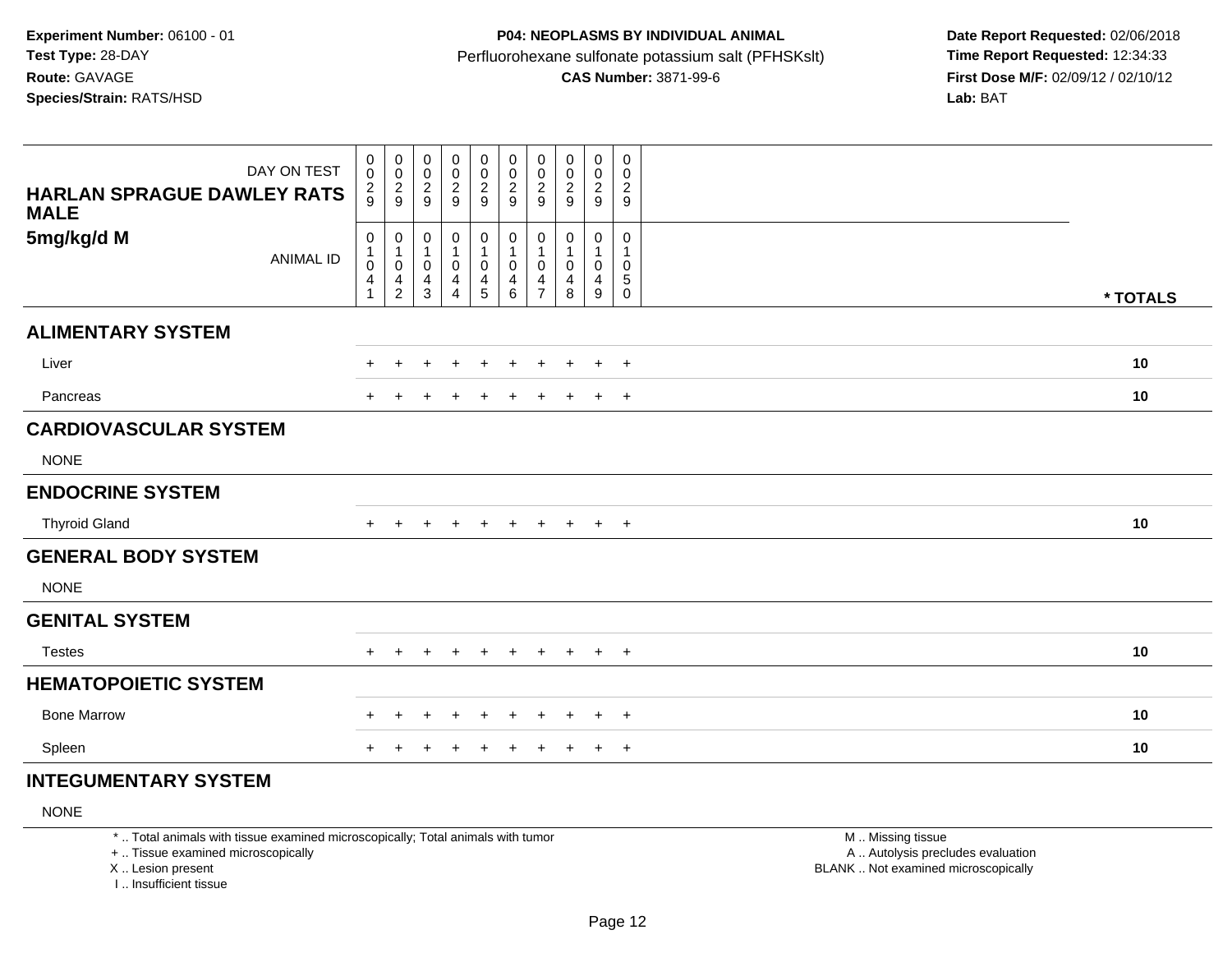| DAY ON TEST<br><b>HARLAN SPRAGUE DAWLEY RATS</b><br><b>MALE</b> | $\pmb{0}$<br>$\ddot{\mathbf{0}}$<br>$\frac{2}{9}$         | $\begin{smallmatrix} 0\\0 \end{smallmatrix}$<br>$\frac{2}{9}$ | 0<br>0<br>$\overline{c}$<br>9 | $_{\rm 0}^{\rm 0}$<br>$\frac{2}{9}$                   | 0<br>$\pmb{0}$<br>$\frac{2}{9}$ | 0<br>$\mathsf 0$<br>$\overline{c}$<br>9 | 0<br>$\pmb{0}$<br>$\overline{\mathbf{c}}$<br>9 | $\mathbf 0$<br>0<br>$\overline{c}$<br>9 | $\pmb{0}$<br>$\pmb{0}$<br>$\sqrt{2}$<br>9 | 0<br>0<br>$\sqrt{2}$<br>9 |          |
|-----------------------------------------------------------------|-----------------------------------------------------------|---------------------------------------------------------------|-------------------------------|-------------------------------------------------------|---------------------------------|-----------------------------------------|------------------------------------------------|-----------------------------------------|-------------------------------------------|---------------------------|----------|
| 5mg/kg/d M<br><b>ANIMAL ID</b>                                  | 0<br>$\mathbf{1}$<br>$\pmb{0}$<br>$\overline{\mathbf{4}}$ | 0<br>$\mathbf{1}$<br>0<br>4<br>$\overline{2}$                 | 0<br>0<br>4<br>3              | 0<br>$\mathbf{1}$<br>$\pmb{0}$<br>4<br>$\overline{A}$ | 0<br>1<br>$\pmb{0}$<br>4<br>5   | 0<br>1<br>$\mathbf 0$<br>4<br>6         | 0<br>0<br>4<br>$\overline{ }$                  | 0<br>4<br>8                             | 0<br>1<br>$\pmb{0}$<br>4<br>9             | 0<br>0<br>5<br>0          | * TOTALS |
| <b>MUSCULOSKELETAL SYSTEM</b>                                   |                                                           |                                                               |                               |                                                       |                                 |                                         |                                                |                                         |                                           |                           |          |
| <b>NONE</b>                                                     |                                                           |                                                               |                               |                                                       |                                 |                                         |                                                |                                         |                                           |                           |          |
| <b>NERVOUS SYSTEM</b>                                           |                                                           |                                                               |                               |                                                       |                                 |                                         |                                                |                                         |                                           |                           |          |
| <b>NONE</b>                                                     |                                                           |                                                               |                               |                                                       |                                 |                                         |                                                |                                         |                                           |                           |          |
| <b>RESPIRATORY SYSTEM</b>                                       |                                                           |                                                               |                               |                                                       |                                 |                                         |                                                |                                         |                                           |                           |          |
| Nose                                                            |                                                           |                                                               | +                             | $\overline{+}$                                        | $+$                             | $+$                                     | $+$                                            |                                         | $+$ $+$ $+$                               |                           | 10       |
| <b>SPECIAL SENSES SYSTEM</b>                                    |                                                           |                                                               |                               |                                                       |                                 |                                         |                                                |                                         |                                           |                           |          |
| <b>NONE</b>                                                     |                                                           |                                                               |                               |                                                       |                                 |                                         |                                                |                                         |                                           |                           |          |
| <b>URINARY SYSTEM</b>                                           |                                                           |                                                               |                               |                                                       |                                 |                                         |                                                |                                         |                                           |                           |          |
| Kidney                                                          | $+$                                                       | $+$                                                           | $+$                           | $+$                                                   | $+$                             | $+$                                     | $+$                                            |                                         | $+$ $+$ $+$                               |                           | 10       |
| <b>SYSTEMIC LESIONS</b>                                         |                                                           |                                                               |                               |                                                       |                                 |                                         |                                                |                                         |                                           |                           |          |
| Multiple Organ                                                  |                                                           |                                                               |                               |                                                       |                                 |                                         |                                                |                                         | $\pm$                                     | $+$                       | 10       |

\* .. Total animals with tissue examined microscopically; Total animals with tumor

+ .. Tissue examined microscopically

X .. Lesion present

I .. Insufficient tissue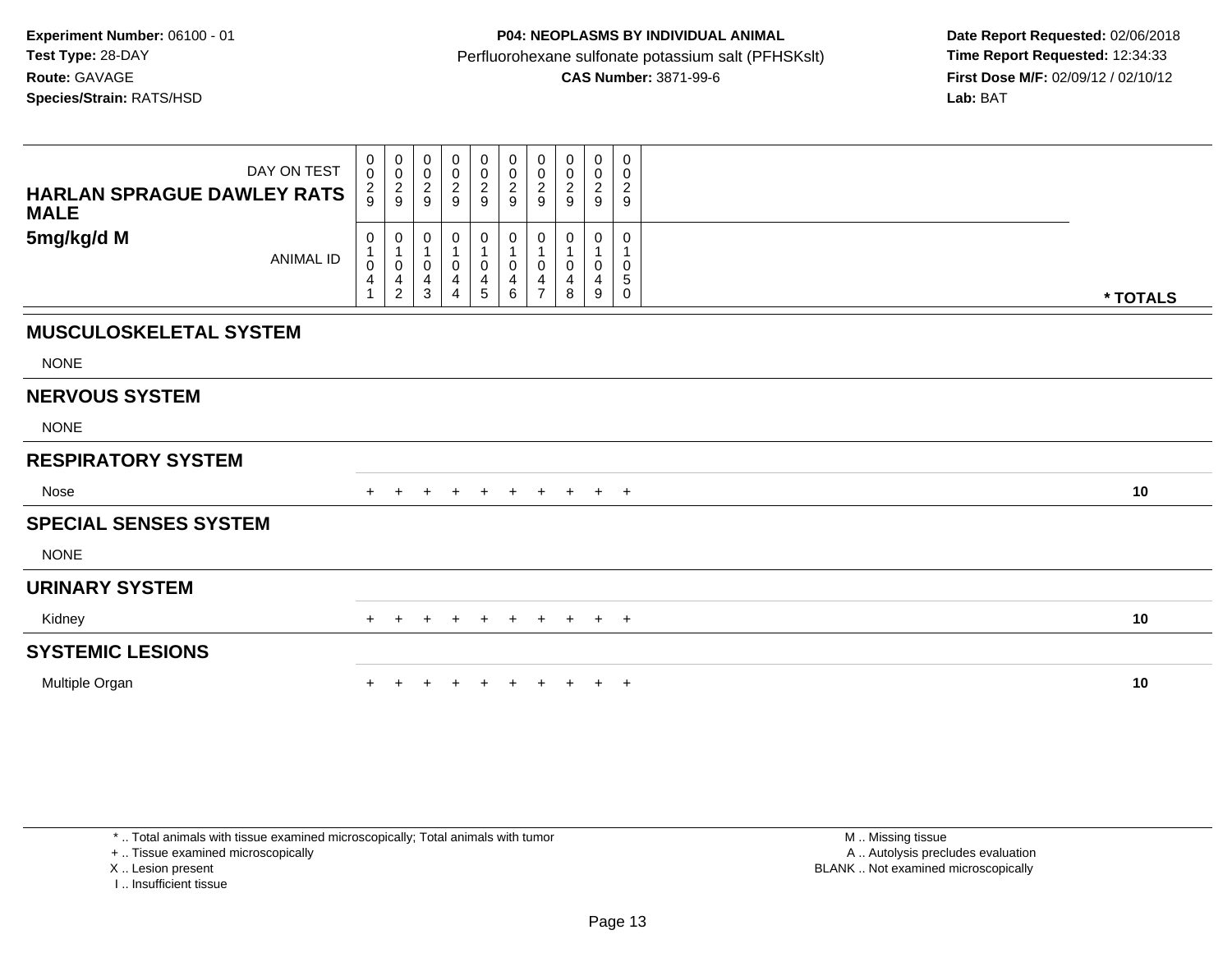| DAY ON TEST<br><b>HARLAN SPRAGUE DAWLEY RATS</b><br><b>MALE</b>                |                  | $\pmb{0}$<br>$\mathbf 0$<br>$\frac{2}{9}$                                 | $\pmb{0}$<br>$\mathbf 0$<br>$\overline{c}$<br>9 | $\begin{smallmatrix}0\\0\end{smallmatrix}$<br>$\sqrt{2}$<br>9 | $\pmb{0}$<br>$\mathsf{O}\xspace$<br>$\overline{c}$<br>9                | 0<br>$\pmb{0}$<br>$\frac{2}{9}$         | $_{\rm 0}^{\rm 0}$<br>$\frac{2}{9}$                                                                | $\pmb{0}$<br>$\mathbf 0$<br>$\sqrt{2}$<br>9                               | $\pmb{0}$<br>$\mathbf 0$<br>$\boldsymbol{2}$<br>9 | $\pmb{0}$<br>$\mathbf 0$<br>$\overline{\mathbf{c}}$<br>9 | $\mathbf 0$<br>$\mathbf 0$<br>$\overline{2}$<br>9 |                 |          |
|--------------------------------------------------------------------------------|------------------|---------------------------------------------------------------------------|-------------------------------------------------|---------------------------------------------------------------|------------------------------------------------------------------------|-----------------------------------------|----------------------------------------------------------------------------------------------------|---------------------------------------------------------------------------|---------------------------------------------------|----------------------------------------------------------|---------------------------------------------------|-----------------|----------|
| 10mg/kg/d M                                                                    | <b>ANIMAL ID</b> | $\mathbf 0$<br>$\begin{smallmatrix}1\0\end{smallmatrix}$<br>$\frac{5}{1}$ | 0<br>$\mathsf 0$<br>$\frac{5}{2}$               | $\pmb{0}$<br>$\mathbf{1}$<br>$\pmb{0}$<br>$\frac{5}{3}$       | $\boldsymbol{0}$<br>$\mathbf{1}$<br>$\mathsf 0$<br>5<br>$\overline{4}$ | $\mathbf 0$<br>0<br>$\overline{5}$<br>5 | $\begin{smallmatrix}0\\1\end{smallmatrix}$<br>$\mathbf 0$<br>$\begin{array}{c} 5 \\ 6 \end{array}$ | $\mathbf 0$<br>$\overline{1}$<br>$\Omega$<br>$\sqrt{5}$<br>$\overline{7}$ | $\mathbf 0$<br>1<br>$\mathbf 0$<br>5<br>8         | 0<br>0<br>5<br>9                                         | $\mathbf 0$<br>$\mathbf 0$<br>6<br>0              |                 | * TOTALS |
| <b>ALIMENTARY SYSTEM</b>                                                       |                  |                                                                           |                                                 |                                                               |                                                                        |                                         |                                                                                                    |                                                                           |                                                   |                                                          |                                                   |                 |          |
| Esophagus                                                                      |                  |                                                                           |                                                 |                                                               |                                                                        |                                         |                                                                                                    |                                                                           |                                                   |                                                          | $+$                                               |                 | 10       |
| Intestine Large, Cecum                                                         |                  |                                                                           |                                                 |                                                               |                                                                        |                                         |                                                                                                    |                                                                           |                                                   |                                                          | $\ddot{}$                                         |                 | 10       |
| Intestine Large, Colon                                                         |                  |                                                                           |                                                 |                                                               |                                                                        |                                         |                                                                                                    |                                                                           |                                                   | $\ddot{}$                                                | $+$                                               |                 | 10       |
| Intestine Large, Rectum                                                        |                  |                                                                           |                                                 |                                                               |                                                                        |                                         |                                                                                                    |                                                                           |                                                   | $\ddot{}$                                                | $+$                                               |                 | 10       |
| Intestine Small, Duodenum                                                      |                  |                                                                           |                                                 |                                                               |                                                                        |                                         |                                                                                                    |                                                                           |                                                   | ÷                                                        | $\overline{+}$                                    |                 | 10       |
| Intestine Small, Ileum                                                         |                  |                                                                           |                                                 |                                                               |                                                                        |                                         |                                                                                                    |                                                                           |                                                   |                                                          | $\overline{+}$                                    |                 | 10       |
| Intestine Small, Jejunum                                                       |                  |                                                                           |                                                 |                                                               |                                                                        |                                         |                                                                                                    |                                                                           |                                                   | $\div$                                                   | $+$                                               |                 | 10       |
| Liver                                                                          |                  |                                                                           |                                                 |                                                               |                                                                        |                                         |                                                                                                    |                                                                           |                                                   | $\ddot{}$                                                | $+$                                               |                 | 10       |
| Pancreas                                                                       |                  |                                                                           |                                                 |                                                               |                                                                        |                                         |                                                                                                    |                                                                           |                                                   |                                                          | $+$                                               |                 | 10       |
| Salivary Glands                                                                |                  |                                                                           |                                                 |                                                               |                                                                        |                                         |                                                                                                    |                                                                           |                                                   |                                                          | $+$                                               |                 | 10       |
| Stomach, Forestomach                                                           |                  |                                                                           |                                                 |                                                               |                                                                        |                                         |                                                                                                    |                                                                           |                                                   |                                                          | $\ddot{}$                                         |                 | 10       |
| Stomach, Glandular                                                             |                  | $\ddot{}$                                                                 |                                                 |                                                               |                                                                        |                                         |                                                                                                    |                                                                           |                                                   | $\pm$                                                    | $+$                                               |                 | 10       |
| <b>CARDIOVASCULAR SYSTEM</b>                                                   |                  |                                                                           |                                                 |                                                               |                                                                        |                                         |                                                                                                    |                                                                           |                                                   |                                                          |                                                   |                 |          |
| <b>Blood Vessel</b>                                                            |                  |                                                                           |                                                 |                                                               |                                                                        |                                         |                                                                                                    |                                                                           |                                                   |                                                          | $+$                                               |                 | 10       |
| * Total animals with tissue examined microsconically: Total animals with tumor |                  |                                                                           |                                                 |                                                               |                                                                        |                                         |                                                                                                    |                                                                           |                                                   |                                                          |                                                   | M Miccinaticcup |          |

\* .. Total animals with tissue examined microscopically; Total animals with tumor

+ .. Tissue examined microscopically

X .. Lesion present

I .. Insufficient tissue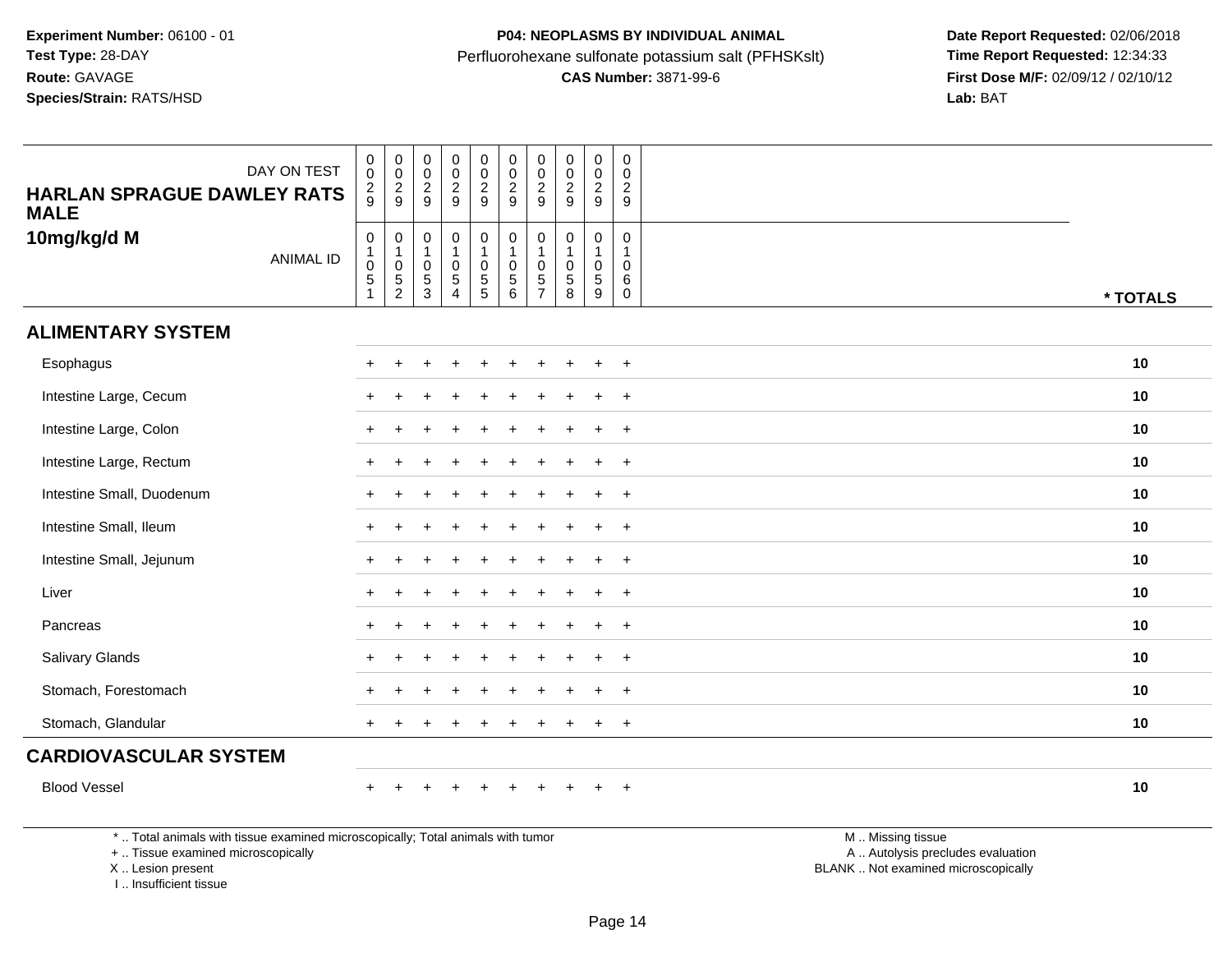|                                                                                                                                                                                                                                | DAY ON TEST | $_{\rm 0}^{\rm 0}$    | $\pmb{0}$<br>$\pmb{0}$ | 0<br>$\mathbf 0$        | $\begin{smallmatrix}0\0\0\end{smallmatrix}$ | $\begin{smallmatrix}0\0\0\end{smallmatrix}$ | $\begin{smallmatrix} 0\\0 \end{smallmatrix}$ | $\begin{smallmatrix} 0\\0 \end{smallmatrix}$ | $\pmb{0}$<br>$\pmb{0}$       | 0<br>$\mathbf 0$    | 0<br>$\mathbf 0$    |                |
|--------------------------------------------------------------------------------------------------------------------------------------------------------------------------------------------------------------------------------|-------------|-----------------------|------------------------|-------------------------|---------------------------------------------|---------------------------------------------|----------------------------------------------|----------------------------------------------|------------------------------|---------------------|---------------------|----------------|
| <b>HARLAN SPRAGUE DAWLEY RATS</b><br><b>MALE</b>                                                                                                                                                                               |             | $\frac{2}{9}$         | $\frac{2}{9}$          | 2<br>9                  | $\frac{2}{9}$                               | $\frac{2}{9}$                               | $\sqrt{2}$<br>9                              | $\frac{2}{9}$                                | $\overline{\mathbf{c}}$<br>9 | $\overline{c}$<br>9 | $\overline{c}$<br>9 |                |
| 10mg/kg/d M                                                                                                                                                                                                                    | ANIMAL ID   | 0<br>$\mathbf 0$<br>5 | 0<br>0<br>5<br>2       | 0<br>$\Omega$<br>5<br>3 | 0<br>0<br>5                                 | $\pmb{0}$<br>0<br>5<br>5                    | 0<br>$\mathbf 0$<br>5<br>6                   | 0<br>$\mathbf 0$<br>5                        | 5<br>8                       | 0<br>0<br>5<br>9    | 0<br>0<br>6<br>0    | * TOTALS       |
| Heart                                                                                                                                                                                                                          |             | $+$                   | $\overline{+}$         | $\pm$                   | $\overline{+}$                              | $+$                                         | $+$                                          | $+$                                          | $+$                          | $+$                 | $+$                 | 10             |
| <b>ENDOCRINE SYSTEM</b>                                                                                                                                                                                                        |             |                       |                        |                         |                                             |                                             |                                              |                                              |                              |                     |                     |                |
| <b>Adrenal Cortex</b>                                                                                                                                                                                                          |             |                       |                        |                         |                                             |                                             |                                              |                                              |                              |                     | $\overline{+}$      | 10             |
| Adrenal Medulla                                                                                                                                                                                                                |             |                       |                        |                         |                                             | $\div$                                      |                                              |                                              |                              | $\ddot{}$           | $+$                 | 10             |
| Parathyroid Gland                                                                                                                                                                                                              |             | $+$                   | M                      | $+$                     | $+$                                         | $+$                                         | $+$                                          |                                              | $M +$                        | $+$ $+$             |                     | 8              |
| <b>Pituitary Gland</b>                                                                                                                                                                                                         |             |                       |                        |                         |                                             |                                             |                                              |                                              |                              | $\pm$               | $+$                 | 10             |
| <b>Thyroid Gland</b>                                                                                                                                                                                                           |             |                       |                        |                         |                                             |                                             |                                              |                                              |                              | $\pm$               | $+$                 | 10             |
| <b>GENERAL BODY SYSTEM</b>                                                                                                                                                                                                     |             |                       |                        |                         |                                             |                                             |                                              |                                              |                              |                     |                     |                |
| <b>NONE</b>                                                                                                                                                                                                                    |             |                       |                        |                         |                                             |                                             |                                              |                                              |                              |                     |                     |                |
| <b>GENITAL SYSTEM</b>                                                                                                                                                                                                          |             |                       |                        |                         |                                             |                                             |                                              |                                              |                              |                     |                     |                |
| and and the second control of the second second second second second second second second second second second second second second second second second second second second second second second second second second second |             |                       |                        |                         |                                             |                                             |                                              |                                              |                              |                     |                     | $\overline{a}$ |

| Epididymis             |  | + + + + + + + + + + |  |  |  |  | 10 |
|------------------------|--|---------------------|--|--|--|--|----|
| <b>Preputial Gland</b> |  | + + + + + + + + + + |  |  |  |  | 10 |
| Prostate               |  | + + + + + + + + + + |  |  |  |  | 10 |
| Seminal Vesicle        |  | + + + + + + + + + + |  |  |  |  | 10 |
| <b>Testes</b>          |  | + + + + + + + + + + |  |  |  |  | 10 |

\* .. Total animals with tissue examined microscopically; Total animals with tumor

+ .. Tissue examined microscopically

X .. Lesion present

I .. Insufficient tissue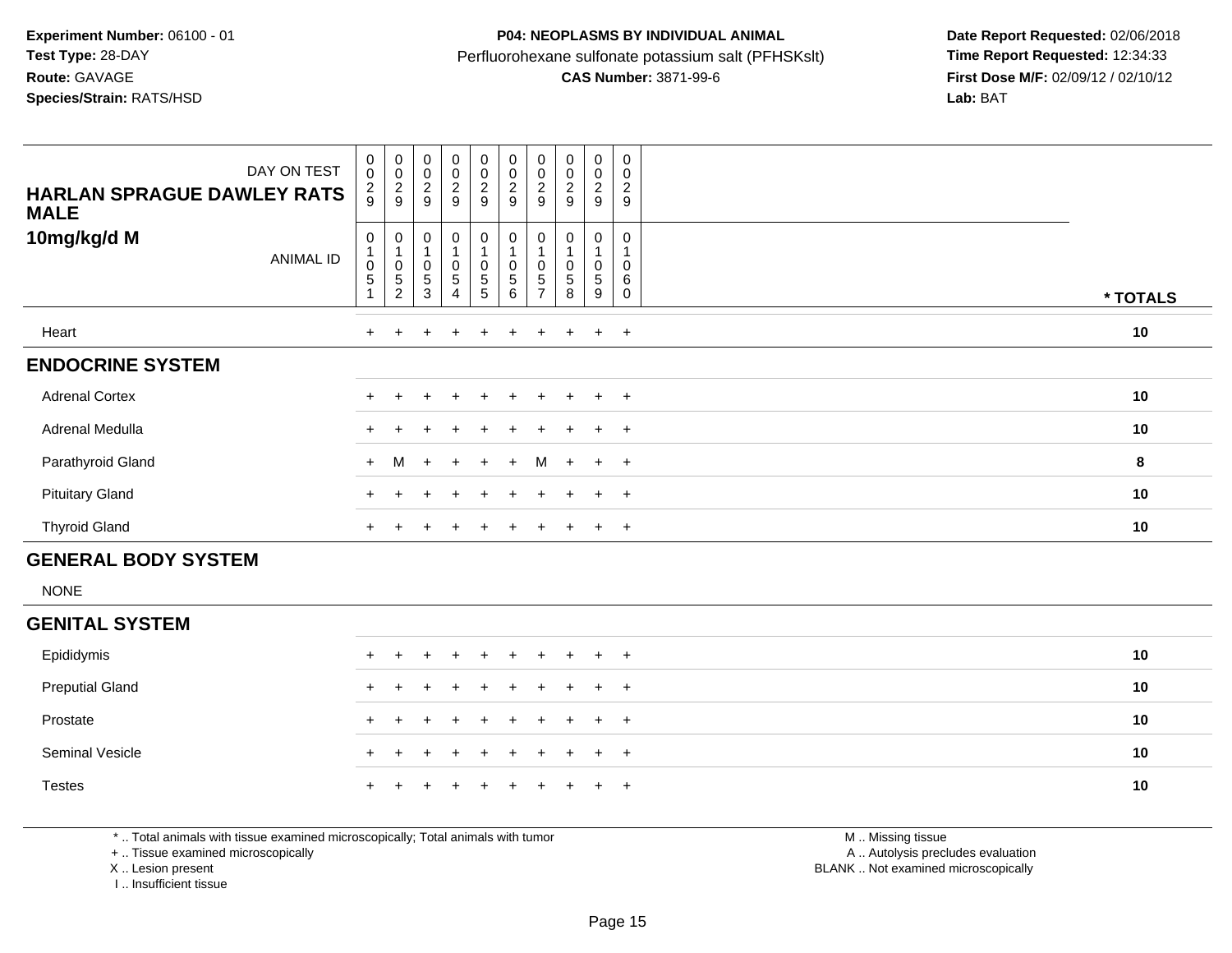| DAY ON TEST<br><b>HARLAN SPRAGUE DAWLEY RATS</b><br><b>MALE</b>                 | $_{0}^{0}$<br>$\frac{2}{9}$                                              | $\begin{smallmatrix}0\\0\end{smallmatrix}$<br>$\frac{2}{9}$ | $_{\rm 0}^{\rm 0}$<br>$\frac{2}{9}$                          | 00029                                                        | $_0^0$<br>$\frac{2}{9}$                   | $_{\rm 0}^{\rm 0}$<br>$\frac{2}{9}$                                                                | $\mathbf 0$<br>$\mathbf 0$<br>$\frac{2}{9}$         | $\begin{smallmatrix} 0\\0 \end{smallmatrix}$<br>$\frac{2}{9}$ | $_0^0$<br>$\frac{2}{9}$           | $\pmb{0}$<br>$\pmb{0}$<br>$\frac{2}{9}$ |                   |          |
|---------------------------------------------------------------------------------|--------------------------------------------------------------------------|-------------------------------------------------------------|--------------------------------------------------------------|--------------------------------------------------------------|-------------------------------------------|----------------------------------------------------------------------------------------------------|-----------------------------------------------------|---------------------------------------------------------------|-----------------------------------|-----------------------------------------|-------------------|----------|
| 10mg/kg/d M<br><b>ANIMAL ID</b>                                                 | $\pmb{0}$<br>$\begin{smallmatrix}1\\0\end{smallmatrix}$<br>$\frac{5}{1}$ | 0<br>1<br>$\pmb{0}$<br>$\frac{5}{2}$                        | $\mathbf 0$<br>$\mathbf{1}$<br>$\pmb{0}$<br>$\,$ 5 $\,$<br>3 | $\pmb{0}$<br>1<br>$\pmb{0}$<br>$\,$ 5 $\,$<br>$\overline{4}$ | $\pmb{0}$<br>$\mathbf 0$<br>$\frac{5}{5}$ | $\begin{smallmatrix}0\\1\end{smallmatrix}$<br>$\mathbf 0$<br>$\begin{array}{c} 5 \\ 6 \end{array}$ | 0<br>$\overline{1}$<br>$\mathbf 0$<br>$\frac{5}{7}$ | 0<br>$\mathbf 0$<br>5<br>8                                    | 0<br>$\mathbf 0$<br>$\frac{5}{9}$ | 0<br>0<br>$^6_{\rm 0}$                  |                   | * TOTALS |
| <b>HEMATOPOIETIC SYSTEM</b>                                                     |                                                                          |                                                             |                                                              |                                                              |                                           |                                                                                                    |                                                     |                                                               |                                   |                                         |                   |          |
| <b>Bone Marrow</b>                                                              | $\div$                                                                   |                                                             |                                                              |                                                              |                                           |                                                                                                    |                                                     |                                                               | $\ddot{}$                         | $+$                                     |                   | 10       |
| Lymph Node, Mandibular                                                          |                                                                          |                                                             |                                                              |                                                              |                                           |                                                                                                    |                                                     |                                                               |                                   | $\ddot{}$                               |                   | 10       |
| Lymph Node, Mesenteric                                                          | $\ddot{}$                                                                |                                                             |                                                              | $\div$                                                       | ÷                                         |                                                                                                    |                                                     |                                                               | $\ddot{}$                         | $+$                                     |                   | 10       |
| Spleen                                                                          |                                                                          |                                                             |                                                              |                                                              |                                           |                                                                                                    |                                                     |                                                               | $\ddot{}$                         | $\ddot{}$                               |                   | 10       |
| Thymus                                                                          | $+$                                                                      |                                                             |                                                              |                                                              |                                           |                                                                                                    |                                                     |                                                               | $\ddot{}$                         | $+$                                     |                   | 10       |
| <b>INTEGUMENTARY SYSTEM</b>                                                     |                                                                          |                                                             |                                                              |                                                              |                                           |                                                                                                    |                                                     |                                                               |                                   |                                         |                   |          |
| Mammary Gland                                                                   |                                                                          |                                                             |                                                              |                                                              |                                           |                                                                                                    |                                                     |                                                               | $\ddot{}$                         | $\overline{+}$                          |                   | 10       |
| Skin                                                                            | $+$                                                                      | ÷                                                           |                                                              |                                                              |                                           |                                                                                                    | ÷                                                   |                                                               | $\ddot{}$                         | $\overline{+}$                          |                   | 10       |
| <b>MUSCULOSKELETAL SYSTEM</b>                                                   |                                                                          |                                                             |                                                              |                                                              |                                           |                                                                                                    |                                                     |                                                               |                                   |                                         |                   |          |
| Bone                                                                            | $+$                                                                      | $\ddot{}$                                                   | $\pm$                                                        | $+$                                                          | $+$                                       | $+$                                                                                                | $+$                                                 | $+$                                                           | $+$                               | $+$                                     |                   | 10       |
| <b>NERVOUS SYSTEM</b>                                                           |                                                                          |                                                             |                                                              |                                                              |                                           |                                                                                                    |                                                     |                                                               |                                   |                                         |                   |          |
| <b>Brain</b>                                                                    | $+$                                                                      | $\overline{+}$                                              | $\pm$                                                        | $+$                                                          | $+$                                       | $+$                                                                                                | $+$                                                 | $+$                                                           | $+$                               | $+$                                     |                   | 10       |
| <b>RESPIRATORY SYSTEM</b>                                                       |                                                                          |                                                             |                                                              |                                                              |                                           |                                                                                                    |                                                     |                                                               |                                   |                                         |                   |          |
| Lung                                                                            | $+$                                                                      |                                                             |                                                              | ÷                                                            |                                           |                                                                                                    |                                                     |                                                               | $\pm$                             | $+$                                     |                   | 10       |
| *  Total animals with tissue examined microscopically; Total animals with tumor |                                                                          |                                                             |                                                              |                                                              |                                           |                                                                                                    |                                                     |                                                               |                                   |                                         | M  Missing tissue |          |

+ .. Tissue examined microscopically

X .. Lesion present

I .. Insufficient tissue

M .. Missing tissue A .. Autolysis precludes evaluation Lesion present BLANK .. Not examined microscopically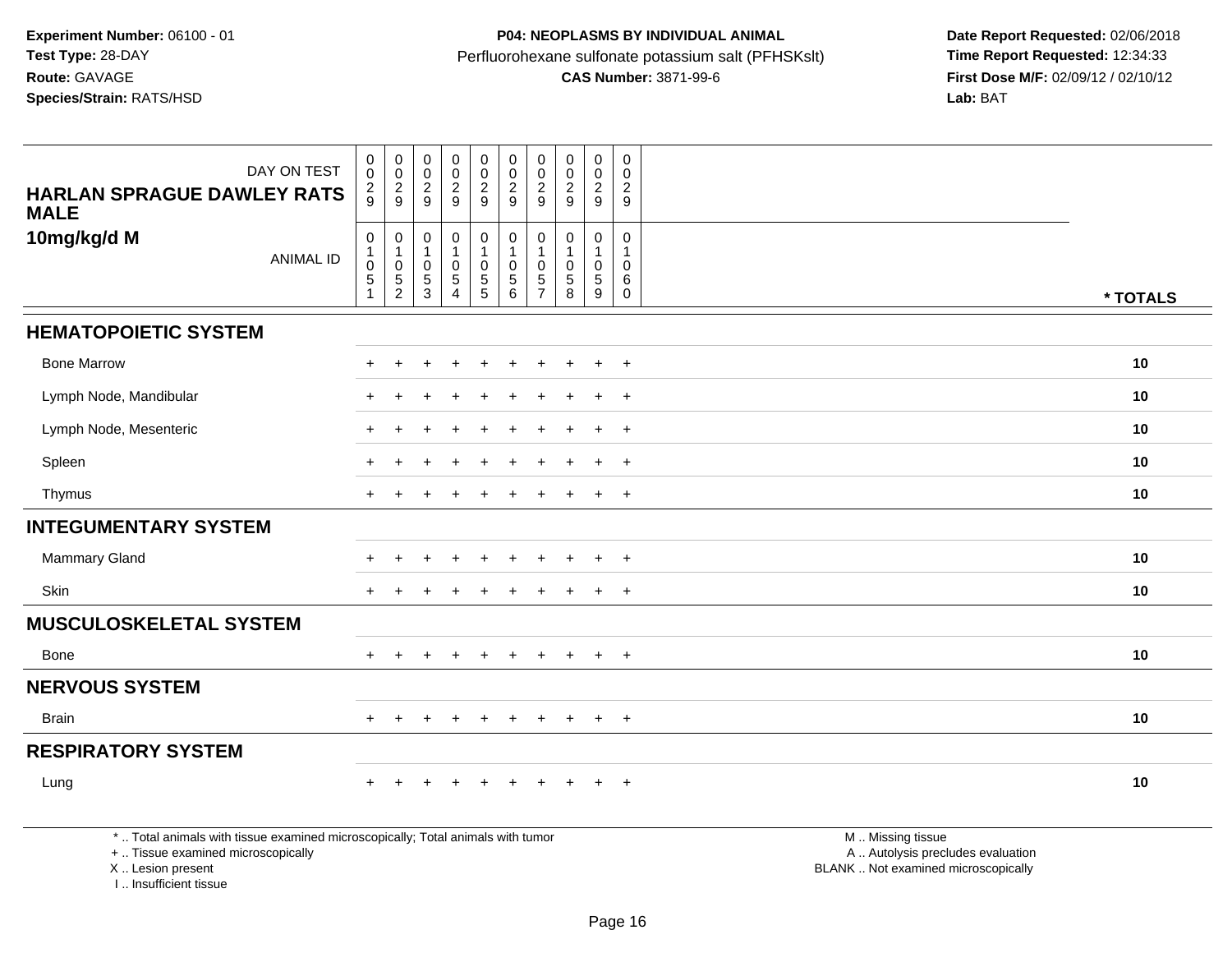## **P04: NEOPLASMS BY INDIVIDUAL ANIMAL**Perfluorohexane sulfonate potassium salt (PFHSKslt)<br>**CAS Number:** 3871-99-6

 **Date Report Requested:** 02/06/2018 **First Dose M/F:** 02/09/12 / 02/10/12<br>Lab: BAT

| DAY ON TEST<br><b>HARLAN SPRAGUE DAWLEY RATS</b><br><b>MALE</b> | $\begin{smallmatrix} 0\\0 \end{smallmatrix}$<br>$\frac{2}{9}$ | 00029                                                                        | $_{0}^{0}$<br>$\frac{2}{9}$                        | 00029                             | $\begin{array}{c} 0 \\ 0 \\ 2 \\ 9 \end{array}$     | 00029                                                     | 00029                                                                           | 00029                                              | 00029                            | $\mathbf 0$<br>$\pmb{0}$<br>$\boldsymbol{2}$<br>$\boldsymbol{9}$ |          |
|-----------------------------------------------------------------|---------------------------------------------------------------|------------------------------------------------------------------------------|----------------------------------------------------|-----------------------------------|-----------------------------------------------------|-----------------------------------------------------------|---------------------------------------------------------------------------------|----------------------------------------------------|----------------------------------|------------------------------------------------------------------|----------|
| 10mg/kg/d M<br><b>ANIMAL ID</b>                                 | 0<br>$\begin{array}{c} 0 \\ 5 \end{array}$                    | 0<br>$\mathbf{1}$<br>$\begin{array}{c} 0 \\ 5 \end{array}$<br>$\overline{c}$ | 0<br>$\mathbf{1}$<br>$\pmb{0}$<br>$\mathbf 5$<br>3 | 0<br>$\pmb{0}$<br>$\sqrt{5}$<br>4 | 0<br>$\overline{1}$<br>$\pmb{0}$<br>$\sqrt{5}$<br>5 | 0<br>$\begin{smallmatrix}0\0\0\end{smallmatrix}$<br>$\,6$ | $\boldsymbol{0}$<br>$\overline{1}$<br>$\pmb{0}$<br>$\sqrt{5}$<br>$\overline{7}$ | 0<br>$\mathbf 1$<br>$\mathsf 0$<br>$\sqrt{5}$<br>8 | 0<br>$\mathbf{1}$<br>0<br>5<br>9 | 0<br>$\mathbf{1}$<br>$\pmb{0}$<br>6<br>$\mathbf 0$               | * TOTALS |
| Nose                                                            |                                                               |                                                                              |                                                    | $\div$                            | $\ddot{}$                                           | $+$                                                       | $\pm$                                                                           | $\pm$                                              | $+$                              | $+$                                                              | 10       |
| Trachea                                                         |                                                               |                                                                              |                                                    |                                   | $\pm$                                               | $\pm$                                                     |                                                                                 | $\pm$                                              | $\ddot{}$                        | $+$                                                              | 10       |
| <b>SPECIAL SENSES SYSTEM</b>                                    |                                                               |                                                                              |                                                    |                                   |                                                     |                                                           |                                                                                 |                                                    |                                  |                                                                  |          |
| Eye                                                             |                                                               |                                                                              |                                                    |                                   |                                                     |                                                           |                                                                                 |                                                    | $\pm$                            | $+$                                                              | 10       |
| Harderian Gland                                                 | $+$                                                           |                                                                              |                                                    | $\pm$                             | $\pm$                                               | $\pm$                                                     | $\pm$                                                                           | $\pm$                                              | $\ddot{}$                        | $+$                                                              | 10       |
| <b>URINARY SYSTEM</b>                                           |                                                               |                                                                              |                                                    |                                   |                                                     |                                                           |                                                                                 |                                                    |                                  |                                                                  |          |
| Kidney                                                          |                                                               |                                                                              |                                                    | $\ddot{}$                         | $+$                                                 | $+$                                                       | $+$                                                                             | $\pm$                                              | $+$                              | $+$                                                              | 10       |
| <b>Urinary Bladder</b>                                          |                                                               |                                                                              |                                                    |                                   | $\pm$                                               | $\ddot{}$                                                 | $^+$                                                                            | $\ddot{}$                                          | $+$                              | $+$                                                              | 10       |
| <b>SYSTEMIC LESIONS</b>                                         |                                                               |                                                                              |                                                    |                                   |                                                     |                                                           |                                                                                 |                                                    |                                  |                                                                  |          |
| Multiple Organ                                                  |                                                               |                                                                              |                                                    |                                   |                                                     |                                                           |                                                                                 |                                                    | $\ddot{}$                        | $+$                                                              | 10       |

\*\*\* END OF MALE DATA \*\*\*

\* .. Total animals with tissue examined microscopically; Total animals with tumor

+ .. Tissue examined microscopically

X .. Lesion present

I .. Insufficient tissue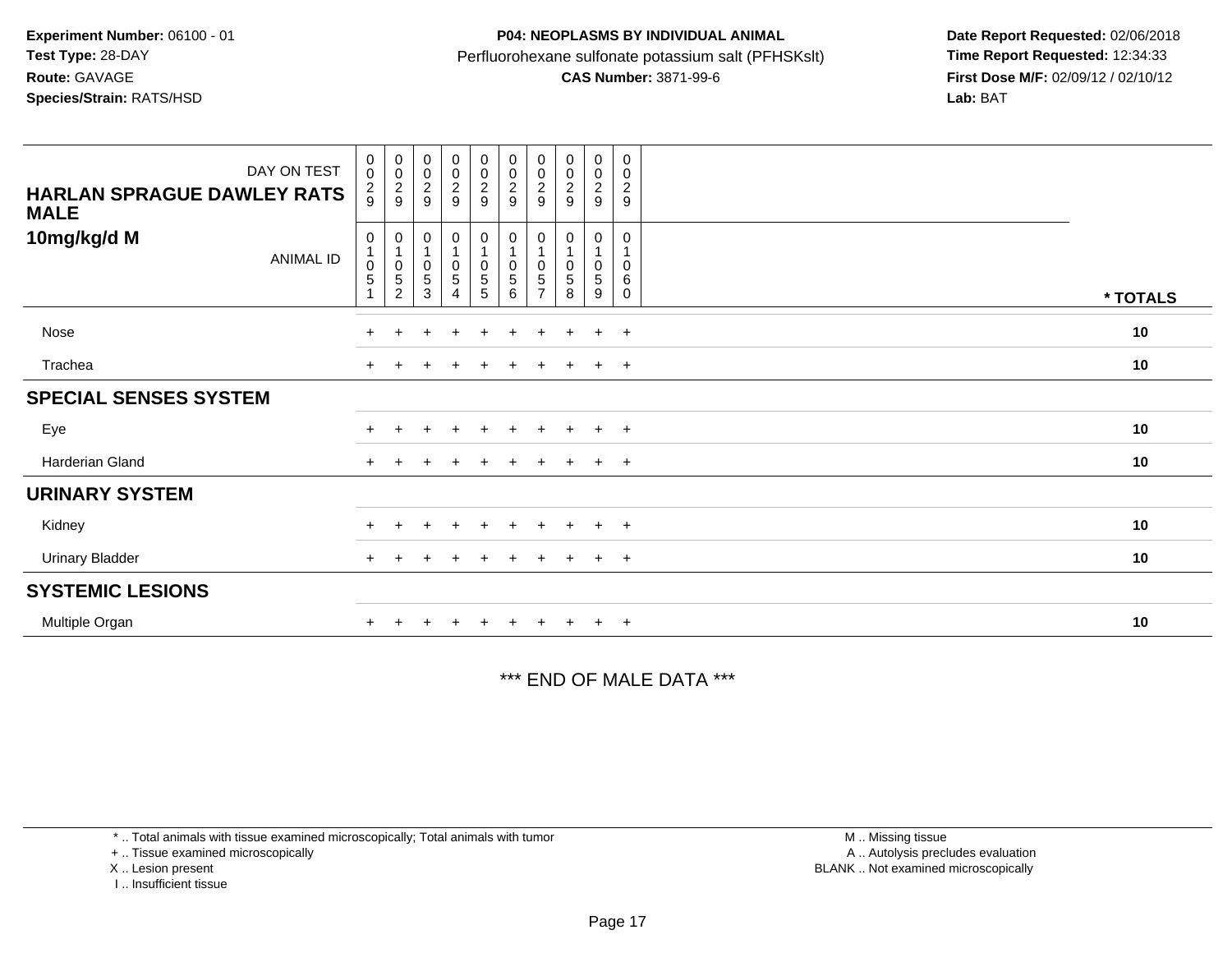| <b>HARLAN SPRAGUE DAWLEY RATS</b><br><b>FEMALE</b>                             | DAY ON TEST      | $\boldsymbol{0}$<br>$\mathbf 0$<br>$\frac{2}{9}$                                  | $\pmb{0}$<br>$\mathbf 0$<br>$\overline{2}$<br>9   | $\pmb{0}$<br>$\frac{0}{2}$<br>9                                       | $_{\rm 0}^{\rm 0}$<br>$\overline{\mathbf{c}}$<br>9              | 0<br>$_{2}^{\rm 0}$<br>9                | $_{\rm 0}^{\rm 0}$<br>$\frac{2}{9}$                        | $\mathbf 0$<br>$\mathbf 0$<br>$\overline{2}$<br>9          | $\pmb{0}$<br>$\mathbf 0$<br>$\overline{c}$<br>9 | $\pmb{0}$<br>$\mathbf 0$<br>$\overline{2}$<br>9 | $\mathbf 0$<br>$\mathbf 0$<br>$\overline{2}$<br>9    |                 |          |
|--------------------------------------------------------------------------------|------------------|-----------------------------------------------------------------------------------|---------------------------------------------------|-----------------------------------------------------------------------|-----------------------------------------------------------------|-----------------------------------------|------------------------------------------------------------|------------------------------------------------------------|-------------------------------------------------|-------------------------------------------------|------------------------------------------------------|-----------------|----------|
| 0mg/kg/d F                                                                     | <b>ANIMAL ID</b> | $\pmb{0}$<br>$\begin{smallmatrix}1\0\end{smallmatrix}$<br>$\,6\,$<br>$\mathbf{1}$ | $\mathbf 0$<br>$\mathbf 0$<br>6<br>$\overline{c}$ | $\mathbf 0$<br>$\mathbf{1}$<br>$\mathbf 0$<br>$\,6$<br>$\mathfrak{Z}$ | $\mathbf 0$<br>$\mathbf{1}$<br>$\pmb{0}$<br>6<br>$\overline{4}$ | 0<br>$\mathbf 0$<br>6<br>$\overline{5}$ | $\pmb{0}$<br>$\overline{1}$<br>$\mathbf 0$<br>6<br>$\,6\,$ | 0<br>$\overline{1}$<br>$\mathbf{0}$<br>6<br>$\overline{7}$ | $\mathbf 0$<br>-1<br>$\mathbf 0$<br>6<br>8      | 0<br>1.<br>$\mathbf 0$<br>6<br>$9\,$            | 0<br>-1<br>$\Omega$<br>$\overline{7}$<br>$\mathbf 0$ |                 | * TOTALS |
| <b>ALIMENTARY SYSTEM</b>                                                       |                  |                                                                                   |                                                   |                                                                       |                                                                 |                                         |                                                            |                                                            |                                                 |                                                 |                                                      |                 |          |
| Esophagus                                                                      |                  |                                                                                   |                                                   |                                                                       |                                                                 |                                         |                                                            |                                                            |                                                 | $\div$                                          | $+$                                                  |                 | 10       |
| Intestine Large, Cecum                                                         |                  |                                                                                   |                                                   |                                                                       |                                                                 |                                         |                                                            |                                                            |                                                 |                                                 | $\ddot{}$                                            |                 | 10       |
| Intestine Large, Colon                                                         |                  |                                                                                   |                                                   |                                                                       |                                                                 |                                         |                                                            |                                                            |                                                 |                                                 | $\ddot{}$                                            |                 | 10       |
| Intestine Large, Rectum                                                        |                  |                                                                                   |                                                   |                                                                       |                                                                 |                                         |                                                            |                                                            |                                                 | $\div$                                          | $+$                                                  |                 | 10       |
| Intestine Small, Duodenum                                                      |                  | $\pm$                                                                             | $\ddot{}$                                         |                                                                       |                                                                 |                                         |                                                            |                                                            |                                                 | $\ddot{}$                                       | $+$                                                  |                 | 10       |
| Intestine Small, Ileum                                                         |                  |                                                                                   |                                                   |                                                                       |                                                                 |                                         |                                                            |                                                            |                                                 | $\ddot{}$                                       | $\ddot{}$                                            |                 | 10       |
| Intestine Small, Jejunum                                                       |                  |                                                                                   |                                                   |                                                                       |                                                                 |                                         |                                                            |                                                            |                                                 | $\ddot{}$                                       | $\ddot{}$                                            |                 | 10       |
| Liver                                                                          |                  |                                                                                   |                                                   |                                                                       |                                                                 |                                         |                                                            |                                                            |                                                 | $\ddot{+}$                                      | $+$                                                  |                 | 10       |
| Pancreas                                                                       |                  |                                                                                   |                                                   |                                                                       |                                                                 |                                         |                                                            |                                                            |                                                 | ÷                                               | $+$                                                  |                 | 10       |
| Salivary Glands                                                                |                  |                                                                                   |                                                   |                                                                       |                                                                 |                                         |                                                            |                                                            |                                                 |                                                 | $\overline{+}$                                       |                 | 10       |
| Stomach, Forestomach                                                           |                  |                                                                                   |                                                   |                                                                       |                                                                 |                                         |                                                            |                                                            |                                                 |                                                 | $\ddot{}$                                            |                 | 10       |
| Stomach, Glandular                                                             |                  | $\pm$                                                                             |                                                   |                                                                       | $\div$                                                          | $\div$                                  |                                                            |                                                            |                                                 | $\ddot{}$                                       | $+$                                                  |                 | 10       |
| <b>CARDIOVASCULAR SYSTEM</b>                                                   |                  |                                                                                   |                                                   |                                                                       |                                                                 |                                         |                                                            |                                                            |                                                 |                                                 |                                                      |                 |          |
| <b>Blood Vessel</b>                                                            |                  |                                                                                   |                                                   |                                                                       |                                                                 |                                         |                                                            |                                                            |                                                 |                                                 | $+$                                                  |                 | 10       |
| * Total animals with tissue examined microsconically: Total animals with tumor |                  |                                                                                   |                                                   |                                                                       |                                                                 |                                         |                                                            |                                                            |                                                 |                                                 |                                                      | M Miccinaticcup |          |

\* .. Total animals with tissue examined microscopically; Total animals with tumor

+ .. Tissue examined microscopically

X .. Lesion present

I .. Insufficient tissue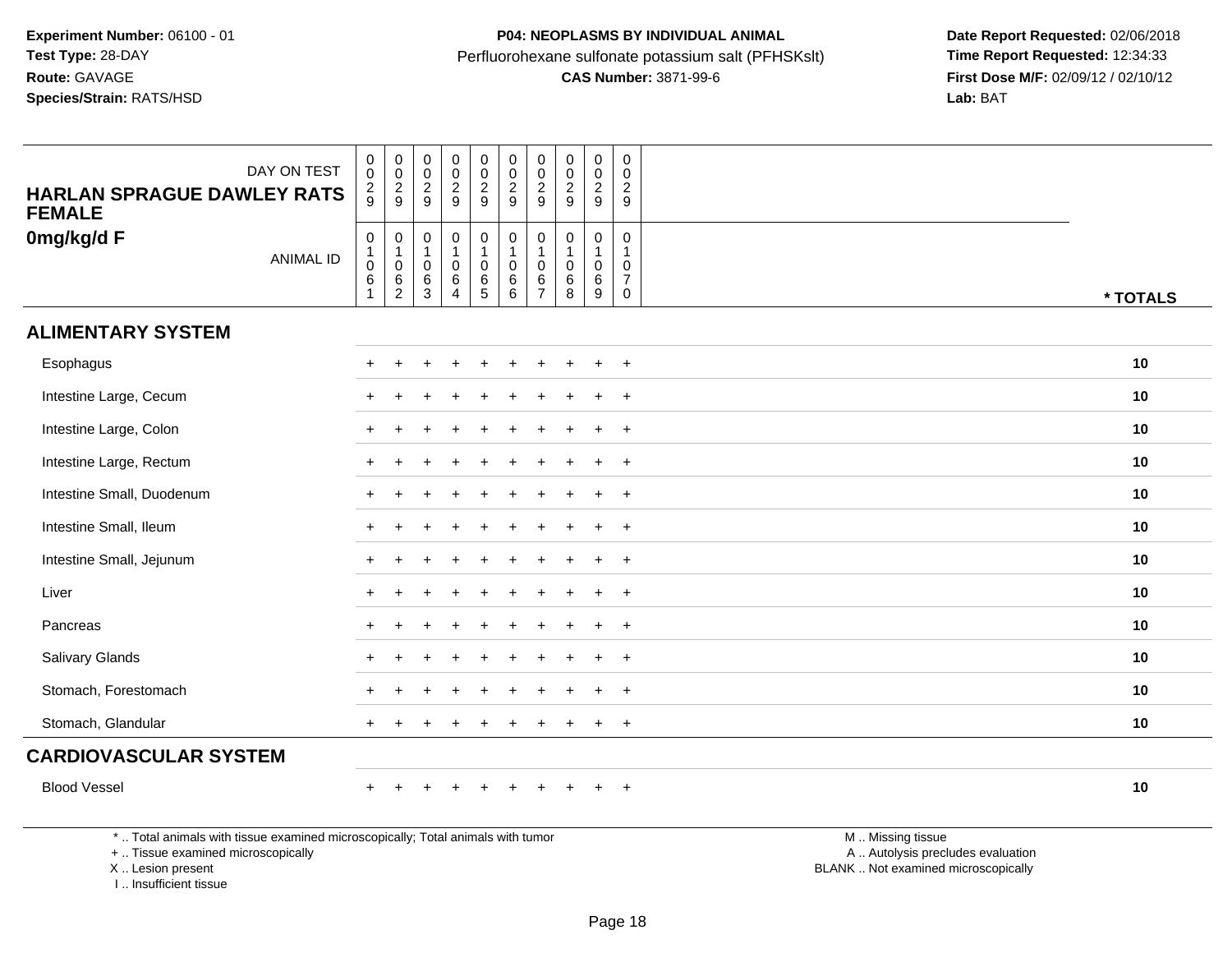| DAY ON TEST<br><b>HARLAN SPRAGUE DAWLEY RATS</b><br><b>FEMALE</b>                                                     | $\begin{smallmatrix} 0\\0 \end{smallmatrix}$<br>$\frac{2}{9}$     | $_{\rm 0}^{\rm 0}$<br>$\frac{2}{9}$                                   | $_{\rm 0}^{\rm 0}$<br>$\frac{2}{9}$                               | $_{\rm 0}^{\rm 0}$<br>$\frac{2}{9}$                             | $\mathsf{O}\xspace$<br>$\ddot{\mathbf{0}}$<br>$\frac{2}{9}$                   | $_{\rm 0}^{\rm 0}$<br>$\overline{c}$<br>$\overline{9}$       | $\begin{smallmatrix} 0\\0 \end{smallmatrix}$<br>$\frac{2}{9}$   | $\mathbf 0$<br>$\pmb{0}$<br>$\frac{2}{9}$                | $\pmb{0}$<br>$\ddot{\mathbf{0}}$<br>$\frac{2}{9}$         | $\mathbf 0$<br>$\mathsf 0$<br>$\overline{2}$<br>9                           |                                                        |                  |
|-----------------------------------------------------------------------------------------------------------------------|-------------------------------------------------------------------|-----------------------------------------------------------------------|-------------------------------------------------------------------|-----------------------------------------------------------------|-------------------------------------------------------------------------------|--------------------------------------------------------------|-----------------------------------------------------------------|----------------------------------------------------------|-----------------------------------------------------------|-----------------------------------------------------------------------------|--------------------------------------------------------|------------------|
| 0mg/kg/d F<br><b>ANIMAL ID</b>                                                                                        | $\pmb{0}$<br>$\mathbf{1}$<br>$\pmb{0}$<br>$\,6\,$<br>$\mathbf{1}$ | $\pmb{0}$<br>$\mathbf{1}$<br>$\pmb{0}$<br>$\,6\,$<br>$\boldsymbol{2}$ | $\boldsymbol{0}$<br>$\overline{1}$<br>$\mathbf 0$<br>$\,6\,$<br>3 | $\pmb{0}$<br>$\mathbf{1}$<br>$\mathbf 0$<br>6<br>$\overline{4}$ | $\pmb{0}$<br>$\mathbf{1}$<br>$\mathsf{O}\xspace$<br>$\,6\,$<br>$\overline{5}$ | $\pmb{0}$<br>$\mathbf{1}$<br>$\pmb{0}$<br>$\,6\,$<br>$\,6\,$ | $\mathbf 0$<br>$\overline{1}$<br>0<br>$\,6\,$<br>$\overline{7}$ | $\pmb{0}$<br>$\mathbf{1}$<br>$\mathbf 0$<br>$\,6\,$<br>8 | 0<br>1<br>$\pmb{0}$<br>$6\phantom{a}$<br>$\boldsymbol{9}$ | $\mathbf 0$<br>$\mathbf{1}$<br>$\mathbf 0$<br>$\overline{7}$<br>$\mathbf 0$ |                                                        | * TOTALS         |
| Heart                                                                                                                 | $\ddot{}$                                                         |                                                                       |                                                                   |                                                                 |                                                                               | $\ddot{}$                                                    |                                                                 |                                                          | $\ddot{}$                                                 | $+$                                                                         |                                                        | 10               |
| <b>ENDOCRINE SYSTEM</b>                                                                                               |                                                                   |                                                                       |                                                                   |                                                                 |                                                                               |                                                              |                                                                 |                                                          |                                                           |                                                                             |                                                        |                  |
| <b>Adrenal Cortex</b>                                                                                                 |                                                                   |                                                                       |                                                                   |                                                                 | ÷                                                                             |                                                              |                                                                 |                                                          | $\ddot{}$                                                 | $+$                                                                         |                                                        | 10               |
| Adrenal Medulla                                                                                                       |                                                                   |                                                                       |                                                                   |                                                                 |                                                                               |                                                              |                                                                 |                                                          |                                                           | $\overline{1}$                                                              |                                                        | 10               |
| Parathyroid Gland                                                                                                     |                                                                   |                                                                       |                                                                   |                                                                 |                                                                               |                                                              |                                                                 |                                                          |                                                           | $\ddot{}$                                                                   |                                                        | 10               |
| <b>Pituitary Gland</b>                                                                                                | $\ddot{}$                                                         |                                                                       |                                                                   |                                                                 | ÷                                                                             | $\div$                                                       |                                                                 |                                                          | $\pm$                                                     | $+$                                                                         |                                                        | 10               |
| <b>Thyroid Gland</b>                                                                                                  |                                                                   |                                                                       |                                                                   |                                                                 |                                                                               |                                                              |                                                                 |                                                          | $\ddot{}$                                                 | $+$                                                                         |                                                        | 10               |
| <b>GENERAL BODY SYSTEM</b>                                                                                            |                                                                   |                                                                       |                                                                   |                                                                 |                                                                               |                                                              |                                                                 |                                                          |                                                           |                                                                             |                                                        |                  |
| <b>NONE</b>                                                                                                           |                                                                   |                                                                       |                                                                   |                                                                 |                                                                               |                                                              |                                                                 |                                                          |                                                           |                                                                             |                                                        |                  |
| <b>GENITAL SYSTEM</b>                                                                                                 |                                                                   |                                                                       |                                                                   |                                                                 |                                                                               |                                                              |                                                                 |                                                          |                                                           |                                                                             |                                                        |                  |
| <b>Clitoral Gland</b>                                                                                                 |                                                                   |                                                                       |                                                                   |                                                                 |                                                                               |                                                              |                                                                 |                                                          | M +                                                       |                                                                             |                                                        | $\boldsymbol{9}$ |
| Ovary                                                                                                                 |                                                                   |                                                                       |                                                                   |                                                                 |                                                                               |                                                              |                                                                 |                                                          | $\ddot{}$                                                 | $+$                                                                         |                                                        | 10               |
| <b>Uterus</b>                                                                                                         |                                                                   |                                                                       |                                                                   |                                                                 |                                                                               |                                                              |                                                                 |                                                          |                                                           | $\overline{+}$                                                              |                                                        | 10               |
| <b>HEMATOPOIETIC SYSTEM</b>                                                                                           |                                                                   |                                                                       |                                                                   |                                                                 |                                                                               |                                                              |                                                                 |                                                          |                                                           |                                                                             |                                                        |                  |
| <b>Bone Marrow</b>                                                                                                    |                                                                   |                                                                       |                                                                   | $\ddot{}$                                                       | $\ddot{}$                                                                     | $\ddot{}$                                                    |                                                                 |                                                          | $\ddot{}$                                                 | $+$                                                                         |                                                        | 10               |
| *  Total animals with tissue examined microscopically; Total animals with tumor<br>+  Tissue examined microscopically |                                                                   |                                                                       |                                                                   |                                                                 |                                                                               |                                                              |                                                                 |                                                          |                                                           |                                                                             | M  Missing tissue<br>A  Autolysis precludes evaluation |                  |

X .. Lesion present

I .. Insufficient tissue

Lesion present BLANK .. Not examined microscopically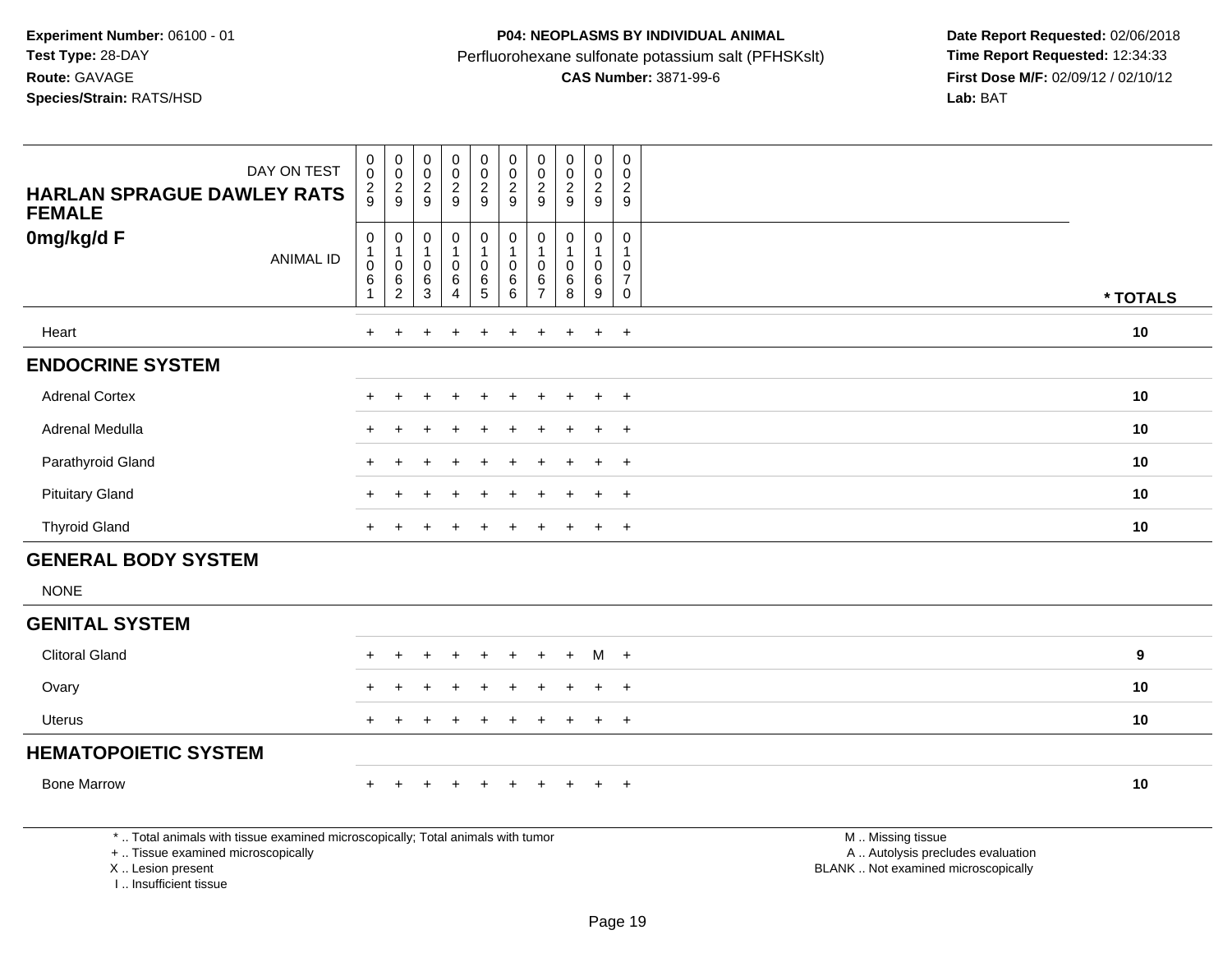| DAY ON TEST<br><b>HARLAN SPRAGUE DAWLEY RATS</b><br><b>FEMALE</b> | $\begin{smallmatrix}0\0\0\end{smallmatrix}$<br>$\frac{2}{9}$ | $_{\rm 0}^{\rm 0}$<br>$\frac{2}{9}$                       | $\begin{smallmatrix} 0\\0 \end{smallmatrix}$<br>$\frac{2}{9}$       | $\begin{smallmatrix} 0\\0 \end{smallmatrix}$<br>$\frac{2}{9}$       | $\begin{smallmatrix}0\0\0\end{smallmatrix}$<br>$\frac{2}{9}$  | $_{\rm 0}^{\rm 0}$<br>$\frac{2}{9}$                                            | $\boldsymbol{0}$<br>$\mathbf 0$<br>$\frac{2}{9}$                    | $\pmb{0}$<br>$\pmb{0}$<br>$\frac{2}{9}$                | $\pmb{0}$<br>$\pmb{0}$<br>$\frac{2}{9}$                       | $\mathbf 0$<br>0<br>$\overline{c}$<br>9                           |          |
|-------------------------------------------------------------------|--------------------------------------------------------------|-----------------------------------------------------------|---------------------------------------------------------------------|---------------------------------------------------------------------|---------------------------------------------------------------|--------------------------------------------------------------------------------|---------------------------------------------------------------------|--------------------------------------------------------|---------------------------------------------------------------|-------------------------------------------------------------------|----------|
| 0mg/kg/d F<br><b>ANIMAL ID</b>                                    | $\mathbf 0$<br>$\mathbf{1}$<br>$\pmb{0}$<br>$\,6\,$<br>1     | $\pmb{0}$<br>$\overline{1}$<br>$\pmb{0}$<br>$\frac{6}{2}$ | $\pmb{0}$<br>$\mathbf{1}$<br>$\pmb{0}$<br>$\,6\,$<br>$\overline{3}$ | $\pmb{0}$<br>$\mathbf{1}$<br>$\pmb{0}$<br>$\,6\,$<br>$\overline{4}$ | 0<br>$\mathbf{1}$<br>$\mathbf 0$<br>$\,6\,$<br>$\overline{5}$ | $\pmb{0}$<br>$\mathbf{1}$<br>$\pmb{0}$<br>$\begin{matrix} 6 \\ 6 \end{matrix}$ | $\pmb{0}$<br>$\mathbf{1}$<br>$\pmb{0}$<br>$\,6\,$<br>$\overline{7}$ | $\pmb{0}$<br>$\mathbf{1}$<br>$\mathbf 0$<br>$\,6$<br>8 | 0<br>$\mathbf{1}$<br>$\mathbf 0$<br>$\,6$<br>$\boldsymbol{9}$ | $\mathbf 0$<br>$\mathbf{1}$<br>$\mathbf 0$<br>$\overline{7}$<br>0 | * TOTALS |
| Lymph Node, Mandibular                                            | $\ddot{}$                                                    |                                                           |                                                                     |                                                                     |                                                               |                                                                                |                                                                     |                                                        | $\ddot{}$                                                     | $+$                                                               | 10       |
| Lymph Node, Mesenteric                                            | ÷                                                            |                                                           |                                                                     |                                                                     |                                                               |                                                                                |                                                                     |                                                        | $\ddot{}$                                                     | $^{+}$                                                            | 10       |
| Spleen                                                            | $\ddot{}$                                                    |                                                           |                                                                     |                                                                     |                                                               |                                                                                |                                                                     |                                                        | $\ddot{}$                                                     | $\ddot{}$                                                         | 10       |
| Thymus                                                            | $\ddot{}$                                                    |                                                           |                                                                     | $\div$                                                              |                                                               | $\ddot{}$                                                                      | ÷                                                                   |                                                        | $+$                                                           | $+$                                                               | 10       |
| <b>INTEGUMENTARY SYSTEM</b>                                       |                                                              |                                                           |                                                                     |                                                                     |                                                               |                                                                                |                                                                     |                                                        |                                                               |                                                                   |          |
| Mammary Gland                                                     |                                                              |                                                           |                                                                     | $\overline{1}$                                                      | $\div$                                                        | $\ddot{}$                                                                      |                                                                     | $\div$                                                 | $\ddot{}$                                                     | $^{+}$                                                            | 10       |
| Skin                                                              | $\ddot{}$                                                    |                                                           |                                                                     |                                                                     |                                                               |                                                                                |                                                                     |                                                        | $\ddot{}$                                                     | $^{+}$                                                            | 10       |
| <b>MUSCULOSKELETAL SYSTEM</b>                                     |                                                              |                                                           |                                                                     |                                                                     |                                                               |                                                                                |                                                                     |                                                        |                                                               |                                                                   |          |
| <b>Bone</b>                                                       | $\ddot{}$                                                    |                                                           |                                                                     |                                                                     |                                                               |                                                                                |                                                                     |                                                        | $\ddot{}$                                                     | $^{+}$                                                            | 10       |
| <b>NERVOUS SYSTEM</b>                                             |                                                              |                                                           |                                                                     |                                                                     |                                                               |                                                                                |                                                                     |                                                        |                                                               |                                                                   |          |
| <b>Brain</b>                                                      | $+$                                                          | $\ddot{}$                                                 | $\pm$                                                               | $+$                                                                 | $+$                                                           | $+$                                                                            | $\pm$                                                               | $+$                                                    | $+$                                                           | $+$                                                               | 10       |
| <b>RESPIRATORY SYSTEM</b>                                         |                                                              |                                                           |                                                                     |                                                                     |                                                               |                                                                                |                                                                     |                                                        |                                                               |                                                                   |          |
| Lung                                                              | $\ddot{}$                                                    | $\ddot{}$                                                 |                                                                     | $\overline{1}$                                                      |                                                               |                                                                                |                                                                     |                                                        | $\ddot{}$                                                     | $+$                                                               | 10       |
| Nose                                                              | $\pm$                                                        | ٠                                                         |                                                                     |                                                                     |                                                               |                                                                                |                                                                     |                                                        | ÷                                                             | $^{+}$                                                            | 10       |
| Trachea                                                           |                                                              |                                                           |                                                                     |                                                                     |                                                               |                                                                                |                                                                     |                                                        |                                                               | $\overline{1}$                                                    | 10       |

\* .. Total animals with tissue examined microscopically; Total animals with tumor

+ .. Tissue examined microscopically

X .. Lesion present

I .. Insufficient tissue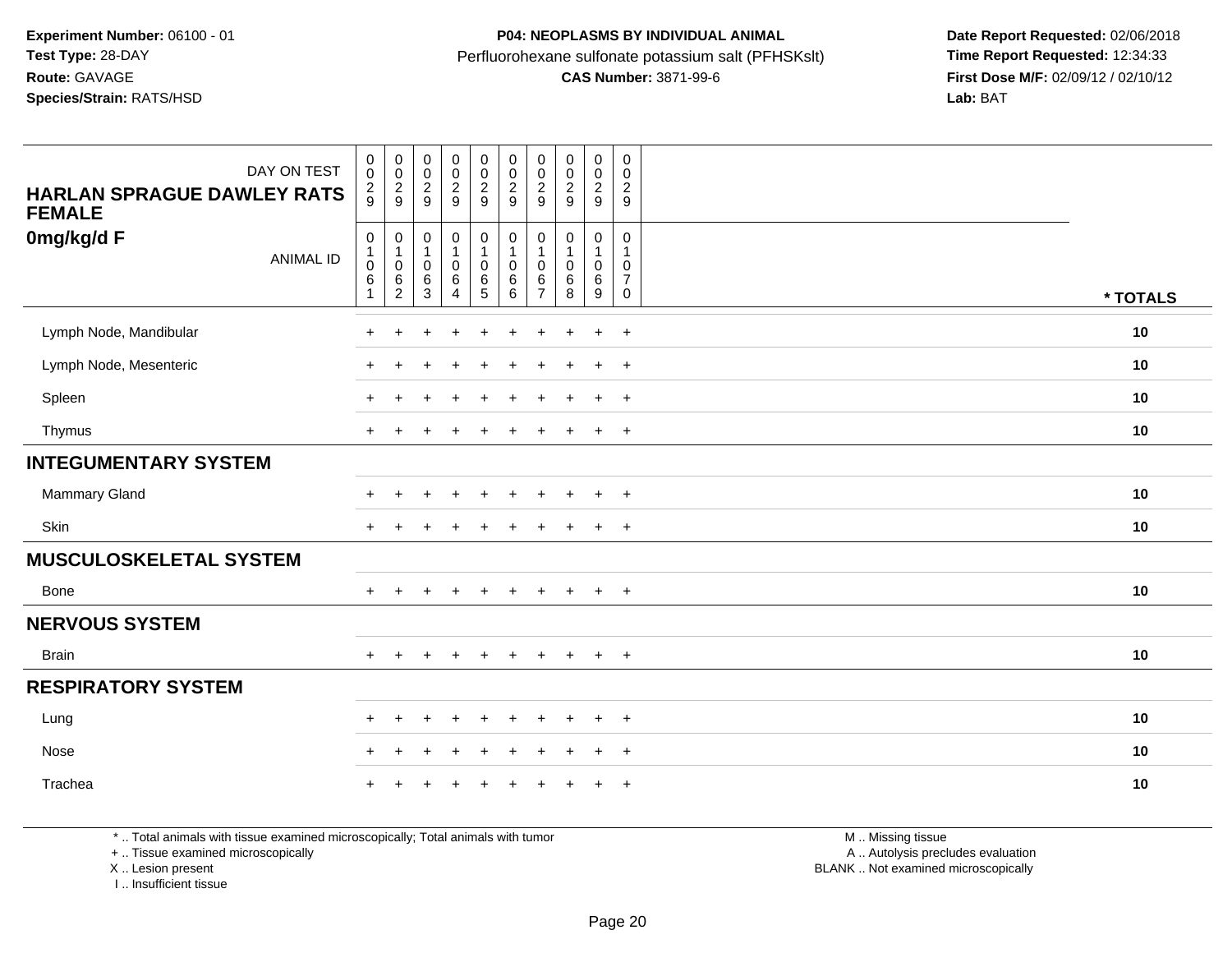| <b>HARLAN SPRAGUE DAWLEY RATS</b><br><b>FEMALE</b> | DAY ON TEST | $_{\rm 0}^{\rm 0}$<br>$\frac{2}{9}$             | 00029                         | $\begin{array}{c} 0 \\ 0 \\ 2 \\ 9 \end{array}$                      | $\begin{array}{c} 0 \\ 0 \\ 2 \\ 9 \end{array}$ | 00029                                                        | $\begin{smallmatrix} 0\\0 \end{smallmatrix}$<br>$\frac{2}{9}$ | $_{\rm 0}^{\rm 0}$<br>$\overline{\mathbf{c}}$<br>9 | 00029            | $\pmb{0}$<br>$\pmb{0}$<br>$\frac{2}{9}$ | 0<br>$\pmb{0}$<br>$\boldsymbol{2}$<br>$9\,$    |          |
|----------------------------------------------------|-------------|-------------------------------------------------|-------------------------------|----------------------------------------------------------------------|-------------------------------------------------|--------------------------------------------------------------|---------------------------------------------------------------|----------------------------------------------------|------------------|-----------------------------------------|------------------------------------------------|----------|
| 0mg/kg/d F                                         | ANIMAL ID   | 0<br>$\blacktriangleleft$<br>$\pmb{0}$<br>$\,6$ | 0<br>0<br>6<br>$\overline{c}$ | $\mathbf 0$<br>$\begin{array}{c} 0 \\ 6 \end{array}$<br>$\mathbf{3}$ | 0<br>$_{6}^{\rm 0}$<br>4                        | $\pmb{0}$<br>1<br>$\begin{array}{c} 0 \\ 6 \end{array}$<br>5 | 0<br>$\pmb{0}$<br>$\,6$<br>6                                  | 6                                                  | 0<br>0<br>6<br>8 | 0<br>0<br>6<br>9                        | 0<br>$\mathbf 0$<br>$\overline{7}$<br>$\Omega$ | * TOTALS |
| <b>SPECIAL SENSES SYSTEM</b>                       |             |                                                 |                               |                                                                      |                                                 |                                                              |                                                               |                                                    |                  |                                         |                                                |          |
| Eye                                                |             |                                                 |                               |                                                                      | $+$                                             | $+$                                                          | $+$                                                           | $+$                                                | $+$              | $+$                                     | $+$                                            | 10       |
| Harderian Gland                                    |             | $\pm$                                           |                               |                                                                      | $\pm$                                           |                                                              |                                                               |                                                    | $+$              | $+$                                     | $+$                                            | 10       |
| <b>URINARY SYSTEM</b>                              |             |                                                 |                               |                                                                      |                                                 |                                                              |                                                               |                                                    |                  |                                         |                                                |          |
| Kidney                                             |             | $\pm$                                           | $\pm$                         | $\div$                                                               | $+$                                             | $+$                                                          | $\ddot{}$                                                     | $+$                                                | $+$              | $+$                                     | $+$                                            | 10       |
| <b>Urinary Bladder</b>                             |             | $+$                                             | $^+$                          | $\pm$                                                                | $+$                                             | $+$                                                          | $+$                                                           | $+$                                                | $+$              | $+$                                     | $+$                                            | 10       |
| <b>SYSTEMIC LESIONS</b>                            |             |                                                 |                               |                                                                      |                                                 |                                                              |                                                               |                                                    |                  |                                         |                                                |          |
| Multiple Organ                                     |             |                                                 |                               |                                                                      | $\ddot{}$                                       |                                                              |                                                               |                                                    | $+$              | $+$                                     | $+$                                            | 10       |

\* .. Total animals with tissue examined microscopically; Total animals with tumor

+ .. Tissue examined microscopically

X .. Lesion present

I .. Insufficient tissue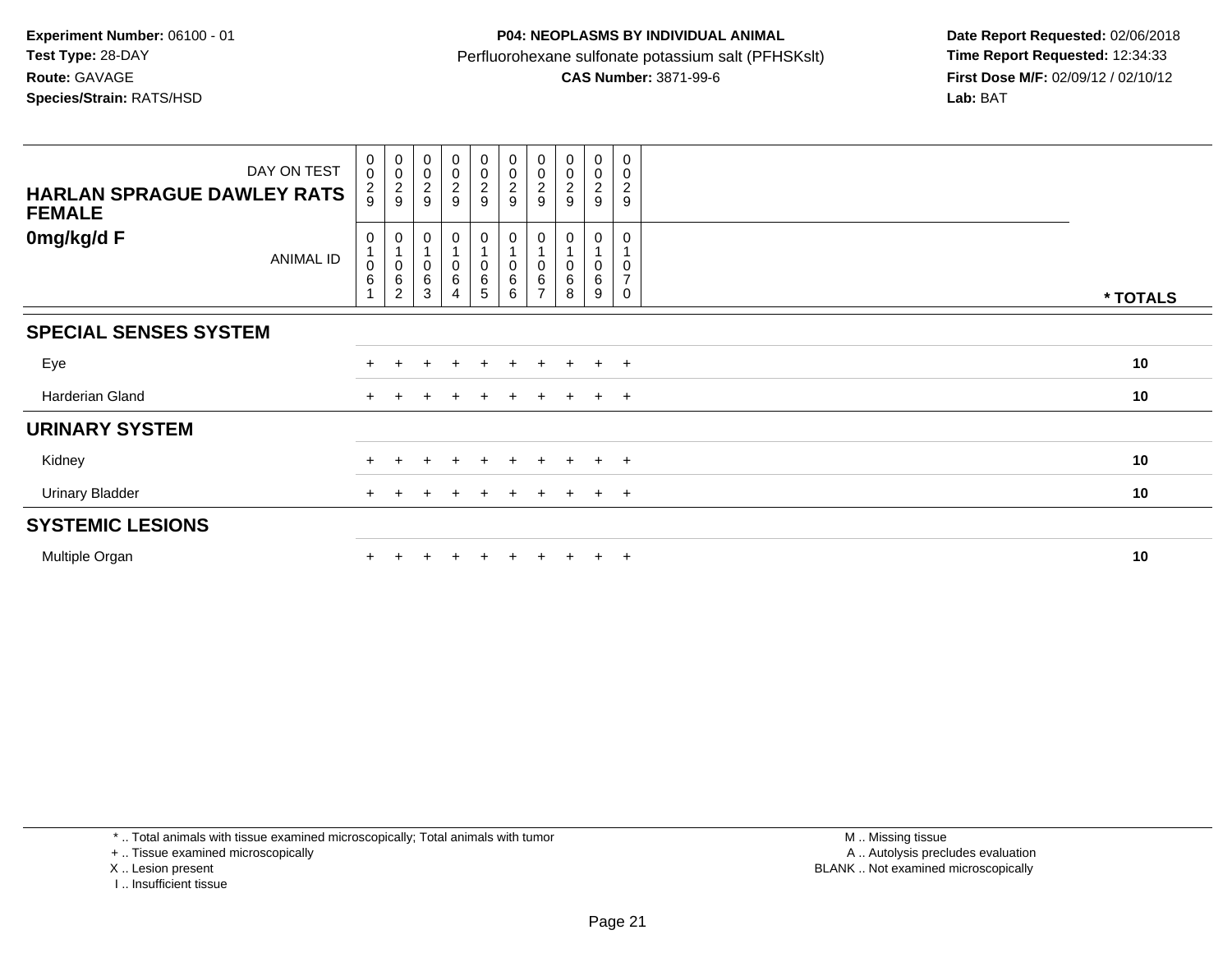# **P04: NEOPLASMS BY INDIVIDUAL ANIMAL**Perfluorohexane sulfonate potassium salt (PFHSKslt)<br>**CAS Number:** 3871-99-6

 **Date Report Requested:** 02/06/2018 **First Dose M/F:** 02/09/12 / 02/10/12<br>Lab: BAT

| DAY ON TEST<br><b>HARLAN SPRAGUE DAWLEY RATS</b><br><b>FEMALE</b>                                                                                                   | 0<br>0<br>$\frac{2}{9}$                               | $\begin{smallmatrix} 0\\0 \end{smallmatrix}$<br>$\frac{2}{9}$          | 0<br>$\mathbf 0$<br>$\overline{c}$<br>9           | $\mathbf 0$<br>$\mathbf 0$<br>$\boldsymbol{2}$<br>9                              | 0<br>$\mathbf 0$<br>$\frac{2}{9}$    | $\mathbf 0$<br>$\mathbf 0$<br>$\frac{2}{9}$                                    | $\mathbf 0$<br>$\mathbf 0$<br>$\overline{c}$<br>9                            | 0<br>0<br>$\overline{c}$<br>9 | $\pmb{0}$<br>$\mathbf 0$<br>$\sqrt{2}$<br>$9\,$                                  | $\mathbf 0$<br>$\mathbf 0$<br>$\overline{c}$<br>9        |                                                                                               |              |
|---------------------------------------------------------------------------------------------------------------------------------------------------------------------|-------------------------------------------------------|------------------------------------------------------------------------|---------------------------------------------------|----------------------------------------------------------------------------------|--------------------------------------|--------------------------------------------------------------------------------|------------------------------------------------------------------------------|-------------------------------|----------------------------------------------------------------------------------|----------------------------------------------------------|-----------------------------------------------------------------------------------------------|--------------|
| 3.12mg/kg/d F<br><b>ANIMAL ID</b>                                                                                                                                   | 0<br>1<br>$\pmb{0}$<br>$\overline{7}$<br>$\mathbf{1}$ | $\boldsymbol{0}$<br>$\mathbf{1}$<br>$\pmb{0}$<br>$\boldsymbol{7}$<br>2 | 0<br>$\overline{1}$<br>0<br>$\boldsymbol{7}$<br>3 | $\mathbf 0$<br>$\mathbf{1}$<br>$\mathbf 0$<br>$\boldsymbol{7}$<br>$\overline{4}$ | 0<br>1<br>$\pmb{0}$<br>$\frac{7}{5}$ | $\pmb{0}$<br>$\mathbf{1}$<br>$\mathbf 0$<br>$\boldsymbol{7}$<br>$6\phantom{1}$ | $\mathbf 0$<br>$\mathbf{1}$<br>$\pmb{0}$<br>$\overline{7}$<br>$\overline{7}$ | 0<br>0<br>$\overline{7}$<br>8 | $\mathbf 0$<br>$\mathbf{1}$<br>$\mathbf 0$<br>$\overline{7}$<br>$\boldsymbol{9}$ | 0<br>-1<br>$\mathbf 0$<br>$\,8\,$<br>$\mathsf{O}\xspace$ |                                                                                               | * TOTALS     |
| <b>ALIMENTARY SYSTEM</b>                                                                                                                                            |                                                       |                                                                        |                                                   |                                                                                  |                                      |                                                                                |                                                                              |                               |                                                                                  |                                                          |                                                                                               |              |
| Liver                                                                                                                                                               | +                                                     |                                                                        |                                                   |                                                                                  |                                      |                                                                                |                                                                              |                               |                                                                                  | $\overline{+}$                                           |                                                                                               | 10           |
| Pancreas                                                                                                                                                            | $+$                                                   |                                                                        |                                                   |                                                                                  |                                      | $\ddot{}$                                                                      | $\ddot{}$                                                                    | $\pm$                         | $\ddot{}$                                                                        | $+$                                                      |                                                                                               | 10           |
| <b>CARDIOVASCULAR SYSTEM</b>                                                                                                                                        |                                                       |                                                                        |                                                   |                                                                                  |                                      |                                                                                |                                                                              |                               |                                                                                  |                                                          |                                                                                               |              |
| <b>NONE</b>                                                                                                                                                         |                                                       |                                                                        |                                                   |                                                                                  |                                      |                                                                                |                                                                              |                               |                                                                                  |                                                          |                                                                                               |              |
| <b>ENDOCRINE SYSTEM</b>                                                                                                                                             |                                                       |                                                                        |                                                   |                                                                                  |                                      |                                                                                |                                                                              |                               |                                                                                  |                                                          |                                                                                               |              |
| <b>Thyroid Gland</b>                                                                                                                                                | $+$                                                   | $\pm$                                                                  | $\div$                                            |                                                                                  | $\pm$                                | $\ddot{}$                                                                      | $\pm$                                                                        | $\pm$                         | $+$                                                                              | $+$                                                      |                                                                                               | 10           |
| <b>GENERAL BODY SYSTEM</b>                                                                                                                                          |                                                       |                                                                        |                                                   |                                                                                  |                                      |                                                                                |                                                                              |                               |                                                                                  |                                                          |                                                                                               |              |
| <b>NONE</b>                                                                                                                                                         |                                                       |                                                                        |                                                   |                                                                                  |                                      |                                                                                |                                                                              |                               |                                                                                  |                                                          |                                                                                               |              |
| <b>GENITAL SYSTEM</b>                                                                                                                                               |                                                       |                                                                        |                                                   |                                                                                  |                                      |                                                                                |                                                                              |                               |                                                                                  |                                                          |                                                                                               |              |
| Ovary                                                                                                                                                               |                                                       |                                                                        |                                                   |                                                                                  |                                      |                                                                                |                                                                              |                               | $\ddot{}$                                                                        | $+$                                                      |                                                                                               | 10           |
| <b>Uterus</b>                                                                                                                                                       |                                                       |                                                                        |                                                   |                                                                                  |                                      | $\ddot{}$                                                                      |                                                                              |                               |                                                                                  |                                                          |                                                                                               | $\mathbf{1}$ |
| <b>HEMATOPOIETIC SYSTEM</b>                                                                                                                                         |                                                       |                                                                        |                                                   |                                                                                  |                                      |                                                                                |                                                                              |                               |                                                                                  |                                                          |                                                                                               |              |
| <b>Bone Marrow</b>                                                                                                                                                  | +                                                     |                                                                        |                                                   |                                                                                  | $\div$                               |                                                                                | ÷                                                                            |                               | $\div$                                                                           | $+$                                                      |                                                                                               | 10           |
| Spleen                                                                                                                                                              |                                                       |                                                                        |                                                   |                                                                                  |                                      |                                                                                | $\div$                                                                       |                               | $\pm$                                                                            | $+$                                                      |                                                                                               | 10           |
| <b>INTEGUMENTARY SYSTEM</b>                                                                                                                                         |                                                       |                                                                        |                                                   |                                                                                  |                                      |                                                                                |                                                                              |                               |                                                                                  |                                                          |                                                                                               |              |
| *  Total animals with tissue examined microscopically; Total animals with tumor<br>+  Tissue examined microscopically<br>X  Lesion present<br>I Insufficient tissue |                                                       |                                                                        |                                                   |                                                                                  |                                      |                                                                                |                                                                              |                               |                                                                                  |                                                          | M  Missing tissue<br>A  Autolysis precludes evaluation<br>BLANK  Not examined microscopically |              |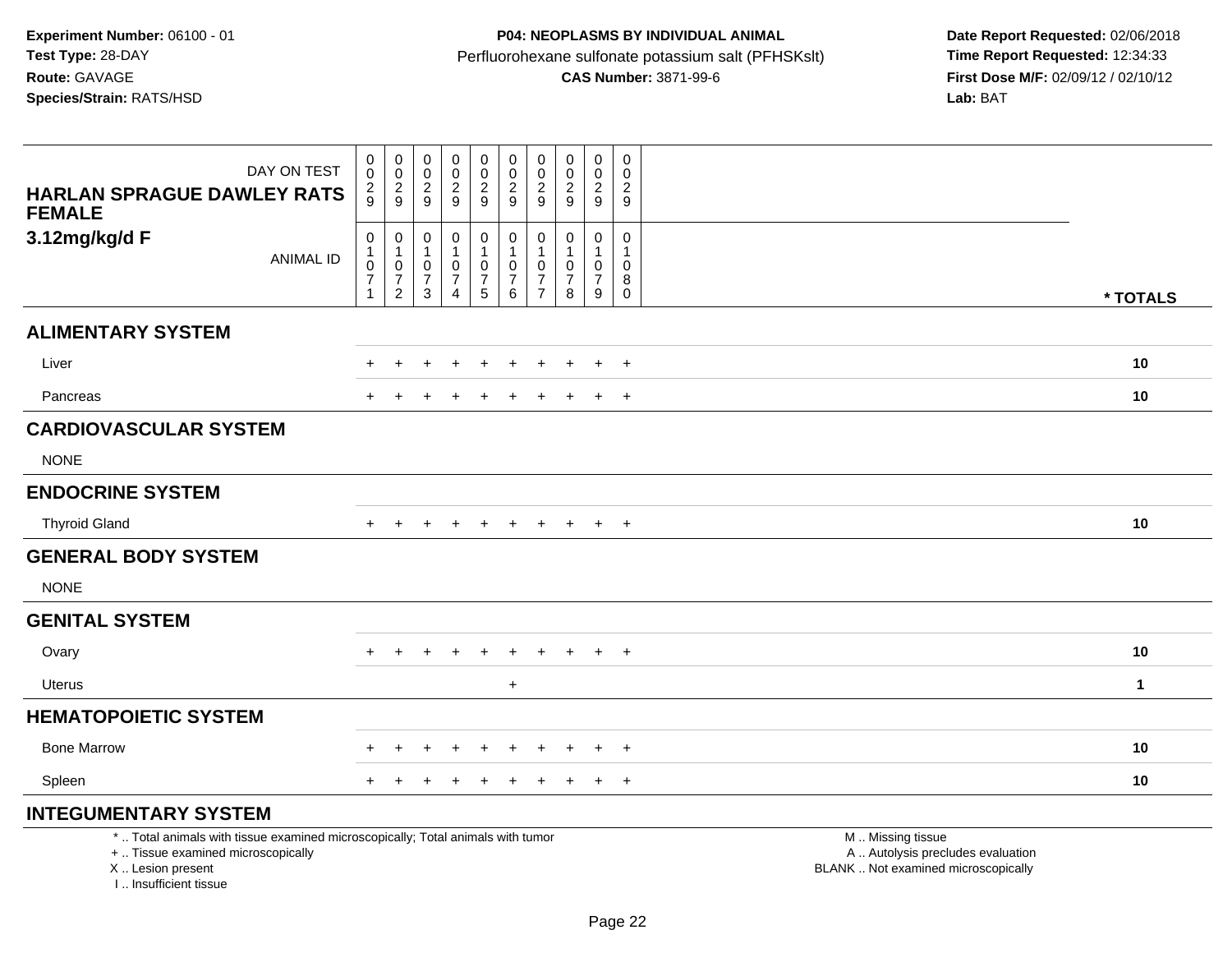| DAY ON TEST<br><b>HARLAN SPRAGUE DAWLEY RATS</b><br><b>FEMALE</b> | 0<br>$\pmb{0}$<br>$\frac{2}{9}$    | $\overline{0}$<br>$\pmb{0}$<br>$\frac{2}{9}$                                        | 0<br>0<br>$\overline{c}$<br>9                        | $\mathbf 0$<br>$\pmb{0}$<br>$\overline{\mathbf{c}}$<br>9 | 0<br>$\pmb{0}$<br>$\boldsymbol{2}$<br>$\boldsymbol{9}$  | 0<br>$\pmb{0}$<br>$\overline{c}$<br>$\boldsymbol{9}$    | 0<br>0<br>$\overline{c}$<br>9              | 0<br>0<br>$\overline{c}$<br>9 | $\mathbf 0$<br>$\pmb{0}$<br>$\boldsymbol{2}$<br>$\boldsymbol{9}$ | 0<br>0<br>$\overline{2}$<br>9 |          |  |
|-------------------------------------------------------------------|------------------------------------|-------------------------------------------------------------------------------------|------------------------------------------------------|----------------------------------------------------------|---------------------------------------------------------|---------------------------------------------------------|--------------------------------------------|-------------------------------|------------------------------------------------------------------|-------------------------------|----------|--|
| 3.12mg/kg/d F<br><b>ANIMAL ID</b>                                 | 0<br>0<br>$\overline{\mathcal{I}}$ | $\boldsymbol{0}$<br>$\mathbf{1}$<br>$\pmb{0}$<br>$\boldsymbol{7}$<br>$\overline{2}$ | 0<br>$\mathbf 1$<br>$\pmb{0}$<br>$\overline{7}$<br>3 | 0<br>1<br>$\pmb{0}$<br>$\boldsymbol{7}$<br>4             | 0<br>$\mathbf{1}$<br>$\pmb{0}$<br>$\boldsymbol{7}$<br>5 | 0<br>$\mathbf{1}$<br>$\mathbf 0$<br>$\overline{7}$<br>6 | 0<br>0<br>$\overline{7}$<br>$\overline{7}$ | 0<br>0<br>7<br>8              | 0<br>0<br>$\overline{7}$<br>9                                    | 0<br>0<br>8<br>0              | * TOTALS |  |
| <b>NONE</b>                                                       |                                    |                                                                                     |                                                      |                                                          |                                                         |                                                         |                                            |                               |                                                                  |                               |          |  |
| <b>MUSCULOSKELETAL SYSTEM</b>                                     |                                    |                                                                                     |                                                      |                                                          |                                                         |                                                         |                                            |                               |                                                                  |                               |          |  |
| <b>NONE</b>                                                       |                                    |                                                                                     |                                                      |                                                          |                                                         |                                                         |                                            |                               |                                                                  |                               |          |  |
| <b>NERVOUS SYSTEM</b>                                             |                                    |                                                                                     |                                                      |                                                          |                                                         |                                                         |                                            |                               |                                                                  |                               |          |  |
| <b>NONE</b>                                                       |                                    |                                                                                     |                                                      |                                                          |                                                         |                                                         |                                            |                               |                                                                  |                               |          |  |
| <b>RESPIRATORY SYSTEM</b>                                         |                                    |                                                                                     |                                                      |                                                          |                                                         |                                                         |                                            |                               |                                                                  |                               |          |  |
| <b>Nose</b>                                                       |                                    | $\pm$                                                                               | $\pm$                                                | $+$                                                      | $+$                                                     | $+$                                                     | $+$                                        | $+$                           |                                                                  | $+$ $+$                       | 10       |  |
| <b>SPECIAL SENSES SYSTEM</b>                                      |                                    |                                                                                     |                                                      |                                                          |                                                         |                                                         |                                            |                               |                                                                  |                               |          |  |
| <b>NONE</b>                                                       |                                    |                                                                                     |                                                      |                                                          |                                                         |                                                         |                                            |                               |                                                                  |                               |          |  |
| <b>URINARY SYSTEM</b>                                             |                                    |                                                                                     |                                                      |                                                          |                                                         |                                                         |                                            |                               |                                                                  |                               |          |  |
| Kidney                                                            |                                    | $+$<br>$\ddot{}$                                                                    |                                                      |                                                          | $+$                                                     | $+$                                                     | $+$                                        | $+$                           |                                                                  | $+$ $+$                       | 10       |  |
| <b>SYSTEMIC LESIONS</b>                                           |                                    |                                                                                     |                                                      |                                                          |                                                         |                                                         |                                            |                               |                                                                  |                               |          |  |
| Multiple Organ                                                    |                                    |                                                                                     |                                                      |                                                          |                                                         |                                                         |                                            |                               | $\pm$                                                            | $+$                           | 10       |  |

\* .. Total animals with tissue examined microscopically; Total animals with tumor

+ .. Tissue examined microscopically

X .. Lesion present

I .. Insufficient tissue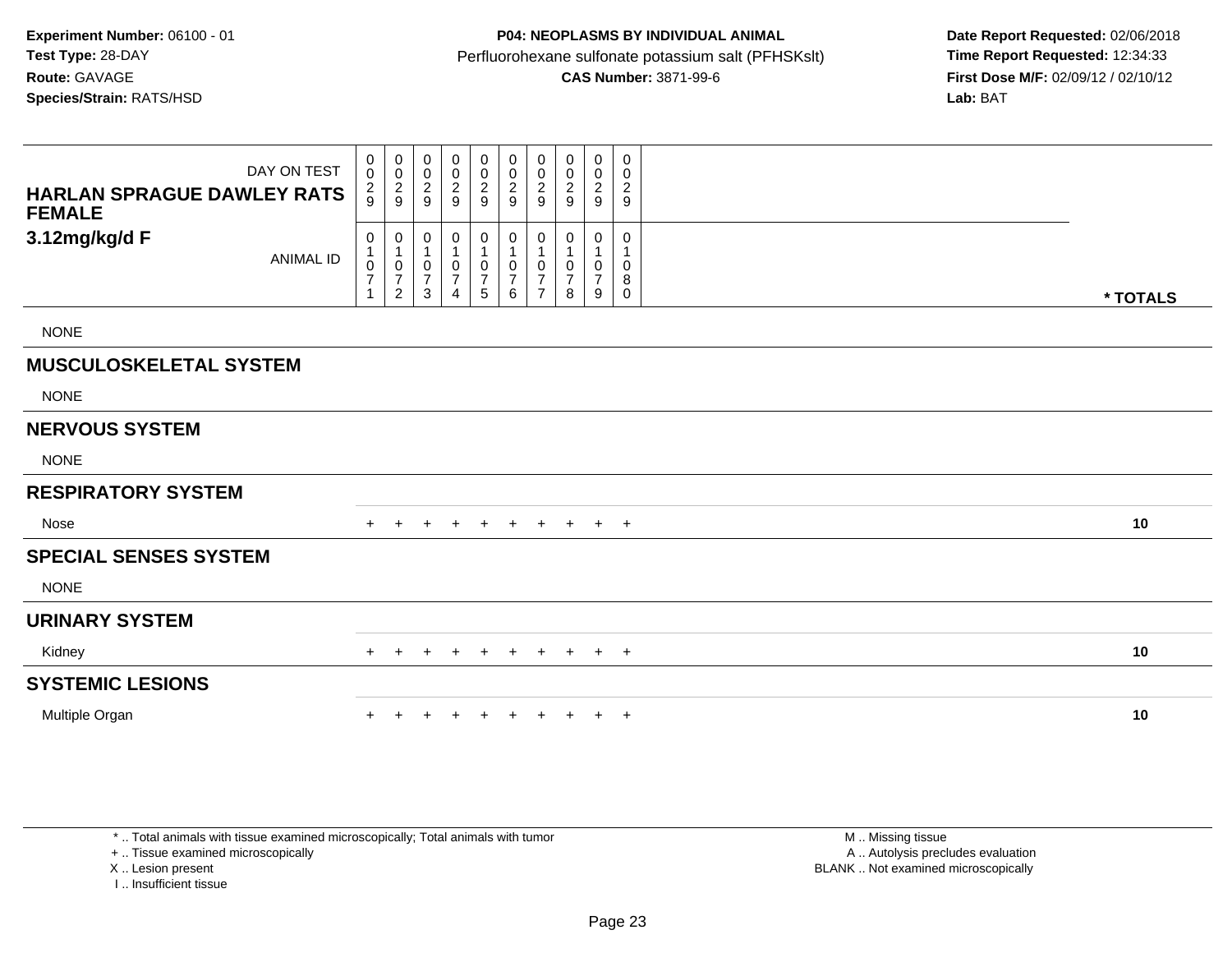# **P04: NEOPLASMS BY INDIVIDUAL ANIMAL**Perfluorohexane sulfonate potassium salt (PFHSKslt)<br>**CAS Number:** 3871-99-6

 **Date Report Requested:** 02/06/2018 **First Dose M/F:** 02/09/12 / 02/10/12<br>Lab: BAT

| DAY ON TEST<br><b>HARLAN SPRAGUE DAWLEY RATS</b><br><b>FEMALE</b>                                                                                                   | $\mathbf 0$<br>$\mathbf 0$<br>$\frac{2}{9}$             | $_{\rm 0}^{\rm 0}$<br>$\frac{2}{9}$                                                        | $\pmb{0}$<br>$\mathbf 0$<br>$\overline{c}$<br>$\overline{9}$                        | $\mathbf 0$<br>$\mathbf 0$<br>$\boldsymbol{2}$<br>9               | $\begin{smallmatrix}0\0\0\end{smallmatrix}$<br>$\frac{2}{9}$ | $\pmb{0}$<br>$\mathbf 0$<br>$\sqrt{2}$<br>$9\,$ | $\pmb{0}$<br>$\mathbf 0$<br>$\boldsymbol{2}$<br>$\boldsymbol{9}$ | $\mathbf 0$<br>$\mathbf 0$<br>$\overline{2}$<br>9            | $\mathbf 0$<br>$\mathbf 0$<br>$\sqrt{2}$<br>9 | $\mathbf 0$<br>$\mathbf 0$<br>$\overline{c}$<br>9         |                                                                                               |              |
|---------------------------------------------------------------------------------------------------------------------------------------------------------------------|---------------------------------------------------------|--------------------------------------------------------------------------------------------|-------------------------------------------------------------------------------------|-------------------------------------------------------------------|--------------------------------------------------------------|-------------------------------------------------|------------------------------------------------------------------|--------------------------------------------------------------|-----------------------------------------------|-----------------------------------------------------------|-----------------------------------------------------------------------------------------------|--------------|
| 6.25mg/kg/d F<br><b>ANIMAL ID</b>                                                                                                                                   | $\mathsf 0$<br>$\mathbf{1}$<br>$\mathsf{O}\xspace$<br>8 | $\mathbf 0$<br>$\mathbf{1}$<br>$\pmb{0}$<br>$\begin{smallmatrix} 8 \\ 2 \end{smallmatrix}$ | $\mathbf 0$<br>$\mathbf{1}$<br>$\mathbf 0$<br>$\begin{array}{c} 8 \\ 3 \end{array}$ | $\mathbf 0$<br>$\mathbf{1}$<br>$\mathbf 0$<br>8<br>$\overline{4}$ | 0<br>$\mathbf{1}$<br>$\mathsf 0$<br>$\frac{8}{5}$            | 0<br>$\mathbf{1}$<br>$\mathbf 0$<br>$^8_6$      | $\mathbf 0$<br>$\mathbf{1}$<br>$\mathbf 0$<br>$\frac{8}{7}$      | $\mathbf 0$<br>$\overline{1}$<br>$\mathbf{0}$<br>$\bf8$<br>8 | 0<br>$\overline{1}$<br>$\mathbf 0$<br>8<br>9  | $\mathbf 0$<br>-1<br>$\Omega$<br>9<br>$\mathsf{O}\xspace$ |                                                                                               | * TOTALS     |
| <b>ALIMENTARY SYSTEM</b>                                                                                                                                            |                                                         |                                                                                            |                                                                                     |                                                                   |                                                              |                                                 |                                                                  |                                                              |                                               |                                                           |                                                                                               |              |
| Liver                                                                                                                                                               |                                                         |                                                                                            |                                                                                     |                                                                   |                                                              |                                                 |                                                                  |                                                              |                                               | $+$                                                       |                                                                                               | 10           |
| Pancreas                                                                                                                                                            |                                                         |                                                                                            |                                                                                     |                                                                   |                                                              | <b>+</b>                                        |                                                                  |                                                              | $\pm$                                         | $+$                                                       |                                                                                               | 10           |
| <b>CARDIOVASCULAR SYSTEM</b>                                                                                                                                        |                                                         |                                                                                            |                                                                                     |                                                                   |                                                              |                                                 |                                                                  |                                                              |                                               |                                                           |                                                                                               |              |
| <b>NONE</b>                                                                                                                                                         |                                                         |                                                                                            |                                                                                     |                                                                   |                                                              |                                                 |                                                                  |                                                              |                                               |                                                           |                                                                                               |              |
| <b>ENDOCRINE SYSTEM</b>                                                                                                                                             |                                                         |                                                                                            |                                                                                     |                                                                   |                                                              |                                                 |                                                                  |                                                              |                                               |                                                           |                                                                                               |              |
| <b>Thyroid Gland</b>                                                                                                                                                | $\ddot{}$                                               |                                                                                            |                                                                                     |                                                                   |                                                              | $\ddot{}$                                       | $\ddot{}$                                                        | $\ddot{}$                                                    | $+$                                           | $+$                                                       |                                                                                               | 10           |
| <b>GENERAL BODY SYSTEM</b>                                                                                                                                          |                                                         |                                                                                            |                                                                                     |                                                                   |                                                              |                                                 |                                                                  |                                                              |                                               |                                                           |                                                                                               |              |
| <b>NONE</b>                                                                                                                                                         |                                                         |                                                                                            |                                                                                     |                                                                   |                                                              |                                                 |                                                                  |                                                              |                                               |                                                           |                                                                                               |              |
| <b>GENITAL SYSTEM</b>                                                                                                                                               |                                                         |                                                                                            |                                                                                     |                                                                   |                                                              |                                                 |                                                                  |                                                              |                                               |                                                           |                                                                                               |              |
| Ovary                                                                                                                                                               |                                                         |                                                                                            |                                                                                     |                                                                   |                                                              |                                                 | +                                                                |                                                              | $\div$                                        | $+$                                                       |                                                                                               | 10           |
| Uterus                                                                                                                                                              |                                                         |                                                                                            | $\ddot{}$                                                                           |                                                                   |                                                              |                                                 |                                                                  |                                                              |                                               |                                                           |                                                                                               | $\mathbf{1}$ |
| <b>HEMATOPOIETIC SYSTEM</b>                                                                                                                                         |                                                         |                                                                                            |                                                                                     |                                                                   |                                                              |                                                 |                                                                  |                                                              |                                               |                                                           |                                                                                               |              |
| <b>Bone Marrow</b>                                                                                                                                                  |                                                         |                                                                                            |                                                                                     |                                                                   |                                                              | ÷                                               |                                                                  |                                                              | ÷                                             | $+$                                                       |                                                                                               | 10           |
| Spleen                                                                                                                                                              |                                                         |                                                                                            |                                                                                     |                                                                   |                                                              |                                                 | +                                                                |                                                              | $\pm$                                         | $+$                                                       |                                                                                               | 10           |
| <b>INTEGUMENTARY SYSTEM</b>                                                                                                                                         |                                                         |                                                                                            |                                                                                     |                                                                   |                                                              |                                                 |                                                                  |                                                              |                                               |                                                           |                                                                                               |              |
| *  Total animals with tissue examined microscopically; Total animals with tumor<br>+  Tissue examined microscopically<br>X  Lesion present<br>I Insufficient tissue |                                                         |                                                                                            |                                                                                     |                                                                   |                                                              |                                                 |                                                                  |                                                              |                                               |                                                           | M  Missing tissue<br>A  Autolysis precludes evaluation<br>BLANK  Not examined microscopically |              |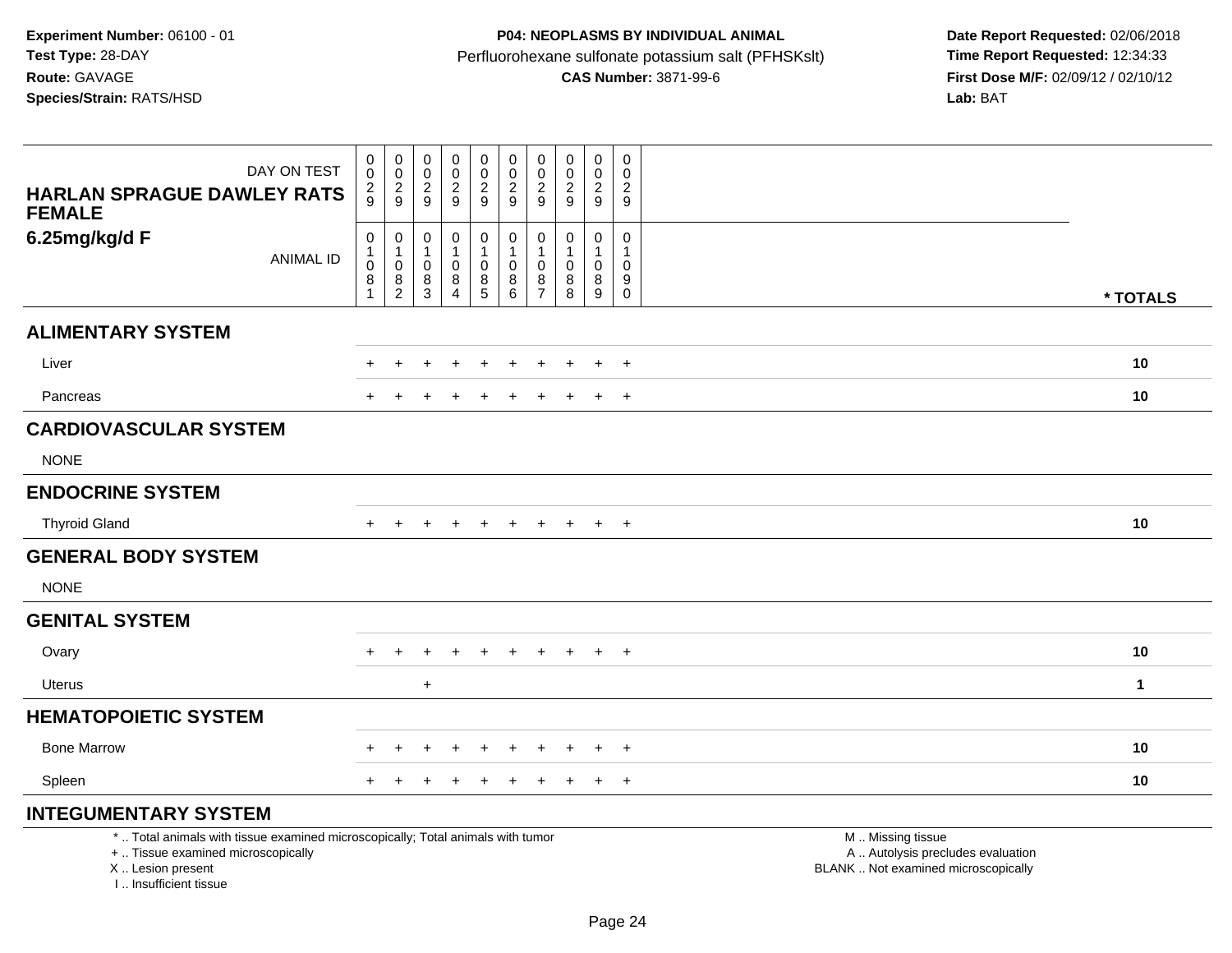| DAY ON TEST<br><b>HARLAN SPRAGUE DAWLEY RATS</b><br><b>FEMALE</b> | $_{\rm 0}^{\rm 0}$<br>$\frac{2}{9}$        | $\begin{smallmatrix} 0\\0 \end{smallmatrix}$<br>$\frac{2}{9}$ | 0<br>0<br>$\overline{c}$<br>9 | $_{\rm 0}^{\rm 0}$<br>$\frac{2}{9}$                                 | 0<br>$\pmb{0}$<br>$\frac{2}{9}$ | 0<br>$\pmb{0}$<br>$\overline{\mathbf{c}}$<br>9 | 0<br>$\mathbf 0$<br>$\overline{c}$<br>9 | 0<br>0<br>$\overline{\mathbf{c}}$<br>9 | $\pmb{0}$<br>$\pmb{0}$<br>$\boldsymbol{2}$<br>9 | 0<br>$\mathbf 0$<br>$\overline{c}$<br>9 |          |
|-------------------------------------------------------------------|--------------------------------------------|---------------------------------------------------------------|-------------------------------|---------------------------------------------------------------------|---------------------------------|------------------------------------------------|-----------------------------------------|----------------------------------------|-------------------------------------------------|-----------------------------------------|----------|
| 6.25mg/kg/d F<br><b>ANIMAL ID</b>                                 | $\pmb{0}$<br>$\mathbf 1$<br>$\pmb{0}$<br>8 | 0<br>1<br>0<br>8<br>2                                         | 0<br>0<br>8<br>3              | 0<br>$\mathbf 1$<br>$\pmb{0}$<br>$\,8\,$<br>$\overline{\mathbf{4}}$ | 0<br>1<br>$\pmb{0}$<br>$^8$ 5   | 0<br>1<br>$\mathbf 0$<br>8<br>6                | 0<br>1<br>0<br>8<br>$\overline{ }$      | 0<br>0<br>8<br>8                       | 0<br>$\pmb{0}$<br>8<br>9                        | 0<br>0<br>$9\,$<br>$\mathbf 0$          | * TOTALS |
| <b>NONE</b>                                                       |                                            |                                                               |                               |                                                                     |                                 |                                                |                                         |                                        |                                                 |                                         |          |
| <b>MUSCULOSKELETAL SYSTEM</b>                                     |                                            |                                                               |                               |                                                                     |                                 |                                                |                                         |                                        |                                                 |                                         |          |
| <b>NONE</b>                                                       |                                            |                                                               |                               |                                                                     |                                 |                                                |                                         |                                        |                                                 |                                         |          |
| <b>NERVOUS SYSTEM</b>                                             |                                            |                                                               |                               |                                                                     |                                 |                                                |                                         |                                        |                                                 |                                         |          |
| <b>NONE</b>                                                       |                                            |                                                               |                               |                                                                     |                                 |                                                |                                         |                                        |                                                 |                                         |          |
| <b>RESPIRATORY SYSTEM</b>                                         |                                            |                                                               |                               |                                                                     |                                 |                                                |                                         |                                        |                                                 |                                         |          |
| Nose                                                              |                                            | $\div$                                                        | ÷                             | $\pm$                                                               | $+$                             | $+$                                            | $+$                                     | $+$                                    | $+$                                             | $+$                                     | 10       |
| <b>SPECIAL SENSES SYSTEM</b>                                      |                                            |                                                               |                               |                                                                     |                                 |                                                |                                         |                                        |                                                 |                                         |          |
| <b>NONE</b>                                                       |                                            |                                                               |                               |                                                                     |                                 |                                                |                                         |                                        |                                                 |                                         |          |
| <b>URINARY SYSTEM</b>                                             |                                            |                                                               |                               |                                                                     |                                 |                                                |                                         |                                        |                                                 |                                         |          |
| Kidney                                                            | $+$                                        | $\ddot{}$                                                     |                               |                                                                     | $\overline{+}$                  | $\ddot{}$                                      | $+$                                     | $+$                                    | $+$                                             | $+$                                     | 10       |
| <b>SYSTEMIC LESIONS</b>                                           |                                            |                                                               |                               |                                                                     |                                 |                                                |                                         |                                        |                                                 |                                         |          |
| Multiple Organ                                                    |                                            |                                                               |                               |                                                                     |                                 |                                                |                                         |                                        | $+$                                             | $+$                                     | 10       |

\* .. Total animals with tissue examined microscopically; Total animals with tumor

+ .. Tissue examined microscopically

X .. Lesion present

I .. Insufficient tissue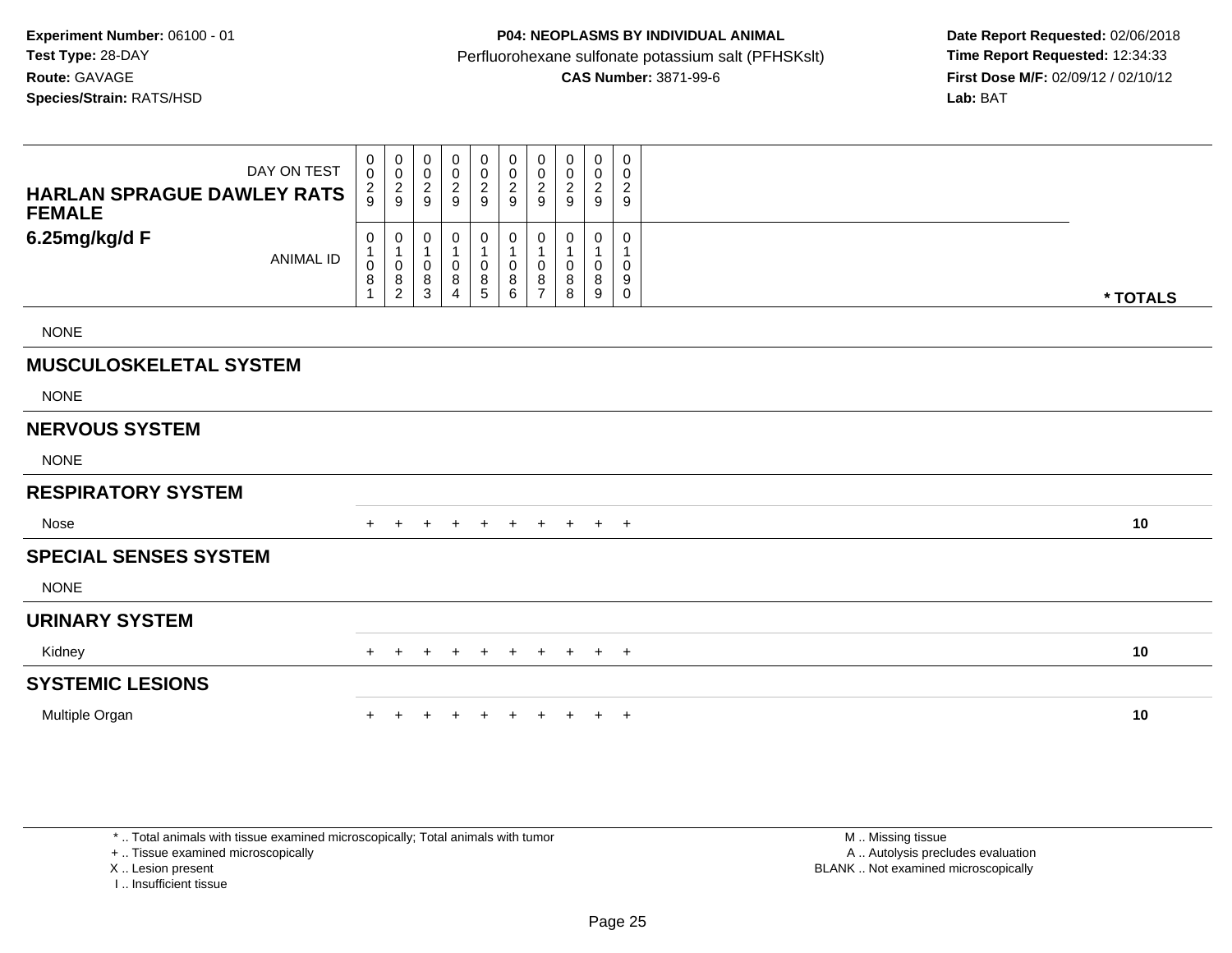I .. Insufficient tissue

# **P04: NEOPLASMS BY INDIVIDUAL ANIMAL**Perfluorohexane sulfonate potassium salt (PFHSKslt)<br>**CAS Number:** 3871-99-6

 **Date Report Requested:** 02/06/2018 **First Dose M/F:** 02/09/12 / 02/10/12<br>Lab: BAT

| DAY ON TEST<br><b>HARLAN SPRAGUE DAWLEY RATS</b><br><b>FEMALE</b>                                                                          | 0<br>0<br>$\frac{2}{9}$                                    | $\pmb{0}$<br>$\mathbf 0$<br>$\frac{2}{9}$                              | $\pmb{0}$<br>$\boldsymbol{0}$<br>$\frac{2}{9}$                  | $\pmb{0}$<br>$\mathbf 0$<br>$\overline{c}$<br>9                  | $\pmb{0}$<br>$\mathbf 0$<br>$\frac{2}{9}$                   | 0<br>$\pmb{0}$<br>$\frac{2}{9}$                                          | 0<br>0<br>$\frac{2}{9}$                                 | $\mathbf 0$<br>0<br>$\frac{2}{9}$       | $\pmb{0}$<br>0<br>$\frac{2}{9}$          | $\mathbf 0$<br>$\mathbf 0$<br>$\frac{2}{9}$               |                                                                                               |          |
|--------------------------------------------------------------------------------------------------------------------------------------------|------------------------------------------------------------|------------------------------------------------------------------------|-----------------------------------------------------------------|------------------------------------------------------------------|-------------------------------------------------------------|--------------------------------------------------------------------------|---------------------------------------------------------|-----------------------------------------|------------------------------------------|-----------------------------------------------------------|-----------------------------------------------------------------------------------------------|----------|
| 12.5mg/kg/d F<br><b>ANIMAL ID</b>                                                                                                          | $\pmb{0}$<br>$\mathbf{1}$<br>$\pmb{0}$<br>$\boldsymbol{9}$ | 0<br>$\mathbf{1}$<br>$\mathbf 0$<br>$\boldsymbol{9}$<br>$\overline{2}$ | $\mathbf 0$<br>$\overline{\mathbf{1}}$<br>$\mathbf 0$<br>9<br>3 | 0<br>$\mathbf{1}$<br>$\mathbf 0$<br>$\boldsymbol{9}$<br>$\Delta$ | $\mathbf 0$<br>$\mathbf{1}$<br>$\mathbf 0$<br>$\frac{9}{5}$ | $\boldsymbol{0}$<br>$\mathbf{1}$<br>$\mathsf 0$<br>$\boldsymbol{9}$<br>6 | 0<br>$\mathbf{1}$<br>$\mathbf 0$<br>9<br>$\overline{7}$ | 0<br>$\mathbf{1}$<br>$\Omega$<br>9<br>8 | $\mathbf 0$<br>$\mathbf 0$<br>$9\,$<br>9 | $\mathbf 0$<br>$\mathbf{1}$<br>$\mathbf 0$<br>$\mathbf 0$ |                                                                                               | * TOTALS |
| <b>ALIMENTARY SYSTEM</b>                                                                                                                   |                                                            |                                                                        |                                                                 |                                                                  |                                                             |                                                                          |                                                         |                                         |                                          |                                                           |                                                                                               |          |
| Liver                                                                                                                                      | $\pm$                                                      | $\pm$                                                                  | $\pm$                                                           | $\ddot{}$                                                        | $\pm$                                                       | $\pm$                                                                    | $\pm$                                                   | $\pm$                                   | $\pm$                                    | $+$                                                       |                                                                                               | 10       |
| Pancreas                                                                                                                                   |                                                            |                                                                        |                                                                 |                                                                  |                                                             |                                                                          |                                                         |                                         | $\ddot{}$                                | $+$                                                       |                                                                                               | 10       |
| <b>CARDIOVASCULAR SYSTEM</b>                                                                                                               |                                                            |                                                                        |                                                                 |                                                                  |                                                             |                                                                          |                                                         |                                         |                                          |                                                           |                                                                                               |          |
| <b>NONE</b>                                                                                                                                |                                                            |                                                                        |                                                                 |                                                                  |                                                             |                                                                          |                                                         |                                         |                                          |                                                           |                                                                                               |          |
| <b>ENDOCRINE SYSTEM</b>                                                                                                                    |                                                            |                                                                        |                                                                 |                                                                  |                                                             |                                                                          |                                                         |                                         |                                          |                                                           |                                                                                               |          |
| <b>Thyroid Gland</b>                                                                                                                       | $+$                                                        |                                                                        |                                                                 |                                                                  |                                                             |                                                                          |                                                         |                                         | $+$                                      | $+$                                                       |                                                                                               | 10       |
| <b>GENERAL BODY SYSTEM</b>                                                                                                                 |                                                            |                                                                        |                                                                 |                                                                  |                                                             |                                                                          |                                                         |                                         |                                          |                                                           |                                                                                               |          |
| <b>NONE</b>                                                                                                                                |                                                            |                                                                        |                                                                 |                                                                  |                                                             |                                                                          |                                                         |                                         |                                          |                                                           |                                                                                               |          |
| <b>GENITAL SYSTEM</b>                                                                                                                      |                                                            |                                                                        |                                                                 |                                                                  |                                                             |                                                                          |                                                         |                                         |                                          |                                                           |                                                                                               |          |
| Ovary                                                                                                                                      | $\pm$                                                      |                                                                        |                                                                 |                                                                  |                                                             |                                                                          |                                                         |                                         | $+$                                      | $+$                                                       |                                                                                               | 10       |
| <b>Uterus</b>                                                                                                                              |                                                            | $\ddot{}$                                                              |                                                                 |                                                                  | $+$                                                         | $+$                                                                      |                                                         |                                         |                                          |                                                           |                                                                                               | 3        |
| <b>HEMATOPOIETIC SYSTEM</b>                                                                                                                |                                                            |                                                                        |                                                                 |                                                                  |                                                             |                                                                          |                                                         |                                         |                                          |                                                           |                                                                                               |          |
| <b>Bone Marrow</b>                                                                                                                         |                                                            | $\div$                                                                 |                                                                 |                                                                  |                                                             |                                                                          |                                                         |                                         |                                          | $\overline{+}$                                            |                                                                                               | 10       |
| Spleen                                                                                                                                     | $\pm$                                                      |                                                                        |                                                                 |                                                                  |                                                             |                                                                          |                                                         |                                         | $\div$                                   | $+$                                                       |                                                                                               | 10       |
| <b>INTEGUMENTARY SYSTEM</b>                                                                                                                |                                                            |                                                                        |                                                                 |                                                                  |                                                             |                                                                          |                                                         |                                         |                                          |                                                           |                                                                                               |          |
| *  Total animals with tissue examined microscopically; Total animals with tumor<br>+  Tissue examined microscopically<br>X  Lesion present |                                                            |                                                                        |                                                                 |                                                                  |                                                             |                                                                          |                                                         |                                         |                                          |                                                           | M  Missing tissue<br>A  Autolysis precludes evaluation<br>BLANK  Not examined microscopically |          |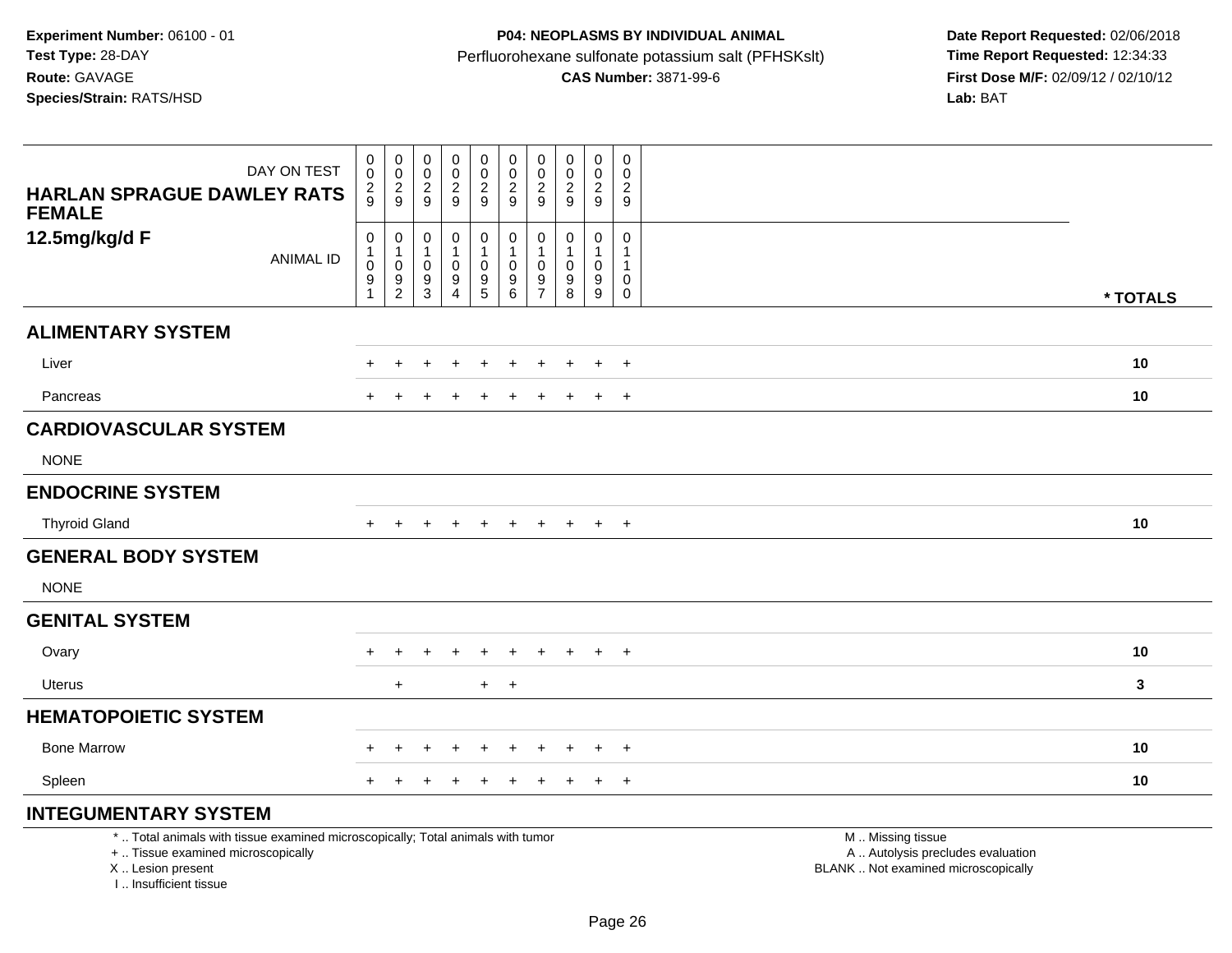| DAY ON TEST<br><b>HARLAN SPRAGUE DAWLEY RATS</b><br><b>FEMALE</b> | 0<br>$\mathsf{O}\xspace$<br>$\frac{2}{9}$                  | 0<br>$\mathsf{O}\xspace$<br>$\frac{2}{9}$     | 0<br>$\pmb{0}$<br>$\frac{2}{9}$ | 0<br>$\frac{0}{2}$                                                                 | 0<br>$\pmb{0}$<br>$\frac{2}{9}$                                 | 0<br>$\mathsf 0$<br>$\overline{c}$<br>9                         | 0<br>$\pmb{0}$<br>$\overline{\mathbf{c}}$<br>$9\,$ | 0<br>0<br>$\overline{c}$<br>$9\,$ | 0<br>$\pmb{0}$<br>$\overline{2}$<br>$9\,$    | 0<br>0<br>$\overline{2}$<br>9 |          |
|-------------------------------------------------------------------|------------------------------------------------------------|-----------------------------------------------|---------------------------------|------------------------------------------------------------------------------------|-----------------------------------------------------------------|-----------------------------------------------------------------|----------------------------------------------------|-----------------------------------|----------------------------------------------|-------------------------------|----------|
| 12.5mg/kg/d F<br><b>ANIMAL ID</b>                                 | $\pmb{0}$<br>$\mathbf{1}$<br>$\pmb{0}$<br>$\boldsymbol{9}$ | 0<br>$\mathbf{1}$<br>0<br>9<br>$\overline{2}$ | 0<br>0<br>9<br>3                | $\boldsymbol{0}$<br>1<br>$\pmb{0}$<br>$\boldsymbol{9}$<br>$\boldsymbol{\varDelta}$ | 0<br>$\mathbf{1}$<br>0<br>$\begin{array}{c} 9 \\ 5 \end{array}$ | $\pmb{0}$<br>$\mathbf{1}$<br>$\pmb{0}$<br>$\boldsymbol{9}$<br>6 | 0<br>1<br>0<br>9<br>$\overline{\phantom{a}}$       | 0<br>0<br>9<br>8                  | 0<br>1<br>$\pmb{0}$<br>$\boldsymbol{9}$<br>9 | $\Omega$<br>0<br>$\mathbf 0$  | * TOTALS |
| <b>NONE</b>                                                       |                                                            |                                               |                                 |                                                                                    |                                                                 |                                                                 |                                                    |                                   |                                              |                               |          |
| <b>MUSCULOSKELETAL SYSTEM</b>                                     |                                                            |                                               |                                 |                                                                                    |                                                                 |                                                                 |                                                    |                                   |                                              |                               |          |
| <b>NONE</b>                                                       |                                                            |                                               |                                 |                                                                                    |                                                                 |                                                                 |                                                    |                                   |                                              |                               |          |
| <b>NERVOUS SYSTEM</b>                                             |                                                            |                                               |                                 |                                                                                    |                                                                 |                                                                 |                                                    |                                   |                                              |                               |          |
| <b>NONE</b>                                                       |                                                            |                                               |                                 |                                                                                    |                                                                 |                                                                 |                                                    |                                   |                                              |                               |          |
| <b>RESPIRATORY SYSTEM</b>                                         |                                                            |                                               |                                 |                                                                                    |                                                                 |                                                                 |                                                    |                                   |                                              |                               |          |
| Nose                                                              |                                                            |                                               |                                 |                                                                                    | $\div$                                                          |                                                                 | $\pm$                                              | $\pm$                             | $+$                                          | $+$                           | 10       |
| <b>SPECIAL SENSES SYSTEM</b>                                      |                                                            |                                               |                                 |                                                                                    |                                                                 |                                                                 |                                                    |                                   |                                              |                               |          |
| <b>NONE</b>                                                       |                                                            |                                               |                                 |                                                                                    |                                                                 |                                                                 |                                                    |                                   |                                              |                               |          |
| <b>URINARY SYSTEM</b>                                             |                                                            |                                               |                                 |                                                                                    |                                                                 |                                                                 |                                                    |                                   |                                              |                               |          |
| Kidney                                                            | $+$                                                        |                                               |                                 |                                                                                    | $\overline{ }$                                                  |                                                                 | $\pm$                                              | $\ddot{}$                         |                                              | $+$ $+$                       | 10       |
| <b>SYSTEMIC LESIONS</b>                                           |                                                            |                                               |                                 |                                                                                    |                                                                 |                                                                 |                                                    |                                   |                                              |                               |          |
| Multiple Organ                                                    |                                                            |                                               |                                 |                                                                                    |                                                                 |                                                                 |                                                    |                                   | $\ddot{}$                                    | $+$                           | 10       |

\* .. Total animals with tissue examined microscopically; Total animals with tumor

+ .. Tissue examined microscopically

X .. Lesion present

I .. Insufficient tissue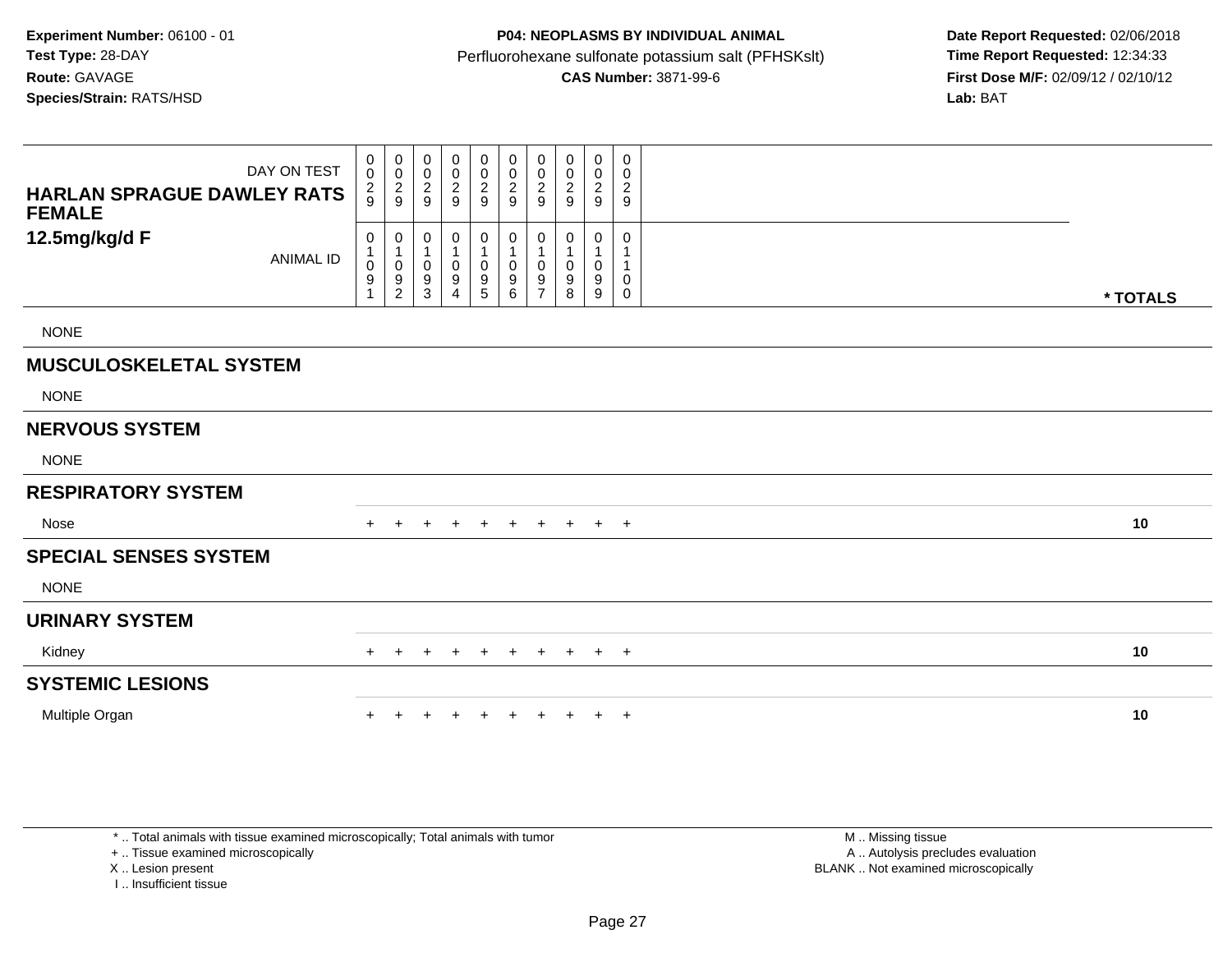## **P04: NEOPLASMS BY INDIVIDUAL ANIMAL**Perfluorohexane sulfonate potassium salt (PFHSKslt)<br>**CAS Number:** 3871-99-6

 **Date Report Requested:** 02/06/2018 **First Dose M/F:** 02/09/12 / 02/10/12<br>Lab: BAT

| DAY ON TEST<br><b>HARLAN SPRAGUE DAWLEY RATS</b><br><b>FEMALE</b> | 0<br>$\mathbf 0$<br>$\frac{2}{9}$ | $\boldsymbol{0}$<br>$\frac{0}{2}$                                                     | $\mathbf 0$<br>$\boldsymbol{0}$<br>$\overline{c}$<br>$\overline{9}$ | $\mathbf 0$<br>$\mathbf 0$<br>$\overline{c}$<br>9 | 0<br>$\frac{0}{2}$                       | $\pmb{0}$<br>$\frac{0}{2}$                                         | 0<br>$\pmb{0}$<br>$\overline{c}$<br>$\overline{9}$ | $\boldsymbol{0}$<br>$\pmb{0}$<br>$\frac{2}{9}$ | $\mathbf 0$<br>$\pmb{0}$<br>$\overline{2}$<br>$\boldsymbol{9}$ | 0<br>0<br>$\overline{c}$<br>9                  |          |  |
|-------------------------------------------------------------------|-----------------------------------|---------------------------------------------------------------------------------------|---------------------------------------------------------------------|---------------------------------------------------|------------------------------------------|--------------------------------------------------------------------|----------------------------------------------------|------------------------------------------------|----------------------------------------------------------------|------------------------------------------------|----------|--|
| 25mg/kg/d F<br><b>ANIMAL ID</b>                                   | 0<br>$\pmb{0}$<br>$\mathbf{1}$    | $\pmb{0}$<br>$\overline{\mathbf{1}}$<br>$\overline{1}$<br>$\pmb{0}$<br>$\overline{2}$ | 0<br>$\mathbf{1}$<br>1<br>0<br>$\ensuremath{\mathsf{3}}$            | $\pmb{0}$<br>1<br>1<br>0<br>4                     | $\mathbf 0$<br>1<br>0<br>$5\phantom{.0}$ | $\pmb{0}$<br>$\mathbf{1}$<br>$\mathbf{1}$<br>$\boldsymbol{0}$<br>6 | $\pmb{0}$<br>0<br>$\overline{7}$                   | 0<br>$\overline{1}$<br>-1<br>0<br>8            | 0<br>$\mathbf{1}$<br>$\mathbf{1}$<br>0<br>9                    | 0<br>$\mathbf{1}$<br>$\mathbf{1}$<br>$\pmb{0}$ | * TOTALS |  |
| <b>ALIMENTARY SYSTEM</b>                                          |                                   |                                                                                       |                                                                     |                                                   |                                          |                                                                    |                                                    |                                                |                                                                |                                                |          |  |
| Liver                                                             |                                   |                                                                                       | ÷                                                                   | ÷                                                 | $\pm$                                    | $\pm$                                                              | $\pm$                                              | ÷.                                             | $\pm$                                                          | $+$                                            | 10       |  |
| Pancreas                                                          |                                   |                                                                                       |                                                                     |                                                   |                                          | $\pm$                                                              | $\pm$                                              |                                                | $\pm$                                                          | $+$                                            | 10       |  |
| <b>CARDIOVASCULAR SYSTEM</b>                                      |                                   |                                                                                       |                                                                     |                                                   |                                          |                                                                    |                                                    |                                                |                                                                |                                                |          |  |
| <b>NONE</b>                                                       |                                   |                                                                                       |                                                                     |                                                   |                                          |                                                                    |                                                    |                                                |                                                                |                                                |          |  |
| <b>ENDOCRINE SYSTEM</b>                                           |                                   |                                                                                       |                                                                     |                                                   |                                          |                                                                    |                                                    |                                                |                                                                |                                                |          |  |
| <b>Thyroid Gland</b>                                              | $+$                               | $\ddot{}$                                                                             | $\ddot{}$                                                           | $\ddot{}$                                         | $\ddot{}$                                | $+$                                                                | $+$                                                | $+$                                            |                                                                | $+$ $+$                                        | 10       |  |
| <b>GENERAL BODY SYSTEM</b>                                        |                                   |                                                                                       |                                                                     |                                                   |                                          |                                                                    |                                                    |                                                |                                                                |                                                |          |  |
| <b>NONE</b>                                                       |                                   |                                                                                       |                                                                     |                                                   |                                          |                                                                    |                                                    |                                                |                                                                |                                                |          |  |
| <b>GENITAL SYSTEM</b>                                             |                                   |                                                                                       |                                                                     |                                                   |                                          |                                                                    |                                                    |                                                |                                                                |                                                |          |  |
| Ovary                                                             |                                   |                                                                                       |                                                                     |                                                   |                                          | $\pm$                                                              | $\pm$                                              | $\pm$                                          | $\ddot{}$                                                      | $+$                                            | 10       |  |
| <b>HEMATOPOIETIC SYSTEM</b>                                       |                                   |                                                                                       |                                                                     |                                                   |                                          |                                                                    |                                                    |                                                |                                                                |                                                |          |  |
| <b>Bone Marrow</b>                                                | $\div$                            | $\pm$                                                                                 | $\ddot{}$                                                           | $\div$                                            | $\ddot{}$                                | $+$                                                                | $\pm$                                              | $\pm$                                          | $+$                                                            | $+$                                            | 10       |  |
| Spleen                                                            |                                   |                                                                                       |                                                                     |                                                   |                                          | +                                                                  | $\pm$                                              |                                                | $\ddot{}$                                                      | $+$                                            | 10       |  |

#### **INTEGUMENTARY SYSTEM**

NONE

\* .. Total animals with tissue examined microscopically; Total animals with tumor

+ .. Tissue examined microscopically

X .. Lesion present

I .. Insufficient tissue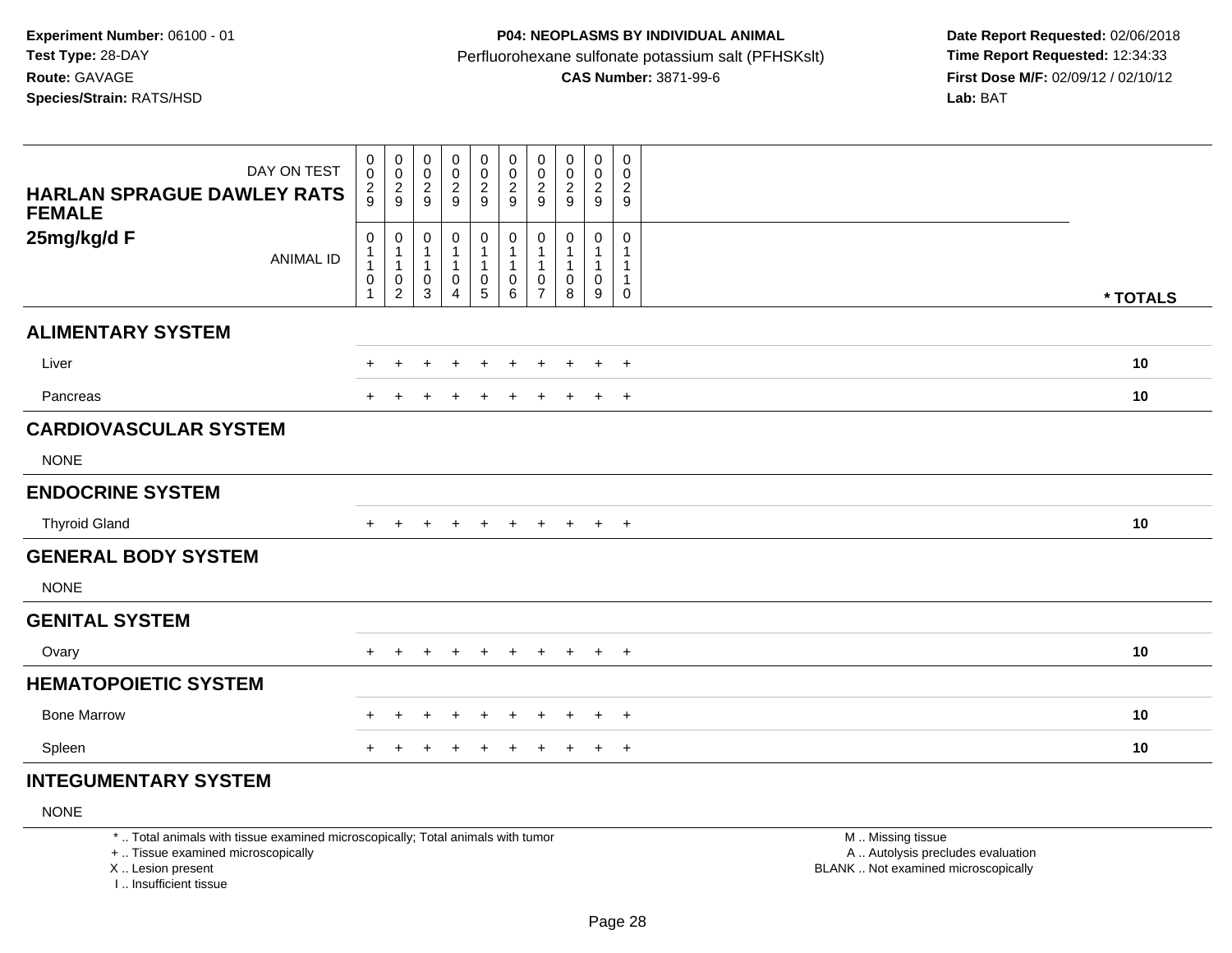| DAY ON TEST<br><b>HARLAN SPRAGUE DAWLEY RATS</b><br><b>FEMALE</b> |                     | 0<br>$_{\rm 0}^{\rm 0}$<br>$\mathbf 0$<br>$\frac{2}{9}$<br>$\frac{2}{9}$                | 0<br>0<br>$\frac{2}{9}$ | 00029               | $_{\rm 0}^{\rm 0}$<br>$\frac{2}{9}$ | 0<br>$\mathsf{O}\xspace$<br>$\frac{2}{9}$ | 0<br>$\pmb{0}$<br>$\frac{2}{9}$ | 0<br>$\pmb{0}$<br>$\frac{2}{9}$ | $\boldsymbol{0}$<br>$\frac{0}{2}$ | 0<br>0<br>$\frac{2}{9}$ |          |
|-------------------------------------------------------------------|---------------------|-----------------------------------------------------------------------------------------|-------------------------|---------------------|-------------------------------------|-------------------------------------------|---------------------------------|---------------------------------|-----------------------------------|-------------------------|----------|
| 25mg/kg/d F<br><b>ANIMAL ID</b>                                   | 0<br>$\pmb{0}$<br>1 | 0<br>$\mathbf{1}$<br>$\mathbf 1$<br>$\mathbf{1}$<br>$\mathbf{1}$<br>0<br>$\overline{2}$ | 0<br>0<br>3             | 0<br>$\pmb{0}$<br>4 | 0<br>1<br>0<br>5                    | 0<br>$\mathbf{1}$<br>$\pmb{0}$<br>6       | 0<br>0<br>$\overline{7}$        | 0<br>8                          | 0<br>0<br>9                       | 0<br>0                  | * TOTALS |
| <b>MUSCULOSKELETAL SYSTEM</b>                                     |                     |                                                                                         |                         |                     |                                     |                                           |                                 |                                 |                                   |                         |          |
| <b>NONE</b>                                                       |                     |                                                                                         |                         |                     |                                     |                                           |                                 |                                 |                                   |                         |          |
| <b>NERVOUS SYSTEM</b>                                             |                     |                                                                                         |                         |                     |                                     |                                           |                                 |                                 |                                   |                         |          |
| <b>NONE</b>                                                       |                     |                                                                                         |                         |                     |                                     |                                           |                                 |                                 |                                   |                         |          |
| <b>RESPIRATORY SYSTEM</b>                                         |                     |                                                                                         |                         |                     |                                     |                                           |                                 |                                 |                                   |                         |          |
| Nose                                                              |                     |                                                                                         |                         |                     | $\pm$                               |                                           |                                 | $+$                             | $+$ $+$                           |                         | 10       |
| <b>SPECIAL SENSES SYSTEM</b>                                      |                     |                                                                                         |                         |                     |                                     |                                           |                                 |                                 |                                   |                         |          |
| <b>NONE</b>                                                       |                     |                                                                                         |                         |                     |                                     |                                           |                                 |                                 |                                   |                         |          |
| <b>URINARY SYSTEM</b>                                             |                     |                                                                                         |                         |                     |                                     |                                           |                                 |                                 |                                   |                         |          |
| Kidney                                                            |                     | $\pm$                                                                                   | $\pm$                   | $+$                 | $+$                                 | $+$                                       | $+$                             | $+$                             | $+$ $+$                           |                         | 10       |
| <b>SYSTEMIC LESIONS</b>                                           |                     |                                                                                         |                         |                     |                                     |                                           |                                 |                                 |                                   |                         |          |
| Multiple Organ                                                    |                     |                                                                                         |                         |                     |                                     |                                           |                                 |                                 | $\pm$                             | $+$                     | 10       |

\* .. Total animals with tissue examined microscopically; Total animals with tumor

+ .. Tissue examined microscopically

X .. Lesion present

I .. Insufficient tissue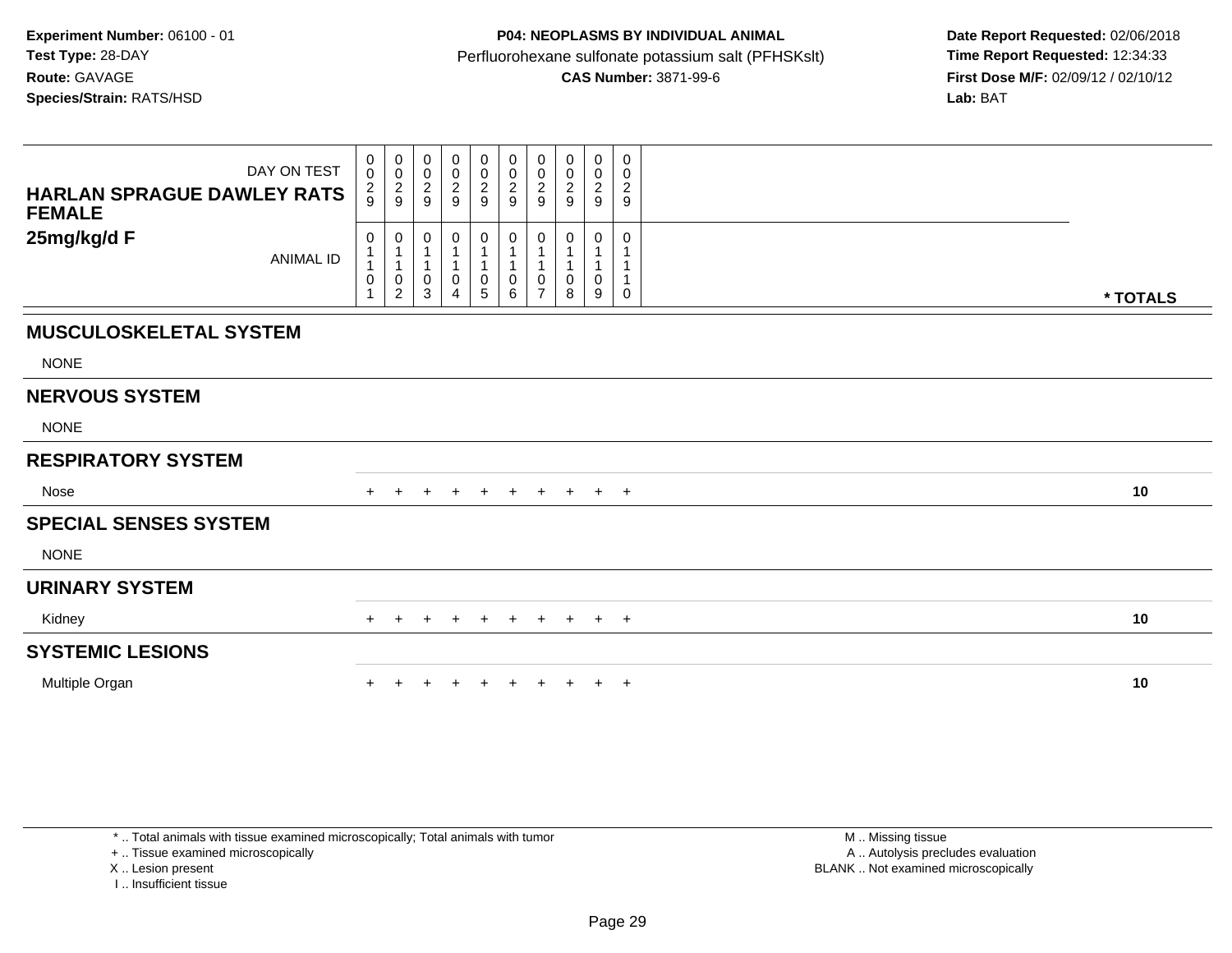| DAY ON TEST<br><b>HARLAN SPRAGUE DAWLEY RATS</b><br><b>FEMALE</b>               | $\begin{smallmatrix} 0\\0 \end{smallmatrix}$<br>$\frac{2}{9}$                     | $_{\rm 0}^{\rm 0}$<br>$\frac{2}{9}$                                             | $\pmb{0}$<br>$\mathbf 0$<br>$\sqrt{2}$<br>9                      | $\begin{array}{c} 0 \\ 0 \\ 2 \\ 9 \end{array}$                               | $\begin{array}{c} 0 \\ 0 \\ 2 \\ 9 \end{array}$                                       | $_{\rm 0}^{\rm 0}$<br>$\frac{2}{9}$ | $\pmb{0}$<br>$\frac{0}{2}$                                      | $\pmb{0}$<br>$\mathbf 0$<br>$\frac{2}{9}$                        | $\pmb{0}$<br>$\mathsf{O}\xspace$<br>$\frac{2}{9}$ | $_{\rm 0}^{\rm 0}$<br>$\frac{2}{9}$                           |                   |          |
|---------------------------------------------------------------------------------|-----------------------------------------------------------------------------------|---------------------------------------------------------------------------------|------------------------------------------------------------------|-------------------------------------------------------------------------------|---------------------------------------------------------------------------------------|-------------------------------------|-----------------------------------------------------------------|------------------------------------------------------------------|---------------------------------------------------|---------------------------------------------------------------|-------------------|----------|
| 50mg/kg/d F<br><b>ANIMAL ID</b>                                                 | $\mathbf 0$<br>$\mathbf{1}$<br>$\overline{1}$<br>$\overline{1}$<br>$\overline{1}$ | $\mathbf 0$<br>$\mathbf{1}$<br>$\mathbf{1}$<br>$\mathbf{1}$<br>$\boldsymbol{2}$ | $\mathbf 0$<br>$\mathbf{1}$<br>$\mathbf{1}$<br>$\mathbf{1}$<br>3 | $\mathbf 0$<br>$\mathbf{1}$<br>$\mathbf{1}$<br>$\mathbf{1}$<br>$\overline{4}$ | $\mathsf{O}\xspace$<br>$\mathbf{1}$<br>$\mathbf{1}$<br>$\mathbf{1}$<br>$\overline{5}$ | $\mathbf 0$<br>1<br>6               | $\mathbf 0$<br>$\overline{1}$<br>$\mathbf{1}$<br>$\overline{7}$ | $\mathbf 0$<br>$\mathbf{1}$<br>$\mathbf{1}$<br>$\mathbf{1}$<br>8 | $\mathbf 0$<br>$\mathbf{1}$<br>9                  | $\mathbf 0$<br>$\mathbf{1}$<br>$\overline{1}$<br>$^2_{\rm 0}$ |                   | * TOTALS |
| <b>ALIMENTARY SYSTEM</b>                                                        |                                                                                   |                                                                                 |                                                                  |                                                                               |                                                                                       |                                     |                                                                 |                                                                  |                                                   |                                                               |                   |          |
| Esophagus                                                                       |                                                                                   |                                                                                 |                                                                  |                                                                               |                                                                                       |                                     |                                                                 |                                                                  |                                                   | $\overline{+}$                                                |                   | 10       |
| Intestine Large, Cecum                                                          |                                                                                   |                                                                                 |                                                                  |                                                                               |                                                                                       |                                     |                                                                 |                                                                  |                                                   | $\ddot{}$                                                     |                   | 10       |
| Intestine Large, Colon                                                          |                                                                                   |                                                                                 |                                                                  |                                                                               |                                                                                       |                                     |                                                                 |                                                                  | $\ddot{}$                                         | $+$                                                           |                   | 10       |
| Intestine Large, Rectum                                                         |                                                                                   |                                                                                 |                                                                  |                                                                               |                                                                                       |                                     |                                                                 |                                                                  |                                                   | $+$                                                           |                   | 10       |
| Intestine Small, Duodenum                                                       |                                                                                   |                                                                                 |                                                                  |                                                                               |                                                                                       |                                     |                                                                 |                                                                  |                                                   | $\overline{+}$                                                |                   | 10       |
| Intestine Small, Ileum                                                          |                                                                                   |                                                                                 |                                                                  |                                                                               |                                                                                       |                                     |                                                                 |                                                                  |                                                   | $\ddot{}$                                                     |                   | 10       |
| Intestine Small, Jejunum                                                        |                                                                                   |                                                                                 |                                                                  |                                                                               |                                                                                       |                                     |                                                                 |                                                                  | $\ddot{}$                                         | $\overline{+}$                                                |                   | 10       |
| Liver                                                                           |                                                                                   |                                                                                 |                                                                  |                                                                               |                                                                                       |                                     |                                                                 |                                                                  |                                                   | $\overline{+}$                                                |                   | 10       |
| Pancreas                                                                        |                                                                                   |                                                                                 |                                                                  |                                                                               |                                                                                       |                                     |                                                                 |                                                                  |                                                   | $\overline{+}$                                                |                   | 10       |
| Salivary Glands                                                                 |                                                                                   |                                                                                 |                                                                  |                                                                               |                                                                                       |                                     |                                                                 |                                                                  |                                                   | $\ddot{}$                                                     |                   | 10       |
| Stomach, Forestomach                                                            |                                                                                   |                                                                                 |                                                                  |                                                                               |                                                                                       |                                     |                                                                 |                                                                  | $\ddot{}$                                         | $^{+}$                                                        |                   | 10       |
| Stomach, Glandular                                                              |                                                                                   |                                                                                 |                                                                  |                                                                               |                                                                                       |                                     |                                                                 |                                                                  | $\ddot{}$                                         | $\overline{+}$                                                |                   | 10       |
| <b>CARDIOVASCULAR SYSTEM</b>                                                    |                                                                                   |                                                                                 |                                                                  |                                                                               |                                                                                       |                                     |                                                                 |                                                                  |                                                   |                                                               |                   |          |
| <b>Blood Vessel</b>                                                             |                                                                                   |                                                                                 |                                                                  |                                                                               | $\pm$                                                                                 | $\div$                              |                                                                 |                                                                  | $\ddot{}$                                         | $\overline{+}$                                                |                   | 10       |
| *  Total animals with tissue examined microscopically; Total animals with tumor |                                                                                   |                                                                                 |                                                                  |                                                                               |                                                                                       |                                     |                                                                 |                                                                  |                                                   |                                                               | M  Missing tissue |          |

+ .. Tissue examined microscopically

X .. Lesion present

I .. Insufficient tissue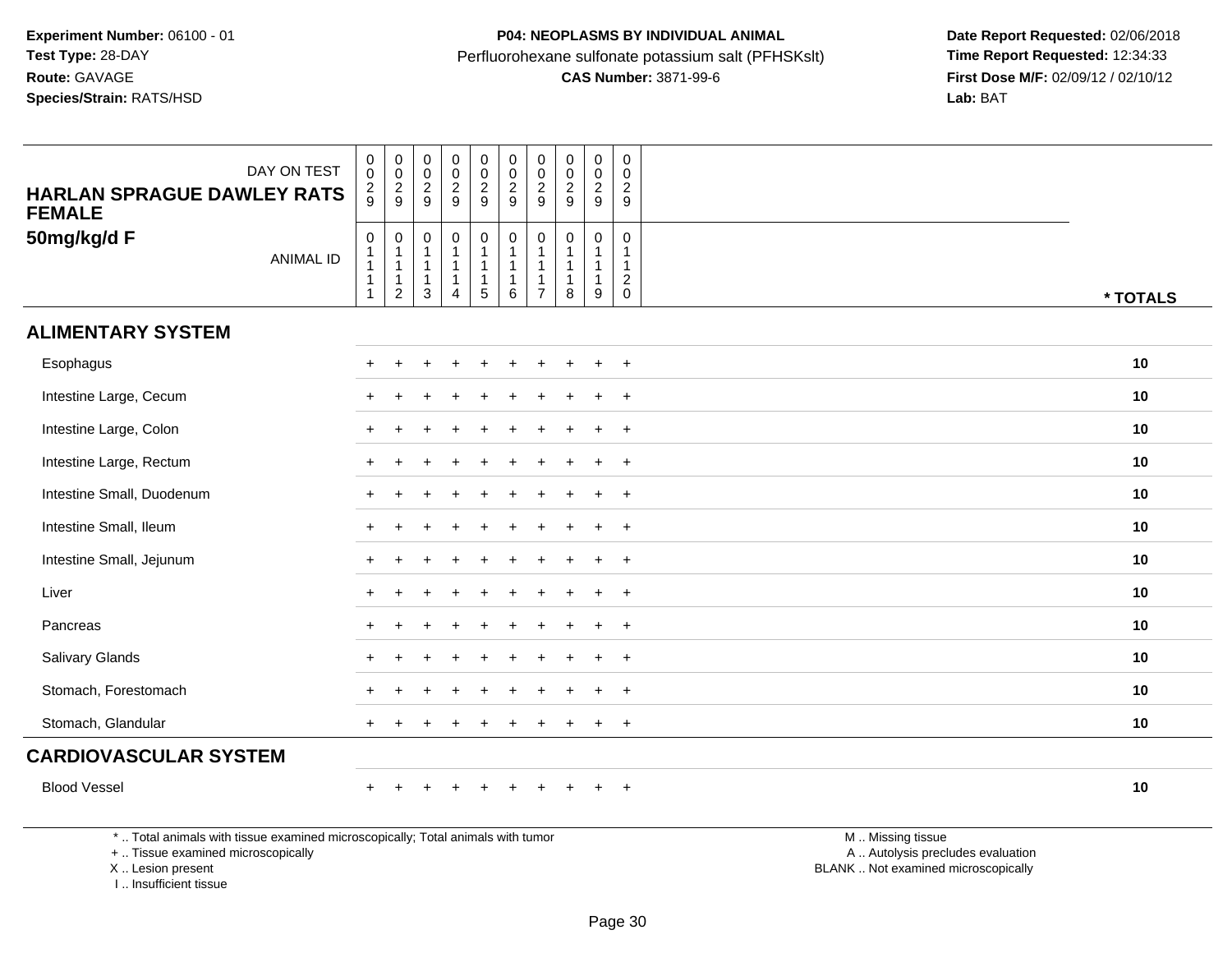| DAY ON TEST<br><b>HARLAN SPRAGUE DAWLEY RATS</b><br><b>FEMALE</b>                                                     | $\pmb{0}$<br>$\mathbf 0$<br>$\frac{2}{9}$                           | $\begin{smallmatrix} 0\\0 \end{smallmatrix}$<br>$\frac{2}{9}$                 | $\pmb{0}$<br>$\overline{0}$<br>$\frac{2}{9}$        | $_{\rm 0}^{\rm 0}$<br>$\frac{2}{9}$                              | $_{\rm 0}^{\rm 0}$<br>$\frac{2}{9}$                                     | $_{\rm 0}^{\rm 0}$<br>$\frac{2}{9}$                    | $_{\rm 0}^{\rm 0}$<br>$\frac{2}{9}$ | $\pmb{0}$<br>$\mathbf 0$<br>$\frac{2}{9}$                      | 0<br>$\pmb{0}$<br>$\frac{2}{9}$ | $\pmb{0}$<br>$\mathbf 0$<br>$\frac{2}{9}$                   |  |          |
|-----------------------------------------------------------------------------------------------------------------------|---------------------------------------------------------------------|-------------------------------------------------------------------------------|-----------------------------------------------------|------------------------------------------------------------------|-------------------------------------------------------------------------|--------------------------------------------------------|-------------------------------------|----------------------------------------------------------------|---------------------------------|-------------------------------------------------------------|--|----------|
| 50mg/kg/d F<br><b>ANIMAL ID</b>                                                                                       | $\pmb{0}$<br>$\mathbf{1}$<br>$\overline{1}$<br>-1<br>$\overline{1}$ | $\pmb{0}$<br>$\mathbf{1}$<br>$\mathbf{1}$<br>$\mathbf{1}$<br>$\boldsymbol{2}$ | $\pmb{0}$<br>1<br>$\mathbf{1}$<br>$\mathbf{1}$<br>3 | $\mathbf 0$<br>$\mathbf{1}$<br>$\mathbf{1}$<br>$\mathbf{1}$<br>4 | $\pmb{0}$<br>$\mathbf{1}$<br>$\mathbf{1}$<br>$\mathbf{1}$<br>$\sqrt{5}$ | $\pmb{0}$<br>$\mathbf{1}$<br>$\overline{1}$<br>$\,6\,$ | 0<br>$\overline{7}$                 | $\pmb{0}$<br>$\mathbf{1}$<br>$\mathbf{1}$<br>$\mathbf{1}$<br>8 | 0<br>$\mathbf{1}$<br>9          | $\mathbf 0$<br>$\mathbf{1}$<br>$\mathbf{1}$<br>$^2_{\rm 0}$ |  | * TOTALS |
| Heart                                                                                                                 | $\ddot{}$                                                           |                                                                               |                                                     |                                                                  |                                                                         |                                                        | ÷                                   | $\div$                                                         | $\ddot{}$                       | $+$                                                         |  | 10       |
| <b>ENDOCRINE SYSTEM</b>                                                                                               |                                                                     |                                                                               |                                                     |                                                                  |                                                                         |                                                        |                                     |                                                                |                                 |                                                             |  |          |
| <b>Adrenal Cortex</b>                                                                                                 |                                                                     |                                                                               |                                                     |                                                                  | $\ddot{}$                                                               |                                                        |                                     |                                                                | $\ddot{}$                       | $^{+}$                                                      |  | 10       |
| Adrenal Medulla                                                                                                       |                                                                     |                                                                               |                                                     |                                                                  |                                                                         |                                                        |                                     |                                                                |                                 | $\div$                                                      |  | 10       |
| Parathyroid Gland                                                                                                     | $\pm$                                                               | м                                                                             |                                                     |                                                                  |                                                                         | м                                                      |                                     |                                                                | ÷                               | $\overline{+}$                                              |  | 8        |
| <b>Pituitary Gland</b>                                                                                                |                                                                     |                                                                               |                                                     |                                                                  |                                                                         |                                                        |                                     |                                                                | $\ddot{}$                       | $+$                                                         |  | 10       |
| <b>Thyroid Gland</b>                                                                                                  |                                                                     |                                                                               |                                                     |                                                                  |                                                                         |                                                        |                                     |                                                                |                                 | $\ddot{}$                                                   |  | 10       |
| <b>GENERAL BODY SYSTEM</b>                                                                                            |                                                                     |                                                                               |                                                     |                                                                  |                                                                         |                                                        |                                     |                                                                |                                 |                                                             |  |          |
| <b>NONE</b>                                                                                                           |                                                                     |                                                                               |                                                     |                                                                  |                                                                         |                                                        |                                     |                                                                |                                 |                                                             |  |          |
| <b>GENITAL SYSTEM</b>                                                                                                 |                                                                     |                                                                               |                                                     |                                                                  |                                                                         |                                                        |                                     |                                                                |                                 |                                                             |  |          |
| <b>Clitoral Gland</b>                                                                                                 |                                                                     |                                                                               |                                                     |                                                                  |                                                                         |                                                        |                                     |                                                                |                                 | $\overline{+}$                                              |  | 10       |
| Ovary                                                                                                                 |                                                                     |                                                                               |                                                     |                                                                  |                                                                         |                                                        |                                     |                                                                | $\ddot{}$                       | $\ddot{}$                                                   |  | 10       |
| <b>Uterus</b>                                                                                                         |                                                                     |                                                                               |                                                     |                                                                  |                                                                         |                                                        |                                     |                                                                |                                 | $\ddot{}$                                                   |  | 10       |
| <b>HEMATOPOIETIC SYSTEM</b>                                                                                           |                                                                     |                                                                               |                                                     |                                                                  |                                                                         |                                                        |                                     |                                                                |                                 |                                                             |  |          |
| <b>Bone Marrow</b>                                                                                                    |                                                                     |                                                                               |                                                     | $\ddot{}$                                                        | $\ddot{}$                                                               | $\overline{1}$                                         |                                     |                                                                | $\ddot{}$                       | $+$                                                         |  | 10       |
| *  Total animals with tissue examined microscopically; Total animals with tumor<br>+  Tissue examined microscopically |                                                                     | M  Missing tissue<br>A  Autolysis precludes evaluation                        |                                                     |                                                                  |                                                                         |                                                        |                                     |                                                                |                                 |                                                             |  |          |

X .. Lesion present

I .. Insufficient tissue

Lesion present BLANK .. Not examined microscopically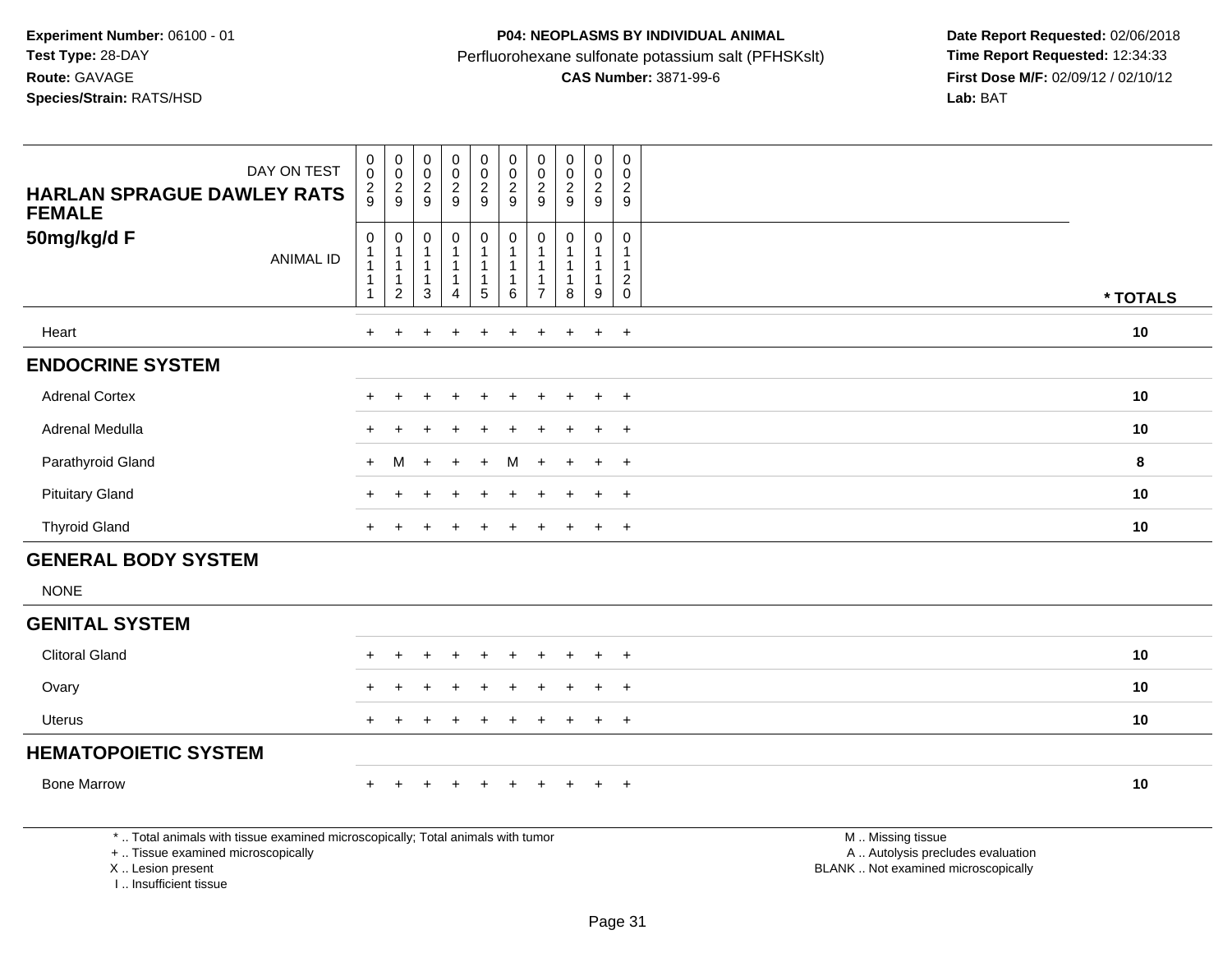| DAY ON TEST<br><b>HARLAN SPRAGUE DAWLEY RATS</b><br><b>FEMALE</b><br>50mg/kg/d F<br><b>ANIMAL ID</b> | $\begin{smallmatrix}0\0\0\end{smallmatrix}$<br>$\frac{2}{9}$<br>0 | 0000<br>$\pmb{0}$<br>$\overline{1}$<br>$\overline{1}$<br>$\overline{1}$ | $\begin{smallmatrix} 0\\0 \end{smallmatrix}$<br>$\frac{2}{9}$<br>$\pmb{0}$<br>$\mathbf{1}$<br>$\mathbf{1}$<br>$\overline{1}$ | $\begin{smallmatrix} 0\\0 \end{smallmatrix}$<br>$\frac{2}{9}$<br>$\pmb{0}$<br>$\mathbf{1}$<br>$\mathbf{1}$ | $_{\rm 0}^{\rm 0}$<br>$\frac{2}{9}$<br>0<br>$\mathbf{1}$<br>1<br>$\overline{1}$ | $_{\rm 0}^{\rm 0}$<br>$\frac{2}{9}$<br>$\pmb{0}$<br>1 | 00029<br>$\mathbf 0$<br>$\mathbf{1}$<br>$\mathbf{1}$<br>$\mathbf{1}$ | $\begin{smallmatrix} 0\\0 \end{smallmatrix}$<br>$\frac{2}{9}$<br>$\pmb{0}$<br>$\mathbf{1}$<br>$\mathbf{1}$<br>$\mathbf{1}$ | $\begin{smallmatrix} 0\\0 \end{smallmatrix}$<br>$\frac{2}{9}$<br>0<br>1<br>1 | $\begin{smallmatrix} 0\\0 \end{smallmatrix}$<br>$\frac{2}{9}$<br>$\mathbf 0$<br>$\mathbf{1}$<br>$\mathbf{1}$<br>$^2_{\rm 0}$ |          |
|------------------------------------------------------------------------------------------------------|-------------------------------------------------------------------|-------------------------------------------------------------------------|------------------------------------------------------------------------------------------------------------------------------|------------------------------------------------------------------------------------------------------------|---------------------------------------------------------------------------------|-------------------------------------------------------|----------------------------------------------------------------------|----------------------------------------------------------------------------------------------------------------------------|------------------------------------------------------------------------------|------------------------------------------------------------------------------------------------------------------------------|----------|
|                                                                                                      | 1                                                                 | $\boldsymbol{2}$                                                        | 3                                                                                                                            | 4                                                                                                          | 5                                                                               | 6                                                     | $\overline{7}$                                                       | 8                                                                                                                          | 9                                                                            |                                                                                                                              | * TOTALS |
| Lymph Node, Mandibular                                                                               | $\ddot{}$                                                         |                                                                         |                                                                                                                              |                                                                                                            |                                                                                 |                                                       |                                                                      |                                                                                                                            | $\ddot{}$                                                                    | $^{+}$                                                                                                                       | 10       |
| Lymph Node, Mesenteric                                                                               | $\ddot{}$                                                         |                                                                         |                                                                                                                              |                                                                                                            |                                                                                 |                                                       |                                                                      |                                                                                                                            | $\ddot{}$                                                                    | $\overline{+}$                                                                                                               | 10       |
| Spleen                                                                                               | $\div$                                                            |                                                                         |                                                                                                                              |                                                                                                            |                                                                                 |                                                       |                                                                      |                                                                                                                            | $\ddot{}$                                                                    | $\ddot{}$                                                                                                                    | 10       |
| Thymus                                                                                               | $\ddot{}$                                                         |                                                                         |                                                                                                                              | ÷                                                                                                          | $\div$                                                                          | $\ddot{}$                                             | ÷                                                                    | ÷                                                                                                                          | $\ddot{}$                                                                    | $\overline{+}$                                                                                                               | 10       |
| <b>INTEGUMENTARY SYSTEM</b>                                                                          |                                                                   |                                                                         |                                                                                                                              |                                                                                                            |                                                                                 |                                                       |                                                                      |                                                                                                                            |                                                                              |                                                                                                                              |          |
| Mammary Gland                                                                                        |                                                                   |                                                                         |                                                                                                                              | $\overline{1}$                                                                                             | $\ddot{}$                                                                       | $\ddot{}$                                             |                                                                      | $\ddot{}$                                                                                                                  | $\ddot{}$                                                                    | $+$                                                                                                                          | 10       |
| Skin                                                                                                 | $\ddot{}$                                                         |                                                                         |                                                                                                                              |                                                                                                            |                                                                                 | $\div$                                                |                                                                      |                                                                                                                            | $\pm$                                                                        | $+$                                                                                                                          | 10       |
| <b>MUSCULOSKELETAL SYSTEM</b>                                                                        |                                                                   |                                                                         |                                                                                                                              |                                                                                                            |                                                                                 |                                                       |                                                                      |                                                                                                                            |                                                                              |                                                                                                                              |          |
| Bone                                                                                                 | $+$                                                               |                                                                         |                                                                                                                              |                                                                                                            |                                                                                 |                                                       |                                                                      |                                                                                                                            | $\ddot{}$                                                                    | $+$                                                                                                                          | 10       |
| <b>NERVOUS SYSTEM</b>                                                                                |                                                                   |                                                                         |                                                                                                                              |                                                                                                            |                                                                                 |                                                       |                                                                      |                                                                                                                            |                                                                              |                                                                                                                              |          |
| <b>Brain</b>                                                                                         | $+$                                                               | $\ddot{}$                                                               | $\div$                                                                                                                       | $\div$                                                                                                     | $+$                                                                             | $\pm$                                                 | $\pm$                                                                | $+$                                                                                                                        | $+$                                                                          | $+$                                                                                                                          | 10       |
| <b>RESPIRATORY SYSTEM</b>                                                                            |                                                                   |                                                                         |                                                                                                                              |                                                                                                            |                                                                                 |                                                       |                                                                      |                                                                                                                            |                                                                              |                                                                                                                              |          |
| Lung                                                                                                 | $\ddot{}$                                                         | $\pm$                                                                   |                                                                                                                              | ÷                                                                                                          |                                                                                 |                                                       |                                                                      |                                                                                                                            | $\ddot{}$                                                                    | $\overline{+}$                                                                                                               | 10       |
| Nose                                                                                                 | $\pm$                                                             | ÷                                                                       |                                                                                                                              |                                                                                                            |                                                                                 |                                                       |                                                                      |                                                                                                                            | $\ddot{}$                                                                    | $^{+}$                                                                                                                       | 10       |
| Trachea                                                                                              |                                                                   |                                                                         |                                                                                                                              |                                                                                                            |                                                                                 |                                                       |                                                                      |                                                                                                                            | ÷                                                                            | $\overline{+}$                                                                                                               | 10       |

\* .. Total animals with tissue examined microscopically; Total animals with tumor

+ .. Tissue examined microscopically

X .. Lesion present

I .. Insufficient tissue